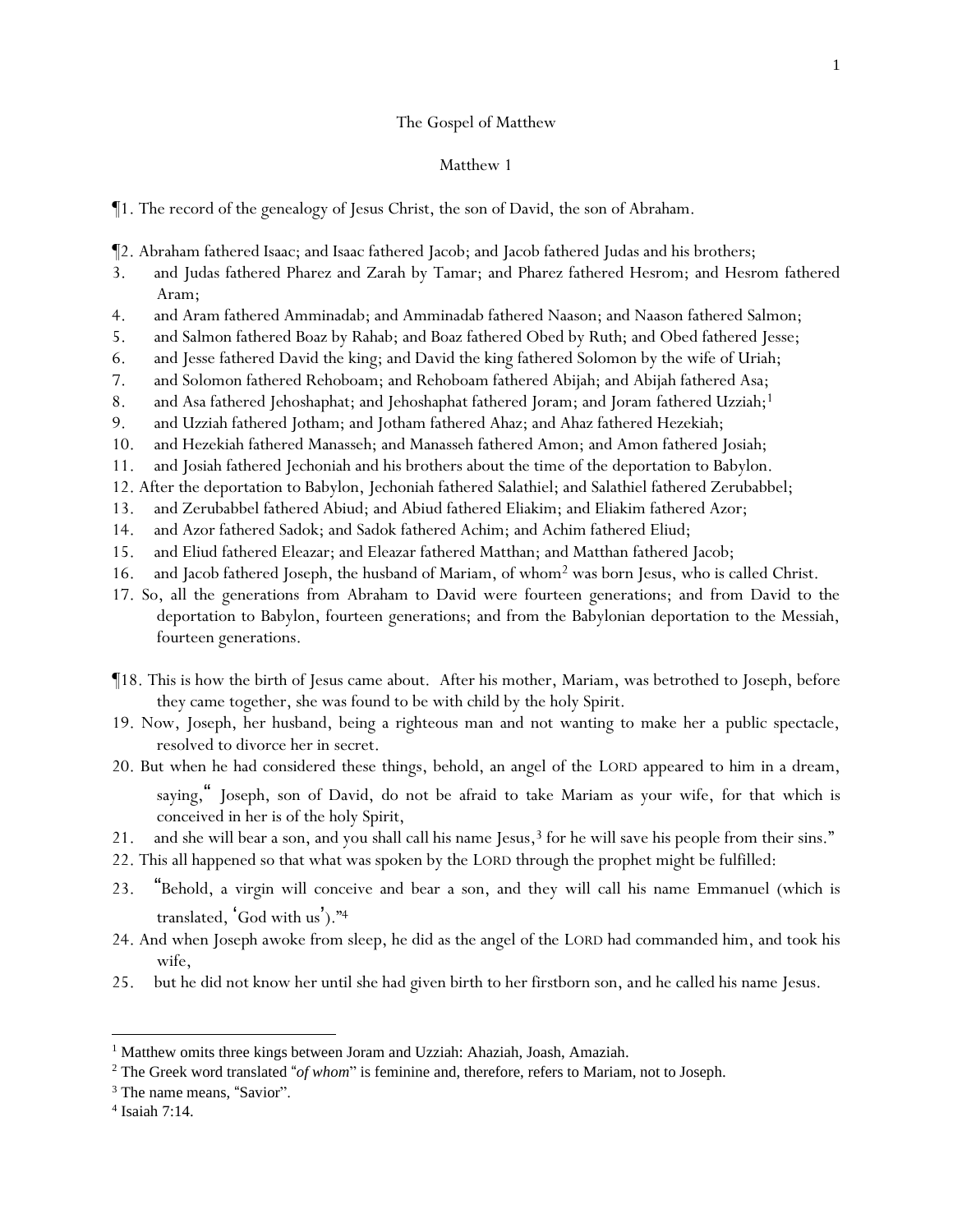- ¶1. Now, after Jesus was born in Bethlehem of Judea, in the days of Herod the King, behold, Magi from the East came to Jerusalem,
- 2. saying, "Where is he who has been born King of the Jews? For we saw his star in the east, and we have come to pay him homage."
- 3. But having heard *of this,* King Herod was troubled, and all Jerusalem with him,
- 4. and when he had gathered together all the chief priests and scribes of the people, he inquired of them as to where the Messiah should be born.
- 5. And they told him, "In Bethlehem of Judea, for so it was written by the prophet,
- 6. 'And you, Bethlehem, in the land of Judah, you are by no means least among the rulers in Judah, for out of you shall come a ruler who will shepherd my people Israel.'" 5
- 7. Then Herod called the Magi privately and ascertained from them the precise time of the star's appearance.
- 8. And then he sent them to Bethlehem and said, "Go, and make diligent search for the child, and when *y*ou have found him, bring me a report so that I, too, may come and do him homage."
- 9. Upon hearing the king, they went, and behold, the star that they had seen in the east went before them until it came and stood over where the child was.
- 10. And seeing the star, they rejoiced with a very great joy.
- 11. And when they had entered the house, they saw the child with Mariam his mother, and falling down, they did him homage. And they opened their treasure chests and presented gifts to him of gold, frankincense, and myrrh.
- 12. And being warned by God in a dream not to return to Herod, they departed for their country by another way.
- ¶13. And after they departed, behold, an angel of the LORD appeared to Joseph in a dream, saying, "Rise up. Take the child and his mother and flee into Egypt, and stay there until I tell you, for Herod is going to seek the child, to kill it."
- 14. And he arose and took the child and his mother by night and departed for Egypt,
- 15. and he was there until the death of Herod, so that what was spoken by the LORD through the prophet might be fulfilled: " Out of Egypt, I called my son." 6
- ¶16. When Herod learned he had been fooled by the Magi, he was enraged, and he issued orders to do away with all the male children in Bethlehem and in all the surrounding areas, from two years old and under, according to the time which he ascertained from the Magi.
- 17. Then that which was spoken by Jeremiah the prophet was fulfilled:
- 18. "A voice was heard in Ramah, great lamentation and weeping and mourning, Rachel crying for her children, and she refused to be comforted, for they are not." 7
- ¶19. Now, after Herod died, behold, an angel of the LORD appeared to Joseph in a dream in Egypt,

<sup>5</sup> Micah 5:2.

<sup>6</sup> Hosea 11:1.

<sup>7</sup> Jeremiah 31:15.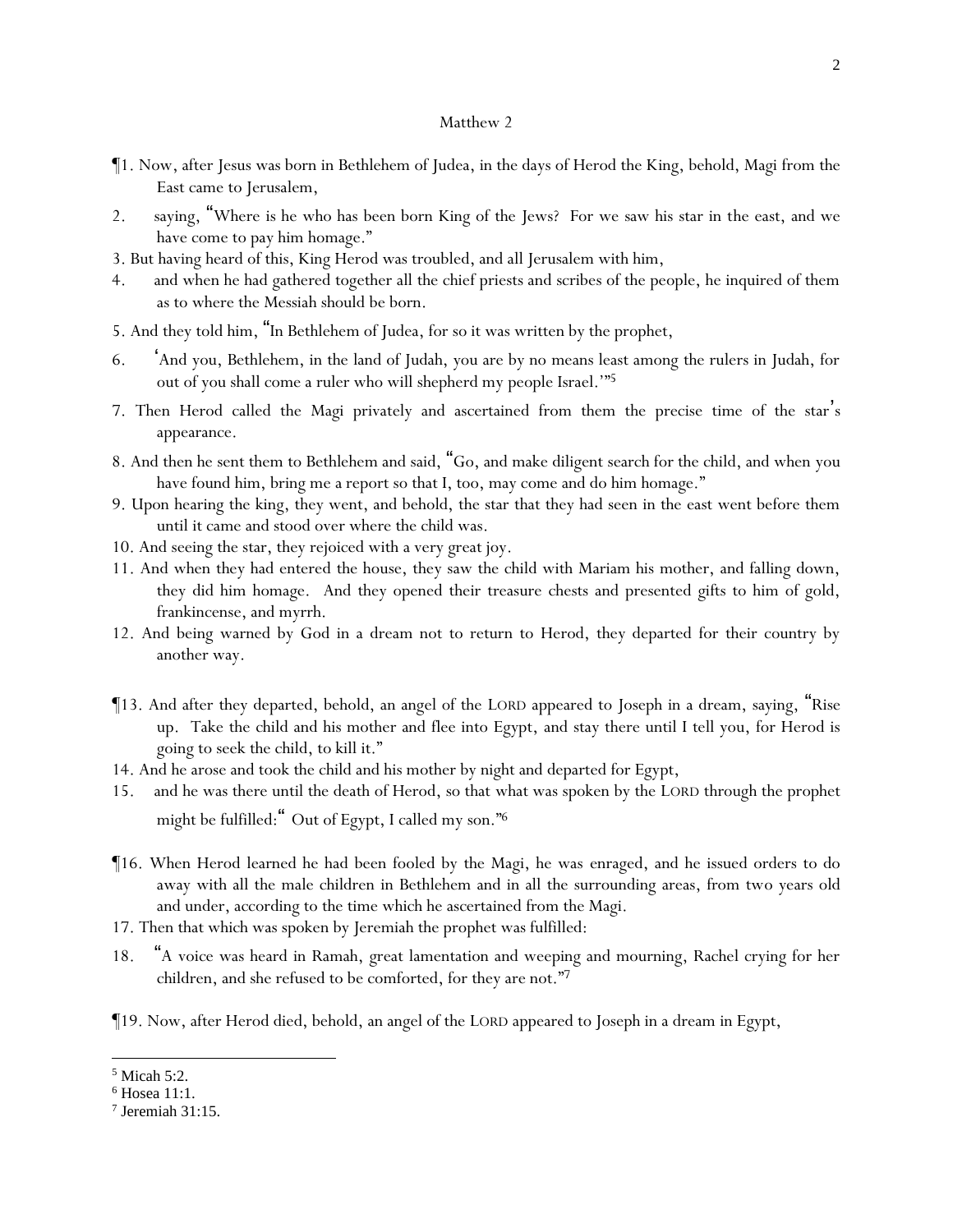- 20. saying, "Rise up. Take the child and his mother and go to the land of Israel, for those who sought the child's life are dead."
- 21. And when he arose, he took the child and his mother and went into the land of Israel.
- 22. But when he heard that Archelaus reigned over Judea in the place of his father Herod, he was afraid to go there. And being warned in a dream, he returned to the region of Galilee.
- 23. And he came and settled in a city called Nazareth. Thus was fulfilled what was said by the prophets:

"He will be called a Nazarene." 8

- ¶1. In those days, John the Baptizer appeared, preaching in the wilderness of Judea
- 2. and saying, "Repent! The kingdom of heaven is at hand!"
- 3. This is what was spoken by Isaiah the prophet:" A voice crying in the wilderness, 'Prepare the way of the LORD! Make His paths straight!""9
- 4. This John had his clothing of camel hair and a leather belt around his waist, and his food was locusts and wild honey.
- 5. Then began Jerusalem and all Judea, as well as the whole region around Jordan, to go out to him,
- 6. and they were being baptized in the Jordan by him, confessing their sins.
- 7. But when he saw many of the Pharisees and Sadducees coming for his baptism, he told them, "You brood of vipers! Who warned *y*ou to flee from the coming wrath?
- 8. Bear fruit worthy of repentance!
- 9. And don't think to say to *y*ourselves, 'We have Abraham as our father.' I tell *y*ou that God is able to raise up children to Abraham from these stones!
- 10. Already, the ax is laid at the root of the trees. Every tree, therefore, not bearing good fruit is cut down and cast into the fire!
- 11. I baptize *y*ou with water upon repentance, but after me is coming one who is mightier than I, whose sandals I am not worthy to remove. He will baptize *y*ou with holy Spirit!
- 12. His winnowing fork is in his hand, and he will thoroughly clean what he has threshed, and gather his wheat into the storehouse, but he will burn up the chaff with unquenchable fire!"
- ¶13. Then Jesus came from Galilee to John at the Jordan to be baptized by him.
- 14. But John tried to stop him, saying, "I need to be baptized by you, and you come to me?"
- 15. Jesus answered and said to him, "Let it be for now, for it is right that we fulfill all righteousness this way." Then he allowed him *to be baptized*.
- 16. And after he was baptized, Jesus came up immediately from the water, and behold, the heavens were opened to him, and he saw the Spirit of God, in the form of a dove, descending and coming upon him.
- 17. And behold, a voice *came* from the heavens, saying, "This is my beloved Son, in whom I am well pleased."

<sup>8</sup> Source unknown. No extant prophecy of Christ makes that statement.

<sup>9</sup> Isaiah 40:3.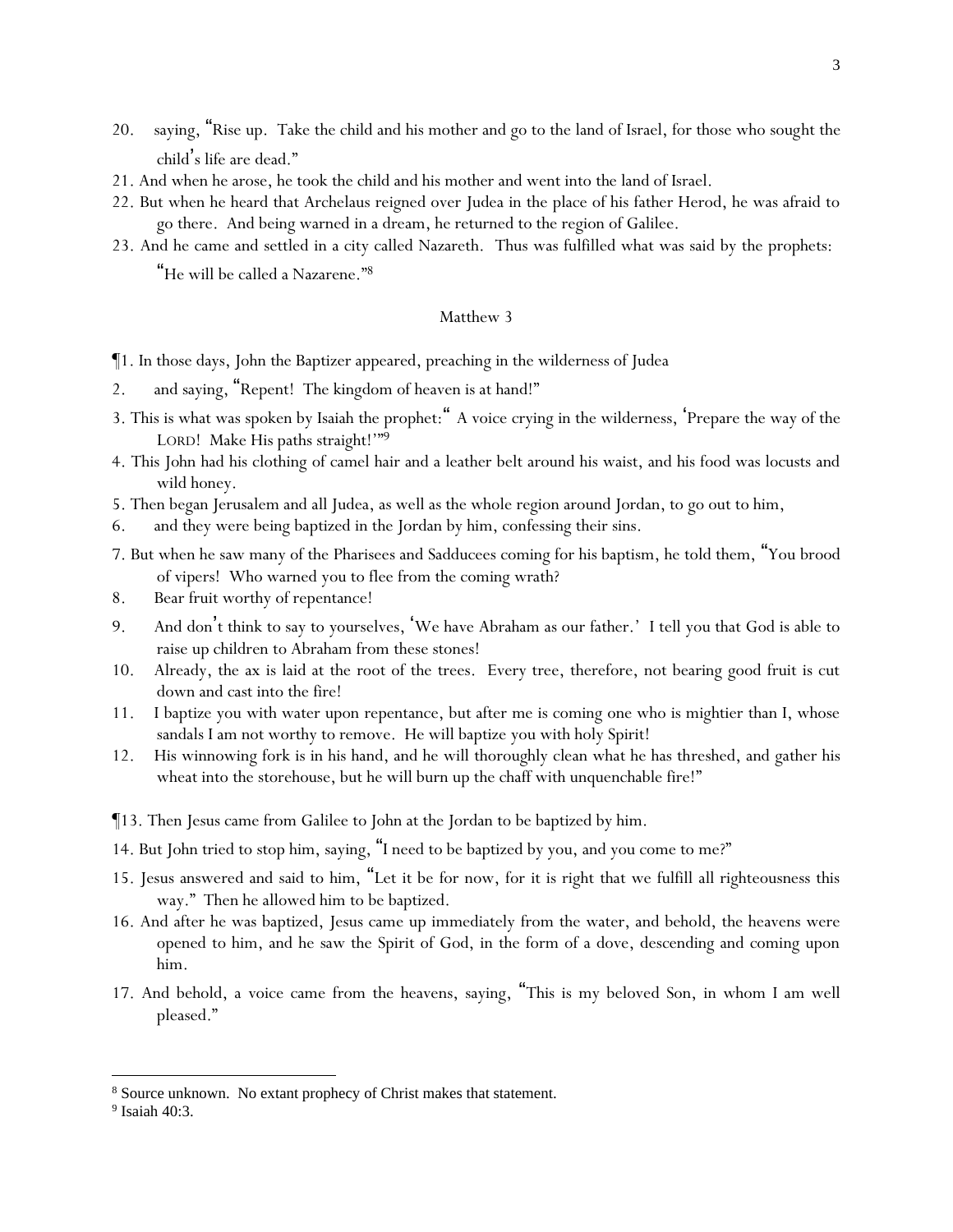- $\P$ 1. Then Jesus was led up into the wilderness by the Spirit to be tempted by the Accuser<sup>10</sup>.
- 2. And when he had fasted forty days and forty nights, he was afterward hungry.
- 3. And the Tempter came to him and said, "Since you are the Son of God,<sup>11</sup> command these stones to become loaves of bread."
- 4. But he answered and said, "It is written, 'Man shall not live on bread alone, but on every word that comes out of the mouth of God.'" 12
- 5. Then the Accuser carried him to the holy city and set him on the pinnacle of the temple,
- 6. and he said to him, "Since you are the Son of God, throw yourself down, for it is written, 'He will command His angels concerning you, and they will bear you up with their hands, lest you strike your foot against a stone.'"<sup>13</sup>
- 7. Jesus told him, "It is also written, 'You shall not put the LORD your God to the test.'"<sup>14</sup>
- 8. Again, the Accuser carried him to a very high mountain and showed him all the kingdoms of the world, and their glory.
- 9. And he said to him, "All these things will I give you if you fall down and worship me."
- 10. Then Jesus told him, "Get behind me, Satan! For it is written, 'The LORD your God shall you worship, and Him only shall you serve.""<sup>15</sup>
- 11. Then the Accuser left him, and behold, angels came and ministered to him.
- $\P$ 12. Now, when Jesus heard that John had been arrested,<sup>16</sup> he departed into Galilee,
- 13. and leaving Nazareth, he went and made his home in Capernaum by the sea, in the region of Zebulun and Naphtali,
- 14. so that what was spoken through Isaiah the prophet might be fulfilled:
- 15. "O land of Zebulun and land of Naphtali, the way of the sea, beyond the Jordan, Galilee of the Gentiles!
- 16. The people who sit in darkness saw a great light, and for those sitting in the region and shadow of death, a light has dawned."<sup>17</sup>
- ¶17. From that time, Jesus began to preach and say, "Repent! The kingdom of heaven is at hand!"
- 18. And walking beside the Sea of Galilee, he saw two brothers, Simon, who is called Peter, and Andrew his brother casting a net into the sea, for they were fishermen.

<sup>&</sup>lt;sup>10</sup> The Greek word is usually translated "Devil", but that word carries much baggage from Christian mythology and can be misleading. "Accuser" more accurately reflects Satan's character and heavenly office. For more on the office Satan held in heaven, see my book, *God Had a Son before Mary Did*.

<sup>11</sup> There is no "the" before the word "son", though most translations add one. If Satan did actually say" *the* son of God", he meant that phrase only as the Jews meant it, that is, as a title for the Messiah. No one, including Satan, yet knew about the pre-existent Son of God, now walking on earth as the man, Jesus.

<sup>12</sup> Deuteronomy 8:3.

<sup>13</sup> Psalm 91:11–12.

 $14$  Deuteronomy 6:16.

<sup>&</sup>lt;sup>15</sup> Deuteronomy 6:13.

<sup>&</sup>lt;sup>16</sup> Or, "that John had been betrayed".

 $17$  Isaiah 9:1-2.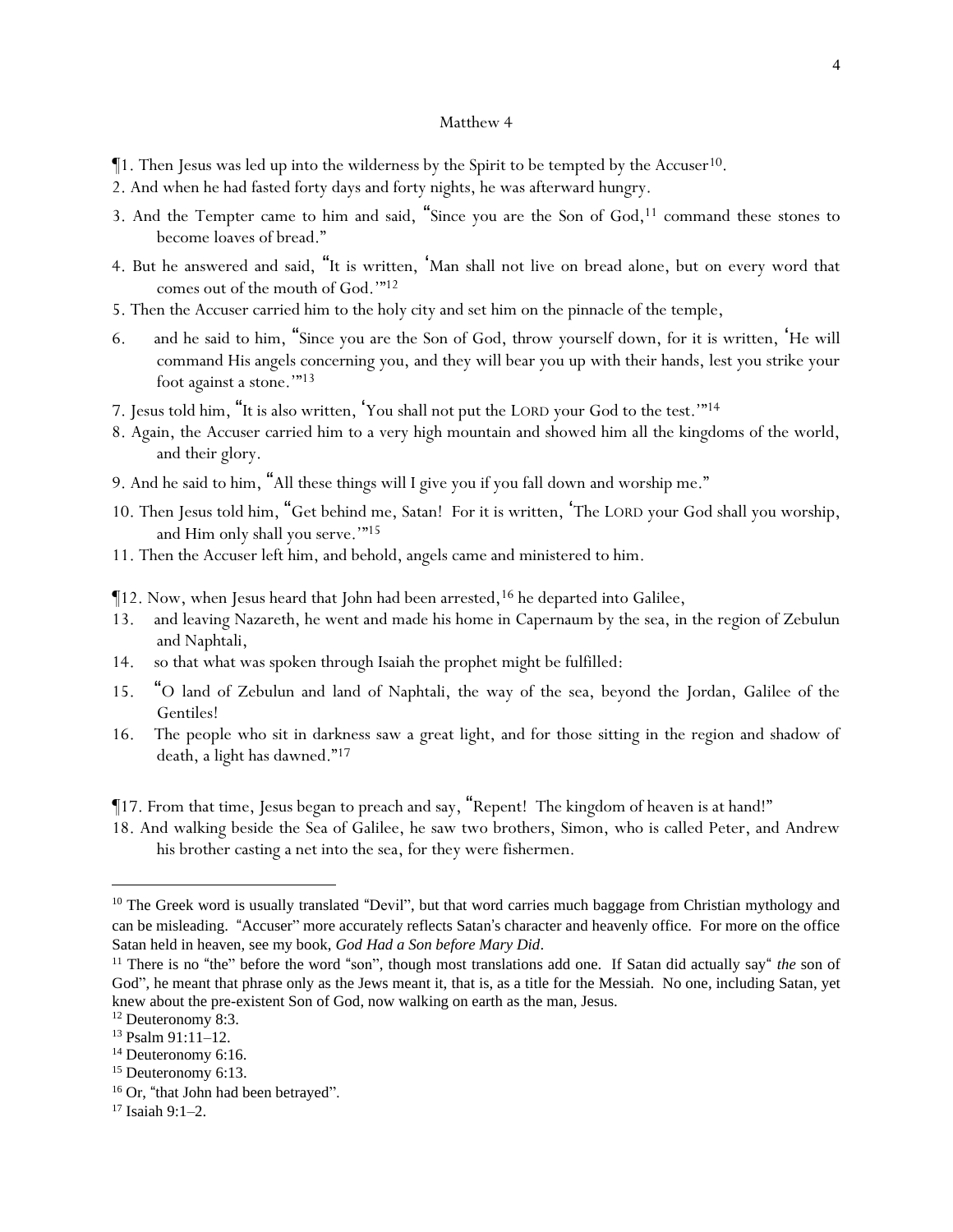- 19. And he said to them, "Follow me, and I'll make *y*ou fishers of men."
- 20. And they, immediately leaving the nets, followed him.
- 21. And going on from there, he saw two other brothers, Jacobus<sup>18</sup> the son of Zebedee, and John his brother, in the boat with Zebedee their father, mending their nets, and he called them.
- 22. And they, immediately leaving the boat and their father, followed him.
- ¶23. And Jesus traveled about all Galilee, teaching in their synagogues, and preaching the good news of the kingdom, and healing every disease and every sickness among the people.
- 24. And news about him spread throughout Syria, and they brought him all who were sick with various diseases or tormented with pains, and the demon-possessed, and lunatics, and paralytics, and he healed them.
- 25. And large multitudes followed him from Galilee, and from Decapolis, and Jerusalem, and Judea, and from beyond the Jordan.

- ¶1. And seeing the multitudes, he went up on the mountain, and after he sat down, his disciples came to him.
- 2. And he opened his mouth and taught them, saying,
- ¶3. "Blessed are the poor in spirit, for theirs is the kingdom of heaven.
- 4. Blessed are they who mourn, for they shall be comforted.
- 5. Blessed are the meek, for they shall inherit the earth.
- 6. Blessed are they who hunger and thirst for righteousness, for they shall be filled.
- 7. Blessed are the merciful, for they shall obtain mercy.
- 8. Blessed are the pure in heart, for they shall see God.
- 9. Blessed are the peacemakers, for they shall be called children of God.
- 10. Blessed are they who are persecuted for righteousness 'sake, for theirs is the kingdom of heaven.
- 11. Blessed are *y*ou, when people revile and persecute *y*ou, and say every evil thing against *y*ou falsely, for my sake.
- 12. Rejoice, and be glad! *Y*our reward is great in heaven, for that is how they persecuted the prophets who were before *y*ou.
- ¶13. "*Y*ou are the salt of the earth, but if the salt loses its flavor, with what will it be salted? It's good for nothing but to be cast out and trampled on by men.
- 14. *Y*ou are the light of the world; a city set on a hill can't be hidden.
- 15. Nor do people light a candle and then place it under a bushel, but on a lampstand, and then it gives light to all who are in the house.
- 16. Let *y*our light shine like that before men so that they may see *y*our good works and glorify *y*our Father who is in heaven.

¶17. "Don't think that I 've come to destroy the law or the prophets. I didn't come to destroy, but to fulfill.

<sup>&</sup>lt;sup>18</sup> Often translated "James". How "Jacobus" became "James" in English is not known, but even in the earliest English translations, those of Wycliff and Tyndall, it is already done.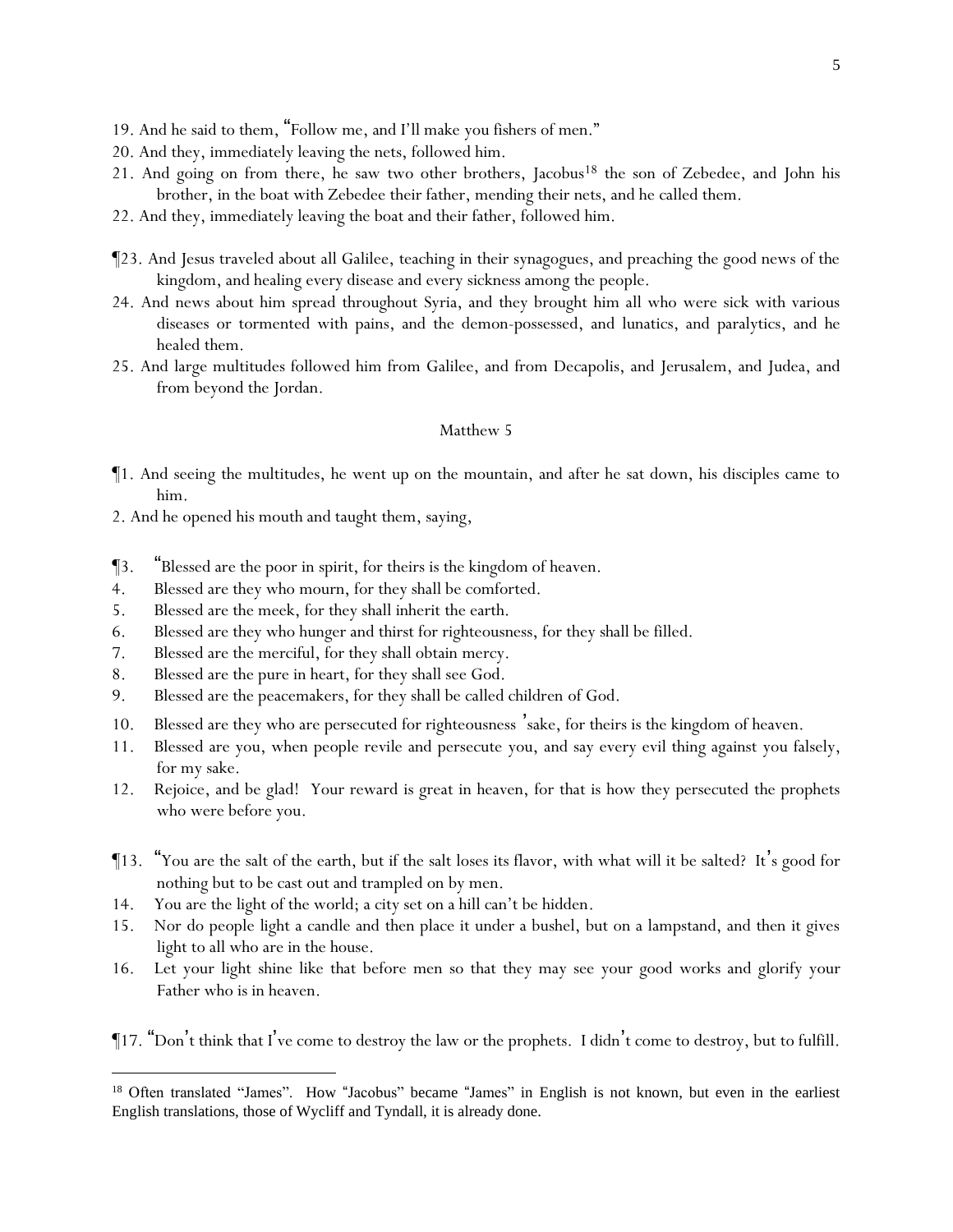- 18. Truly, I tell *y*ou, until heaven and earth pass away, not one iota or serif of the law will by any means pass away until all things have come to pass.
- 19. So, whoever breaks one of the least of these commandments and teaches men to do so will be called least in the kingdom of heaven, but whoever does and teaches them will be called great in the kingdom of heaven.
- 20. For I tell *y*ou that unless *y*our righteousness exceeds that of the scribes and the Pharisees, *y*ou will by no means enter the kingdom of heaven.
- ¶21. "*Y*ou've heard that it was said to those of ancient time, 'You shall not murder,<sup>19</sup>' and 'Whoever commits murder will be liable to the judgment.<sup>20'</sup>
- 22. But I say to *y*ou that everyone who is angry with his brother without cause will be liable to the Judgment, and whoever says to his brother, Raca!to the Council, and ill be accountablew <sup>21'</sup> whoever says, 'You fool!' is in danger of fiery Gehenna<sup>22</sup>.
- 23. So, if you bring your gift to the altar, and there remember that your brother has something against you,
- 24. leave your gift there before the altar and go your way; be reconciled to your brother first, and then come offer your gift.
- 25. Agree with your adversary quickly, while you are in the way with him, lest your adversary hand you over to the judge, and the judge hand you over to the officer, and you be thrown into prison.
- 26. Truly, I tell *y*ou, *y*ou will by no means come out of there until *y*ou've paid the last penny.
- ¶27. "*Y*ou've heard that it was said, 'You shall not commit adultery.<sup>23</sup>'
- 28. But I say to *y*ou that every man who looks at a woman with lust for her has already committed adultery with her in his heart.
- 29. If your right eye offends you, tear it out and cast it away from you! It's better for you that one of your members perish, and not that your whole body be cast into Gehenna.
- 30. And if your right hand offends you, cut it off and cast it from you! It's better for you that one of your members perish, and not that your whole body be cast into Gehenna.
- **[31.** "It's been said, Whoever divorces his wife, let him give her a certificate of divorce,  $24'$
- 32. but I say to *y*ou that whoever divorces his wife, except in the case of immorality, causes her to commit adultery, and whoever marries a divorced woman is committing adultery.
- ¶33. "Again, *y*ou've heard that it was said to those in the past, 'You shall not forswear yourself, but you shall pay your vows to the LORD.<sup>25</sup>

<sup>19</sup> Exodus 20:13.

<sup>20</sup> Exodus 21:12.

<sup>21</sup> This is a term of abuse.

<sup>&</sup>lt;sup>22</sup> Gehenna does not refer to hell but to the Lake of Fire, the final, eternal destination of the damned described in Revelation 19:20; 20:10, 14-15.

<sup>23</sup> Exodus 20:14.

<sup>&</sup>lt;sup>24</sup> Deuteronomy 24:1.

<sup>25</sup> Numbers 30:2; Psalm 50:14.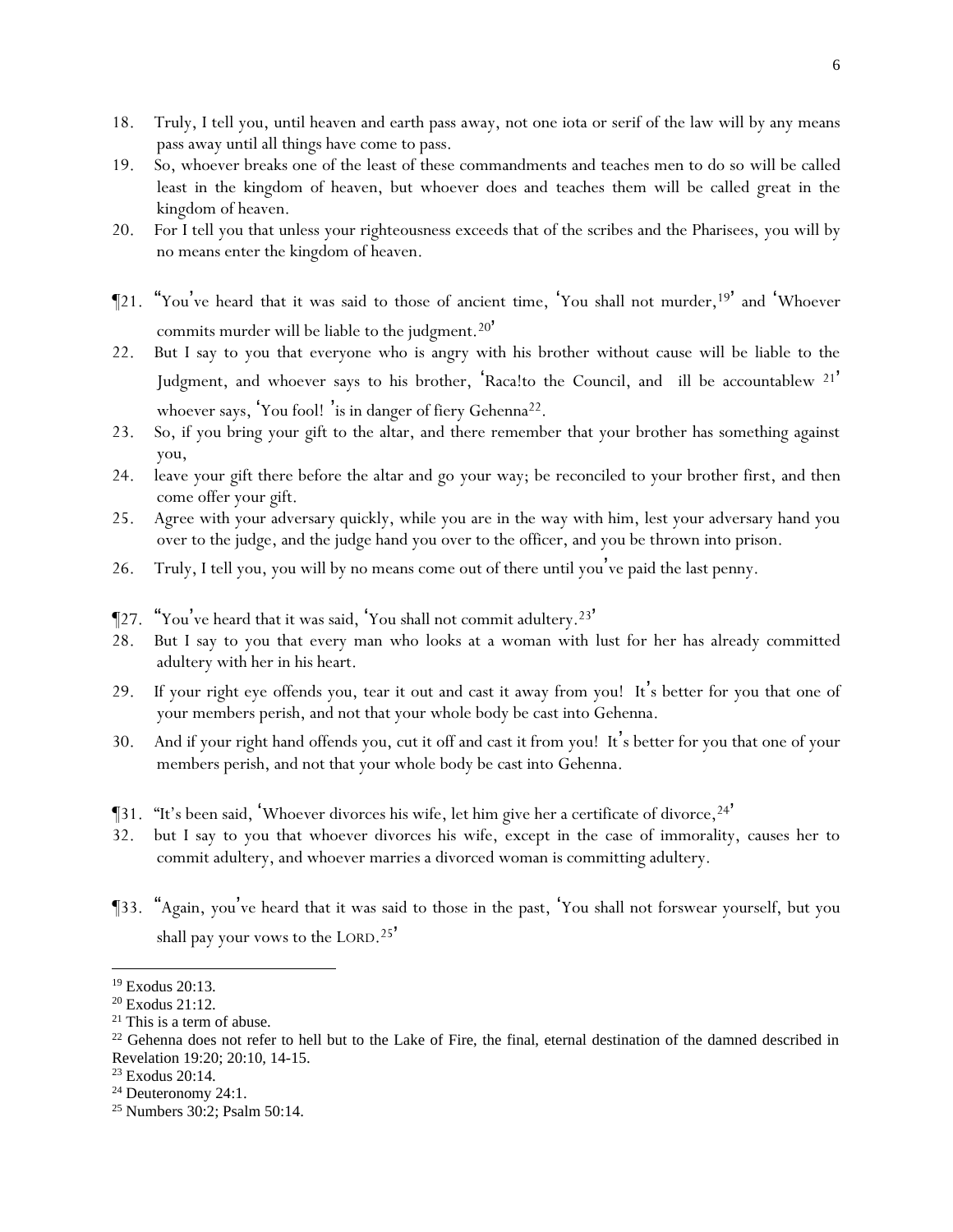- 34. But I say to *y*ou, do not swear at all, neither by heaven, for it is God's throne,
- 35. nor by the earth, for it is His footstool, nor by Jerusalem, for it is the city of the great King.
- 36. Don't even swear by your own head, for you can't make one hair white or black.
- 37. But let what *y*ou say be simply 'Yes' *or* 'No'. Whatever is more than these comes from evil.
- ¶38. "*Y*ou've heard that it was said, 'An eye for an eye, and a tooth for a tooth.<sup>26</sup> '
- 39. But I say to *y*ou, do not resist the evildoer. On the contrary, whoever strikes you on the right cheek, turn the other one to him as well.
- 40. And to him who would sue you to take away your tunic, give him your cloak, too.
- 41. And whoever compels you *to go* one mile, go on with him two.
- 42. Give to him who asks you, and don't turn him away who wants to borrow from you.
- ¶43. "*Y*ou've heard that it was said, 'You shall love your neighbor<sup>27</sup> and hate your enemy.<sup>28</sup> '
- 44. But I say to *y*ou, love *y*our enemies; bless those who curse *y*ou; do good to those who hate *y*ou; and pray for those who mistreat *y*ou and persecute *y*ou,
- 45. so that *y*ou may be children of *y*our Father who is in heaven. For He makes His sun to rise upon the evil and the good, and sends rain upon the just and the unjust.
- 46. Now, if *y*ou love those who love *y*ou, what reward do *y*ou have? Don't even tax collectors do that?
- 47. And if *y*ou greet only *y*our friends, what are *y*ou doing more *than others*? Don't even tax collectors do like that?
- 48. So, be perfect, just as *y*our Father who is in heaven is perfect."

- ¶1. "Beware not to do *y*our alms before men, to be seen by them; otherwise, *y*ou have no reward from *y*our Father who is in heaven.
- 2. So, whenever you give alms, don't sound a trumpet before you the way the hypocrites do in the synagogues and streets so that they might be honored by men. Truly, I tell *y*ou, they have their reward.
- 3. But when you are giving alms, don't let your left hand know what your right hand is doing
- 4. so that your almsgiving might be in secret. And then your Father, who sees in secret, will reward you in the open."
- ¶5. "And when you pray, don't be like the hypocrites, for they like standing up to pray in the synagogues and on street corners so that they may be seen by men. Truly, I tell *y*ou, they have their reward.
- 6. But when you pray, go into your inner room, and when you have locked your door, pray to your Father who is in secret, and your Father who sees in secret will reward you in the open.

<sup>26</sup> Exodus 21:24; Leviticus 24:20; Deuteronomy 19:21.

<sup>27</sup> Leviticus 19:18.

 $28$  The source for this command is unknown. While Israel had many enemies and fought many bitter battles against them, God never commanded Israel to hate them. On the contrary, He exhorted them to be good to their enemies.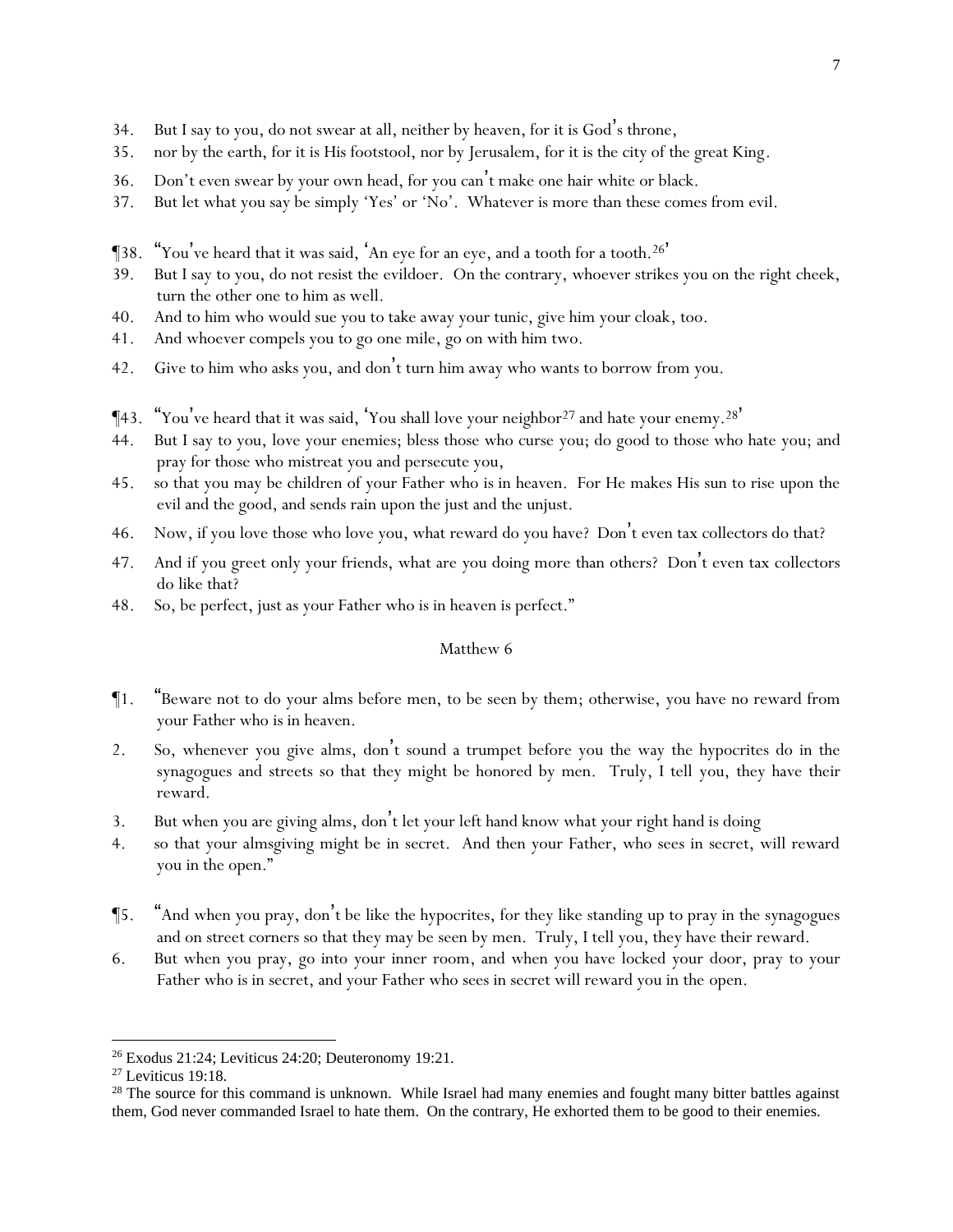- 7. And when *y*ou pray, don't rattle on like the Gentiles. They think that with their many words they will gain a hearing.
- 8. Don't be like them; *y*our Father knows the things *y*ou have need of before *y*ou ask Him.
- ¶9. "So then, *y*ou pray like this: 'Our Father who is in heaven, hallowed be your name.
- 10. Let your kingdom come. Let your will be done on earth as it is in heaven.
- 11. Give us today our daily bread,
- 12. and forgive us our debts, even as we forgive our debtors.
- 13. And don't lead us into temptation, but deliver us from the Evil One. The kingdom, and the power, and the glory are yours forever. Amen. '
- ¶14. "You see, if *y*ou forgive men their trespasses, *y*our heavenly Father will also forgive *y*ou,
- 15. but if *y*ou don't forgive men their trespasses, neither will *y*our Father forgive *y*our trespasses.
- ¶16. "When *y*ou fast, don't be like the gloomy-faced hypocrites who disfigure their faces so that they might appear to men to be fasting. Truly, I tell *y*ou, they have their reward.
- 17. But when you fast, anoint your head and wash your face,
- 18. so that you don't appear to men to be fasting, but to your Father who is in secret, and your Father, who sees in secret, will reward you.
- ¶19. "Don't lay up for *y*ourselves treasures on earth, where moth and decay ruin, and where thieves break in and steal,
- 20. but lay up for *y*ourselves treasures in heaven, where neither moth nor decay ruin, and where thieves don't break in or steal.
- 21. For where *y*our treasure is, there will *y*our heart be also.
- 22. The lamp of the body is the eye. Therefore, if your eye is single, your whole body will be full of light,
- 23. but if your eye is evil, your whole body will be dark. Therefore, if the light that is in you becomes darkness, how great that darkness will be!
- 24. No one can serve two masters; either he will hate the one and love the other, or he will be devoted to one and despise the other. *Y*ou cannot serve God and Mammon.
- 25. That is why I say to *y*ou, don't be anxious about *y*our life, what *y*ou will eat or what *y*ou will drink, nor about *y*our body, what *y*ou will wear. Isn't life more than food, and the body more than clothing?
- 26. Observe the birds of the air, that they neither sow nor reap, nor do they gather into barns, and yet, *y*our heavenly Father feeds them. Aren't *y*ou more valuable than they?
- 27. Who among *y*ou by worrying can add a single hour to his lifespan?
- 28. And so, why do *y*ou worry about clothes? Consider the lilies of the field, how they grow. They neither labor nor spin,
- 29. but I tell *y*ou that not even Solomon in all his glory was clothed like one of these.
- 30. And if God clothes like this the grass of the field which is here today, but tomorrow is thrown into a furnace, how much more *y*ou, little-faiths?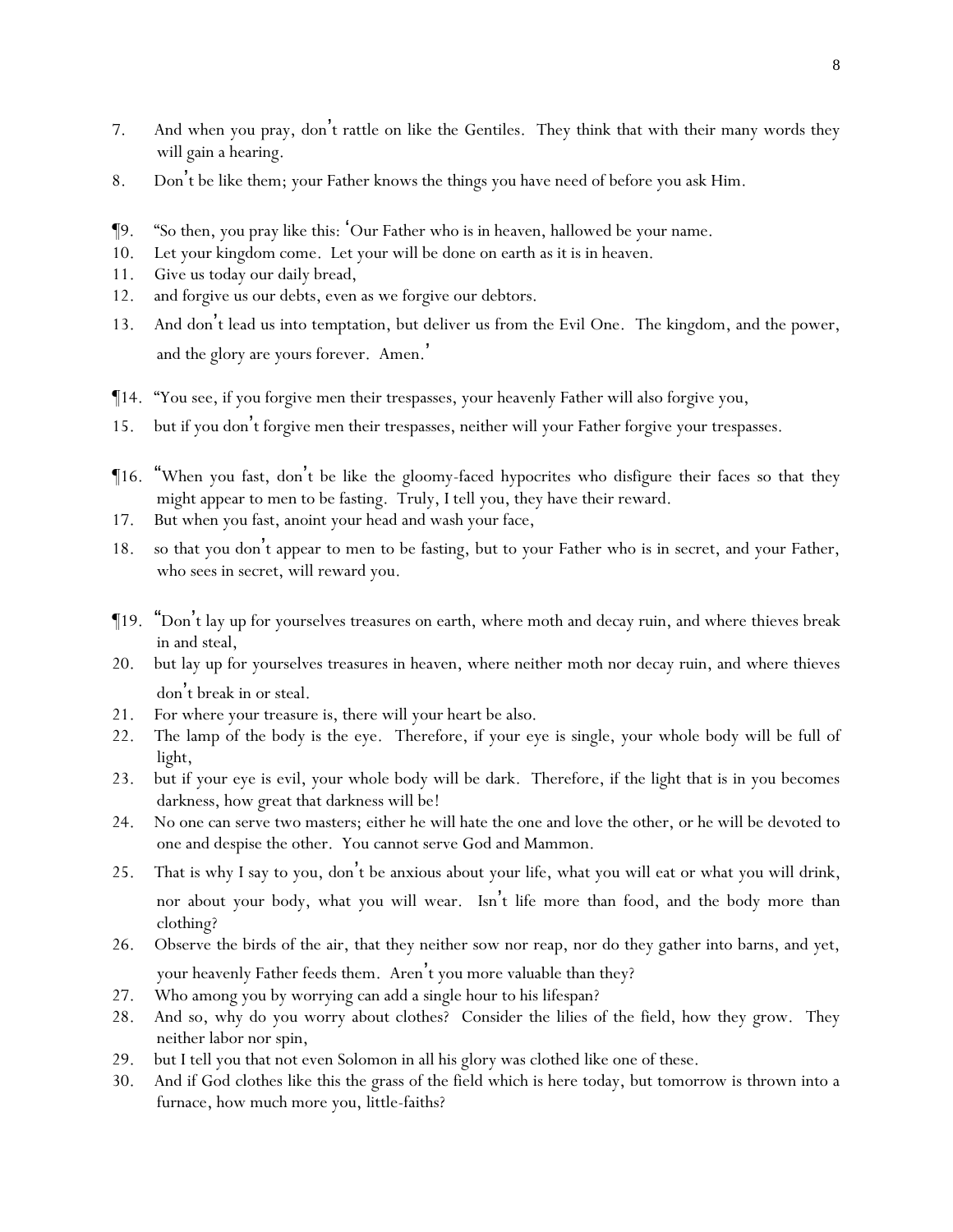- 31. So, don't worry, saying, 'What are we going to eat? 'or 'What are we going to drink? 'or 'What are we going to wear?
- 32. For the Gentiles seek after all these things. But *y*our heavenly Father knows that *y*ou need all these things.
- 33. *Y*ou seek first the kingdom of God and His righteousness, and all these things will be added to *y*ou.
- 34. So then, don't worry about tomorrow; tomorrow will worry about its own things. Sufficient to the day is its trouble."

- ¶1. "Stop judging, so that *y*ou won't be judged,
- 2. for with what judgment *y*ou judge, *y*ou will be judged, and by what measure *y*ou measure, it will be measured to *y*ou.
- 3. Why do you look at the splinter that is in your brother 's eye, but don't consider the log in your own eye?
- 4. Or how will you tell your brother, 'Let me take the splinter out of your eye, 'and behold, a log is in your own eye?
- 5. Hypocrite! Take the log out of your eye first, and then you'll see clearly to take the splinter out of your brother's eye!
- ¶6. "Don't give what is holy to dogs, and don't cast *y*our pearls before swine, lest they trample them with their feet, and then turn and tear *y*ou to pieces.
- ¶7. "Ask, and it shall be given to *y*ou; seek, and *y*ou shall find; knock, and it shall be opened to *y*ou.
- 8. For everyone who asks receives, and he who seeks finds, and to him who knocks, it will be opened.
- 9. What man is there among *y*ou who, if his son asks for bread, will give him a stone?
- 10. Or if he asks for a fish, will give him a snake?
- 11. If *y*ou, then, being evil, know to give good gifts to *y*our children, how much more will *y*our Father who is in heaven give good things to those who ask Him?
- 12. Whatever *y*ou want men to do to *y*ou, do likewise to them, for this is the law and the prophets.
- ¶13. "Enter by the strait gate because the gate is wide and the road is broad that leads to destruction, and there are many who enter by it.
- 14. How strait the gate and narrow the road that leads to life! And few there are who find it.
- ¶15. "Beware of false prophets who come to *y*ou in sheep's clothing, but inwardly are ravenous wolves.
- 16. *Y*ou'll recognize them by their fruit. Are grapes gathered from thorn bushes? or figs from thistles?
- 17. Even so, every good tree bears good fruit, and a bad tree bears bad fruit.
- 18. A good tree can't bear bad fruit; neither can a bad tree bear good fruit.
- 19. Every tree that doesn't bear good fruit is cut down and cast into a fire.
- 20. So then, by their fruit, *y*ou will know them.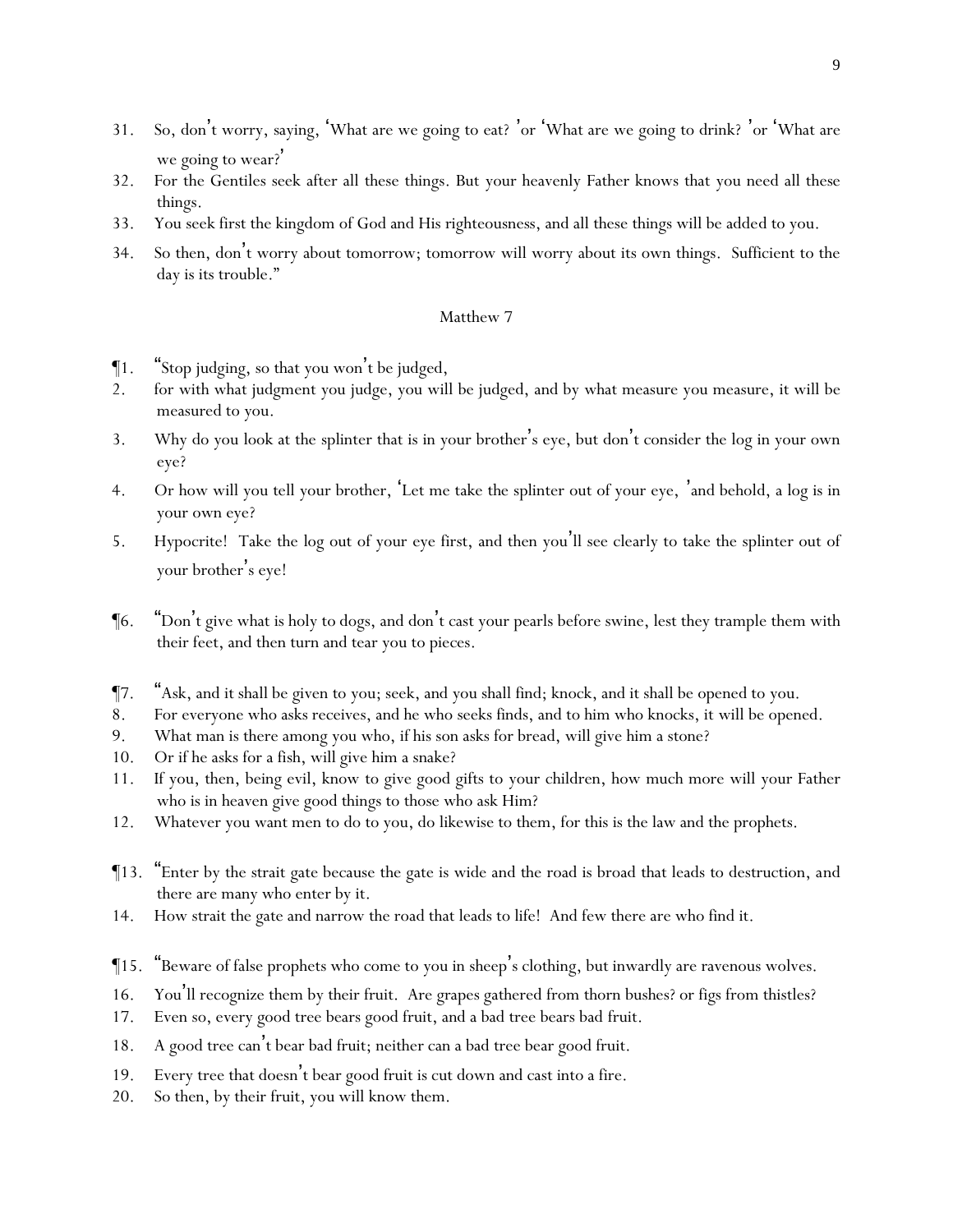- ¶21. "Not everyone who says to me, 'Lord! Lord! 'will enter into the kingdom of heaven, but he who does the will of my Father who is in heaven.
- 22. Many will say to me in that day, 'Lord! Lord! Haven't we prophesied in your name, and cast out demons in your name, and performed many miracles in your name? '
- 23. Then I will declare to them, 'I never knew *y*ou. Go away from me, *y*ou who work lawlessness!'
- ¶24. "Everyone, then, who hears these words of mine and does them, I will liken him to a wise man who built his house on rock,
- 25. and the rain came down, and the floods came, and the winds blew and beat against that house, but it didn't fall, for it was founded on rock.
- 26. And everyone who hears these words of mine but does not do them will be likened to a foolish man who built his house on sand,
- 27. and the rain came down, and the floods came, and the winds blew and beat against that house, and it fell, and great was its fall."
- ¶28. And it came to pass, when Jesus had finished these sayings, the multitudes were astonished at his doctrine,
- 29. for he taught them as one with authority, and not as the scribes.

- ¶1. After he came down from the mountain, large crowds followed him,
- 2. and behold, a leper came and bowed before him, saying, "Sir, if you want to, you can make me clean."
- 3. And Jesus stretched forth his hand and touched him, saying, "I do want to. Be clean!" And his leprosy was immediately cleansed.
- 4. And Jesus said to him, "See that you tell no one! But go! Show yourself to the priest and offer the gift that Moses commanded, for a testimony to them."

*Start here comparing the stories*

*also, Lk 7:1-20; Jn. 4:43-54*

¶5. Now, when he had entered Capernaum, a centurion approached him, pleading with him,

- 6. and saying, "Sir, my boy is lying at home paralyzed, terribly tormented."
- 7. And Jesus said to him, "I will come heal him."
- 8. And the centurion answered and said, "Sir, I am not worthy for you to enter under my roof. But just speak the word, and my boy will be healed.
- 9. For I, myself, am also a man under authority, with soldiers under me, and I say to this one, 'Go! 'and he goes, and to another, 'Come!' and he comes, and to my servant, 'Do this!' and he does it."
- 10. When Jesus heard this, he marveled, and he said to those who were following him, "Truly, I tell *y*ou, I have not found in Israel such great faith.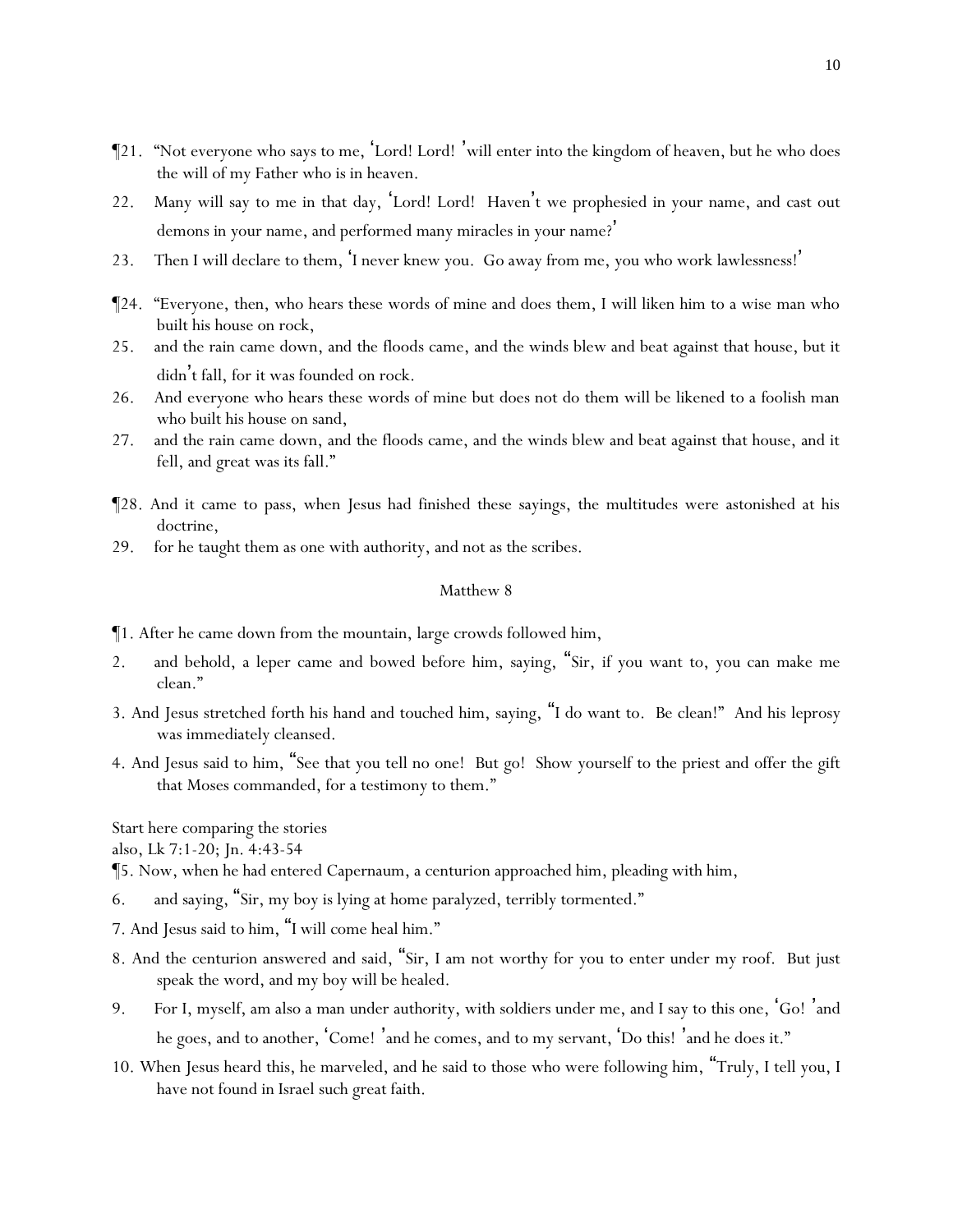- 11. And I tell *y*ou that many will come from east and west, and will dine with Abraham, and Isaac, and Jacob in the kingdom of heaven,
- 12. but the sons of the kingdom will be cast out into outer darkness. There will be weeping and gnashing of teeth in that place!"
- 13. Then Jesus said to the centurion, "Go! And as you have believed, let it be to you." And his boy was healed in that hour.
- *also, Mk. 1:29-34; Lk. 4:38-41*
- ¶14. And when Jesus went into the home of Peter, he saw his mother-in-law was laid down, burning with fever,
- 15. and he touched her hand, and the fever left her, and she arose and began to wait on him.
- 16. And when it was dusk, they brought to him many demon-possessed people, and he cast out the spirits with a word, and healed all who were sick,
- 17. so that what was spoken through Isaiah the prophet might be fulfilled: "He took our sicknesses and bore our diseases."

*also, Lk. 9:57-62*

- ¶18. Now, when Jesus saw great multitudes about him, he gave order to depart to the other side.
- 19. And one scribe approached and said to him, "Teacher, I will follow you wherever you go."
- 20. But Jesus said to him, "The foxes have dens, and the birds of the air have nests, but the Son of man has nowhere to lay his head."
- 21. Then another of his disciples said to him, "Master, allow me first to leave and bury my father."
- 22. But Jesus said to him, "You follow me, and leave the dead to bury their dead!"

*also, Mk. 4:35-41;Lk. 8:22-25*

- ¶23. And when he had boarded the boat, his disciples followed him.
- 24. And behold, there arose a great storm on the sea, so that the boat was being covered by the waves, but he was sleeping.
- 25. And the disciples went to him and got him up, saying, "Master, save us! We're about to die!"
- 26. But he said to them, "Why are *y*ou afraid, little-faiths?" Then, getting up, he rebuked the winds and the sea, and there was a great calm.
- 27. And the men were amazed, saying, "What kind of man is this, that even the winds and the sea obey him!"
- *also, Mk. 5:1-20;Lk. 8:26-39*
- ¶28. And when he had come to the other side, to the territory of the Gergesenes, two demon-possessed men met him, coming out of the tombs, so extremely fierce that no one could travel along that road.
- 29. And behold, they cried aloud, saying, "What have we to do with you, Jesus, son of God? Have you come here to torment us before the time?"
- 30. Now, at a distance from them, a herd of many swine were feeding.
- 31. And the demons began pleading with him, saying, "If you cast us out, O let us go into the herd of swine!"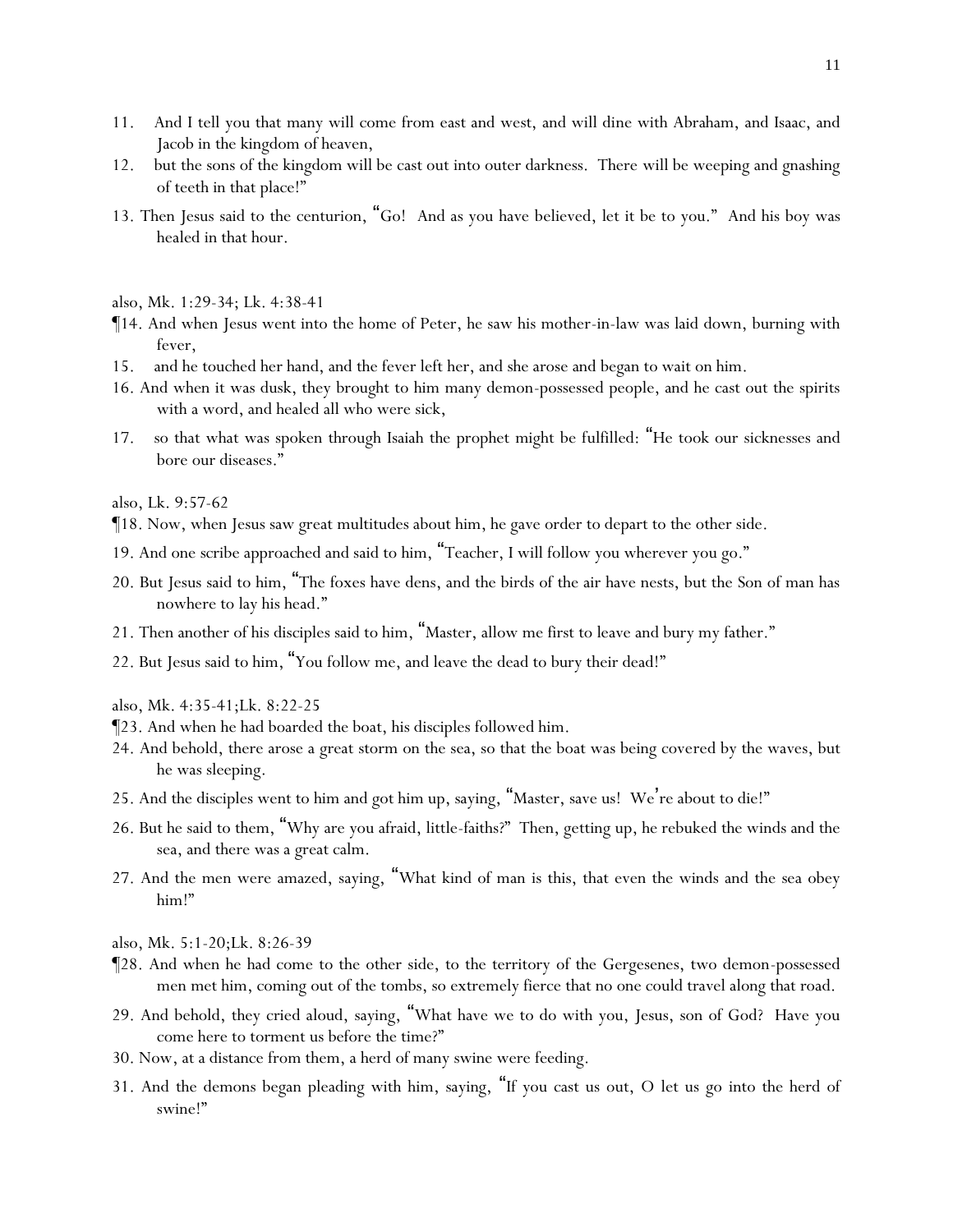- 32. And he said to them, "Go!" Then they came out, and went into the herd of swine. And behold, the entire herd of swine rushed down the steep slope into the sea and perished in the waters.
- 33. And the herdsmen fled, and when they went into the city, they reported everything, especially the things concerning those possessed by demons.
- 34. And behold, the whole city came out to meet with Jesus, and when they saw him, they begged him to leave their borders.

*also, Mk. 2:1-12;Lk. 5:17-26*

- ¶1. And so, having boarded the boat, he crossed over and came to his own city.
- 2. And behold, they brought to him a paralytic, laid on a bed. And Jesus, seeing their faith, told the paralytic, "Take heart, son. Your sins are forgiven."
- 3. And behold, some of the scribes said within themselves, "This man is blaspheming!"
- 4. But knowing their thoughts, Jesus said, "Why are *y*ou thinking evil things in *y*our hearts?
- 5. For which is easier, to say, 'Your sins are forgiven, 'or to say, 'Get up and walk'?
- 6. But that *y*ou might know that the Son of man has authority on earth to forgive sins " then he said to the paralytic, "Get up! Take up your bed, and go to your house."
- 7. And he got up and went away to his house.
- 8. Now, when the multitude saw *this*, they marveled and glorified God, who had given such authority to men.

## *also, Mk. 2:13-17;Lk. 5:27-32*

- ¶9. And as Jesus was passing on from there, he saw a man named Matthew sitting at the tax station, and he said to him, "You follow me." And he rose up and followed him.
- 10. And it came to pass that as he was reclining for a meal in the house, behold, many tax collectors and sinners came and reclined with Jesus and his disciples.
- 11. And when the Pharisees saw *it*, they said to his disciples, "Why is *y*our Teacher eating with tax collectors and sinners?"
- 12. But Jesus, hearing that, told them, "Those who are well don't need a doctor, but those who are sick.
- 13. But go learn what it means, 'I desire mercy, and not sacrifice.' For I didn't come to call the righteous, but sinners to repentance."
- *also, Mk. 2:18-20;Lk. 5:33-35*
- ¶14. The disciples of John then approached him, saying, "Why is it that we and the Pharisees fast often, but your disciples do not fast?"
- 15. And Jesus said to them, "Can the bridegroom's attendants mourn as long as the bridegroom is with them? But the days will come when the bridegroom is taken from them, and then, they'll fast.
- *also, Mk. 2:21-22;Lk. 5:36-39*
- ¶16. No one puts a patch of unshrunk cloth onto an old garment because the patch tears away from the garment, and the tear is made worse.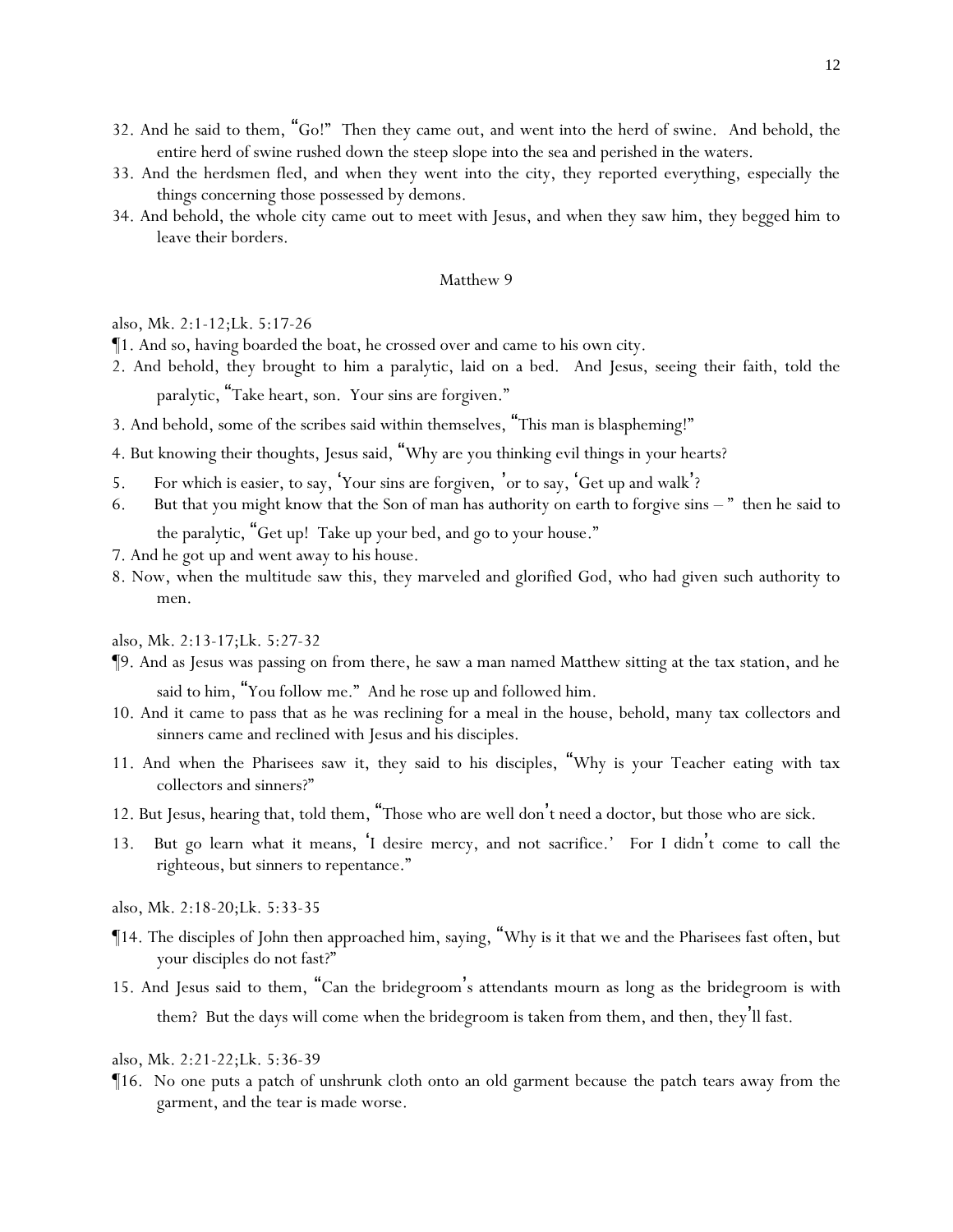- 17. Neither do they pour new wine into old wineskins; otherwise, the wineskins burst, and the wine is spilled and the wineskins are ruined. Instead, they pour new wine into new wineskins, and both are preserved."
- *also, Mk. 5:21-43;Lk. 8:40-56*
- ¶18. While he was saying these things to them, behold, a certain ruler came and knelt before him, saying,

"My daughter is even now dead. But, come! Lay your hand on her, and she will live!"

- 19. So Jesus rose up, and he followed him, and his disciples.
- 20. And behold, a woman who had suffered from bleeding twelve years came up from behind and touched the tassel of his garment.
- 21. For she was saying within herself, "If I just touch his garment, I'll be healed."
- 22. Then, Jesus, turning around and seeing her, said, "Take heart, daughter. Your faith has made you whole." And the woman was made whole from that hour.
- 23. And when Jesus went into the ruler's home and saw the flute players and the crowd making a commotion,
- 24. he told them, "Go away. The little girl isn't dead, but is asleep." And they laughed at him.
- 25. And when the crowd was put out, he went in and took her hand, and the little girl rose up.
- 26. And this report spread throughout all that region.

*also, Mt. 20:29-34?*

- ¶27. And as Jesus went on from there, two blind men began following him, crying out and saying, "Have mercy on us, O son of David!"
- 28. And when he had entered the house, the blind men came to him, and Jesus said to them, "Do *y*ou believe that I can do this?" They said to him, "Yes, sir."
- 29. Then he touched their eyes, saying, "According to *y*our faith, let it be to *y*ou!"
- 30. And their eyes were opened. But Jesus sternly warned them, saying," See to it that no one knows!"
- 31. Nevertheless, when they went out, they spread his fame throughout that region.

*also, Mk. 7:31-37*

- ¶32. Now, as they were leaving, behold, they brought to him a man who was dumb, being demonpossessed,
- 33. and after the demon was cast out, the dumb man spoke. And the crowds marveled, saying, "The like has never been seen in Israel!"
- 34. But the Pharisees were saying, "He is casting out demons by the ruler of demons."

*also, Mt. 4:23*

- ¶35. And Jesus went about all the cities and villages, teaching in their synagogues, and preaching the good news of the kingdom, and healing every disease and every sickness among the people.
- 36. And seeing the multitudes, he was moved with compassion for them because they were weary and downcast, like sheep with no shepherd.
- 37. At that time, he told his disciples, "The harvest is certainly great, but the workers, few.
- 38. So then, pray to the LORD of the harvest, that He might send workers out into His harvest."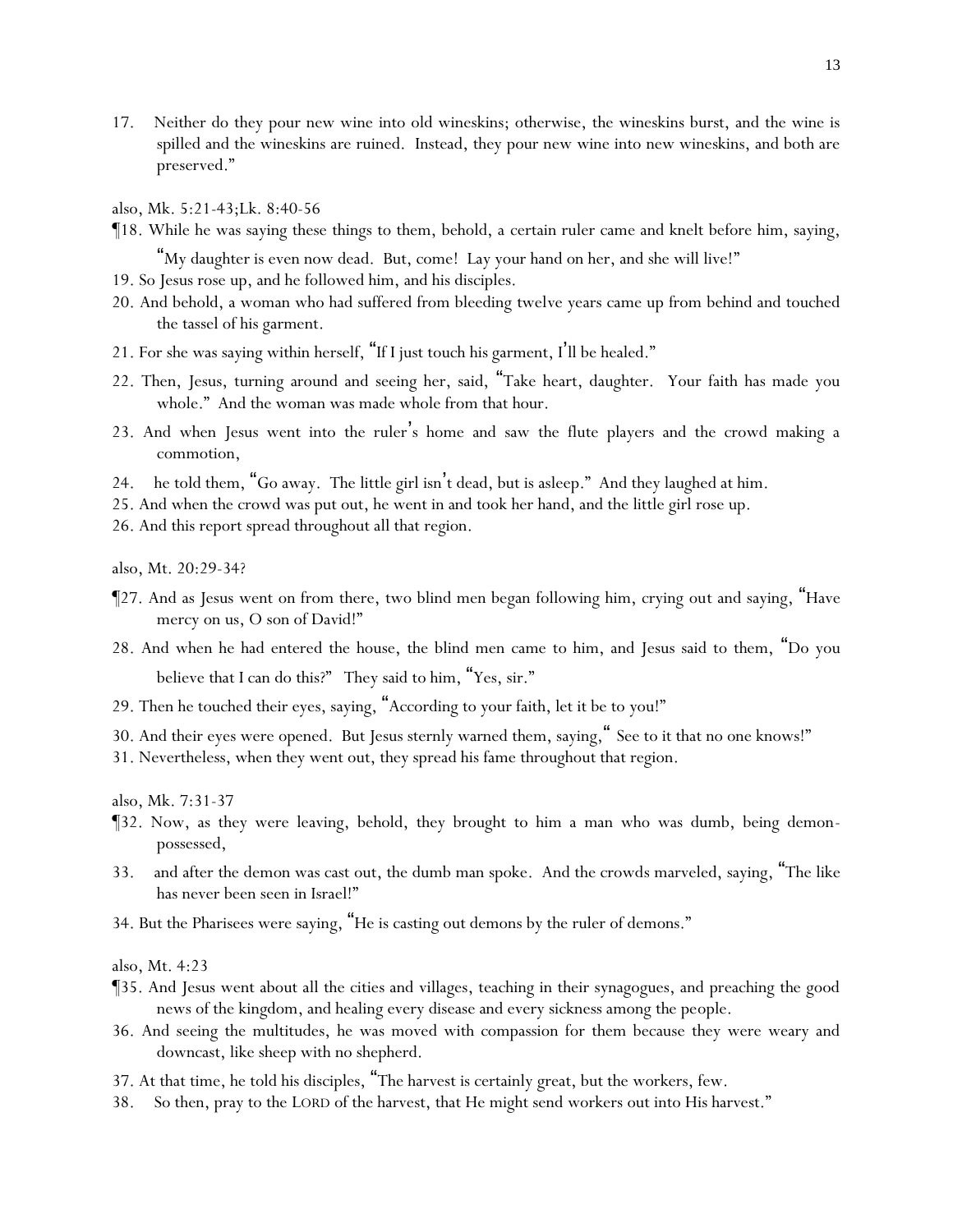*also, Mk. 3:13-19; Lk. 6:12-16*

- ¶1. And when he had called for his twelve disciples, he gave them authority over unclean spirits, to cast them out, and to heal every disease and every sickness.
- 2. Now, these are the names of the twelve apostles: First, Simon, who is called Peter, and Andrew his brother; Jacobus, the son of Zebedee, and John his brother;
- 3. Philip and Bartholomew; Thomas and Matthew the tax collector; Jacobus, the son of Alphaeus, and Lebbaeus, who is called Thaddeus;
- 4. Simon the Canaanite and Judas Iscariot, who also betrayed him.

*also, Mk. 6:7-13; Lk. 9:1-6*

- ¶5. These twelve, Jesus sent out after he had charged them, saying, "Don't go out to the way of the Gentiles, and don't go into a city of the Samaritans.
- 6. Go instead to the lost sheep of the house of Israel.
- 7. And as *y*ou go, preach, saying, 'The kingdom of heaven is at hand. '
- 8. Heal the sick; cleanse the lepers; cast out demons. Freely *y*ou've received; freely give.
- 9. Don't provide for *y*ourselves gold, or silver, or copper in *y*our belts,
- 10. neither a bag for the road, nor two tunics, nor shoes, nor staves, for the workman is worthy of his fare.
- 11. Into whatever city or village *y*ou enter, inquire as to who in it is worthy, and stay there until *y*ou leave.
- 12. And when *y*ou enter into a house, greet it.
- 13. And if the household is indeed worthy, *y*our peace will come upon it, but if it is unworthy, *y*our peace will return to *y*ou.
- 14. And whoever will not receive *y*ou or hear *y*our words, when *y*ou leave that house or city, shake the dust off *y*our feet.
- 15. Truly, I tell *y*ou, it will be more tolerable for the land of Sodom and Gomorrah in the Day of Judgment than for that city.

*also, Lk. 10:3*

- ¶16. "Behold, I'm sending *y*ou away as sheep in the midst of wolves; so, be wise as serpents and innocent as doves.
- 17. Beware of men, for they'll hand *y*ou over to the courts, and they'll flog *y*ou in their synagogues,
- 18. and *y*ou'll be brought before governors and kings for my sake, as a testimony to them, and to the Gentiles.
- 19. But when they hand *y*ou over, don't be anxious about how or what *y*ou'll speak, for it will be given to *y*ou in that hour what *y*ou are to say.
- 20. For it isn't *y*ou who speak, but *y*our Father's Spirit in *y*ou that speaks.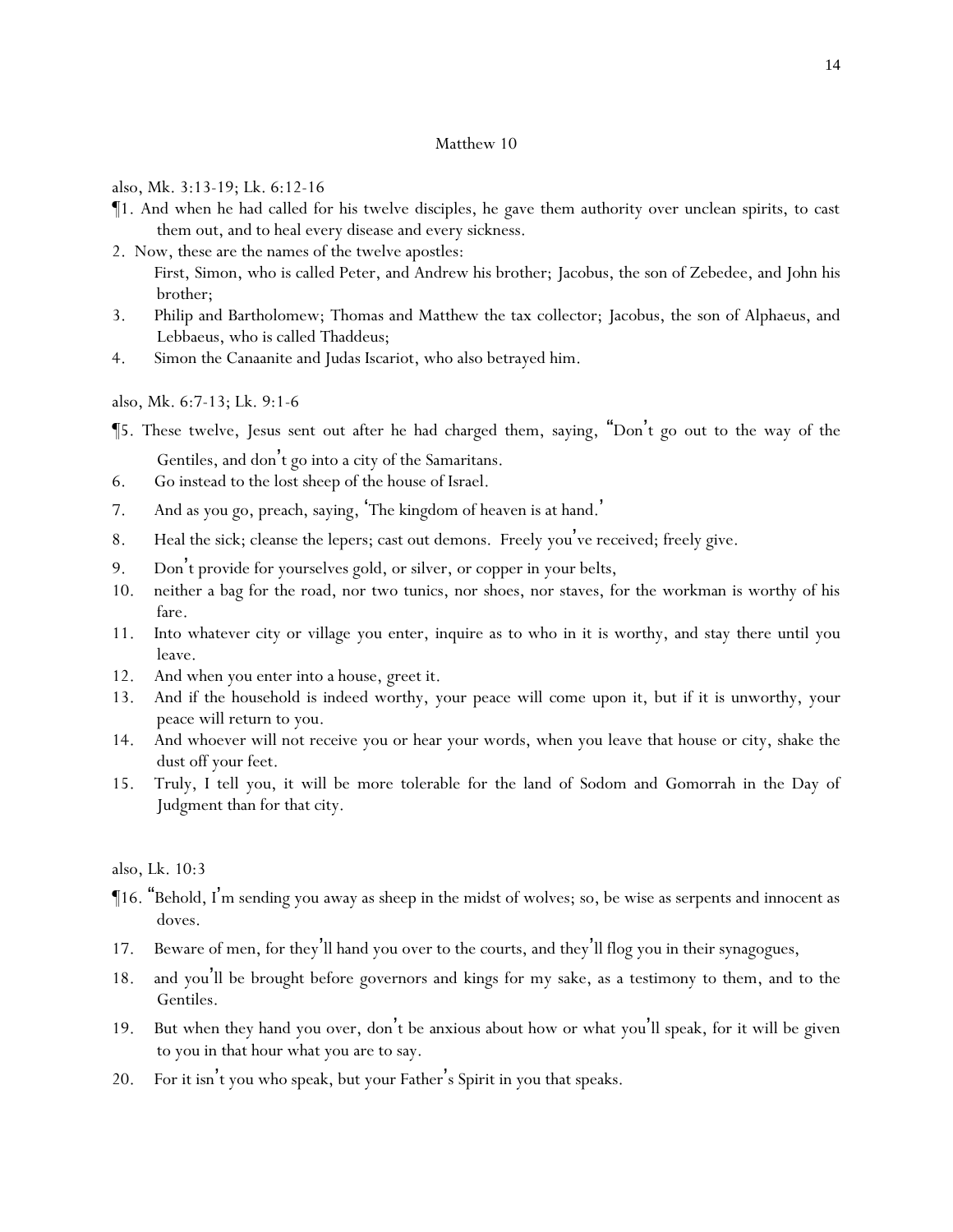*also, Mk. 13:12-13*

- ¶21. "Brother will betray brother to death, and father, child, and children will rise up against parents and kill them.
- 22. *Y*ou'll be hated by everyone because of my name, but he who endures to the end, the same will be saved.
- 23. When they persecute *y*ou in one city, flee to another; for truly, I tell *y*ou, it is certain that *y*ou'll not finish *with* the cities of Israel before the Son of man comes.
- 24. A disciple is not above the teacher, neither is a slave above his master.
- 25. It is enough for a disciple to be like his teacher, and a slave like his master. If men have called the master of the house Beelzebul, how much more those of his household?
- *also, Lk. 12:2-7*
- 26. So, don't be afraid of them, for there's nothing concealed that will not be revealed, or secret that will not be made known.
- ¶27. "What I say to *y*ou in the dark, speak in the light, and what *y*ou hear in the ear, preach on the housetops!
- 28. Don't be afraid of those who kill the body but can't kill the soul; rather, fear Him who is able to destroy both soul and body in Gehenna.
- 29. Aren't two sparrows sold for a penny? And yet, not one of them falls to the ground without the consent of *y*our Father.
- 30. Even the hairs of *y*our head are all numbered *to you*!
- 31. So, don't be afraid. *Y*ou're more valuable than many sparrows.

*also, Lk. 12:8-12*

- ¶32. "Whosoever confesses me<sup>29</sup> before men, I will also confess him before my Father who is in heaven.
- 33. But whoever denies me before men, him will I also deny before my Father who is in heaven.

*also, Lk. 12:51-53*

- ¶34. "Don't suppose that I came to bring peace on earth; I did not come to bring peace, but a sword.
- 35. I came to divide a man against his father, and a daughter against her mother, and a daughter-in-law against her mother-in-law,
- 36. and a man's enemies will be members of his own household.

*also, Mt. 16:24-25; Mk. 8:34-35; Lk. 9:23-27*

- ¶37. "He who loves father or mother more than me is not worthy of me, and he who loves son or daughter more than me is not worthy of me.
- 38. And he who does not take his cross and follow after me is not worthy of me.
- 39. He who finds his life will lose it, and he who loses his life for my sake will find it.

*also, Jn. 13:20*

¶40. "He who receives *y*ou receives me, and he who receives me receives the One who sent me.

 $29$  Or, "Whosoever confesses in me before men, I will also confess in him". Also, Luke 12:8.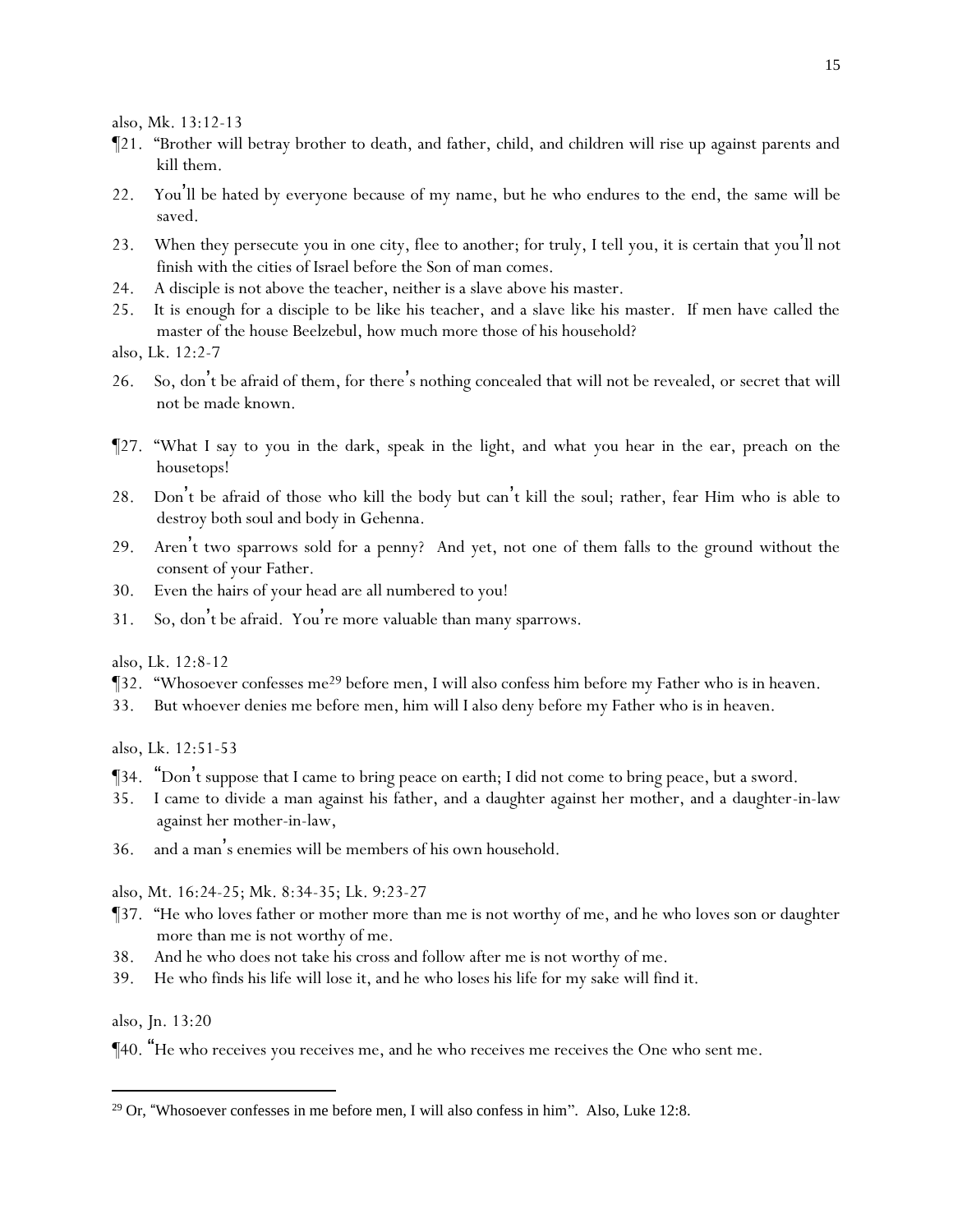- 41. He who receives a prophet in the name of a prophet will receive a prophet's reward, and he who receives a righteous man in the name of a righteous man will receive a righteous man's reward.
- 42. And whoever gives to one of these little ones just a cup of cold water to drink in the name of a disciple, I tell *y*ou truly, he will by no means lose his reward."

¶1. And it came to pass, when Jesus finished charging his twelve disciples, he passed on from there to teach and to preach in their cities.

*also, Lk. 7:18-23*

¶2. Now, while in prison, having heard of the works of Christ, John sent two of his disciples

- 3. and said to him, "Are you the one who is coming, or should we look for a different man?"
- 4. Then, Jesus answered and said to them, "Go tell John what *y*ou are hearing and seeing:
- 5. the blind receive sight, and the lame walk, lepers are cleansed, and the deaf hear, the dead are raised up, and the poor are given good news.
- 6. And blessed is whoever is not offended by me."

*also, Lk. 7:24-35;*

- ¶7. As these men took their leave, Jesus began to say to the multitudes about John, "What did *y*ou go out to the wilderness to see? A reed shaken by the wind?
- 8. But what did *y*ou go out to see? A man dressed in soft garments? Behold, those who wear soft things are in the houses of kings!
- 9. But what did *y*ou go out to see? A prophet? Yes, I tell *y*ou, and much more than a prophet.

*also, Mk. 1:2*

- 10. For this is he of whom it is written, 'Behold, I am sending my messenger before your face, who will prepare your way before you!'
- 11. Truly, I tell *y*ou, among those born of women, there has not arisen a greater man than John the Baptizer; and yet, the least one in the kingdom of heaven is greater than he.
- 12. The kingdom of heaven is being earnestly sought, from the days of John the Baptizer until now, and the forceful are seizing upon it.  $30$
- 13. All the prophets and the law prophesied until John,
- 14. and if *y*ou are willing to receive *it*, this is Elijah who is to come.
- 15. He who has ears to hear, let him hear.

*also, Lk. 7:31-35*

¶16. To what, now, shall I compare this generation? It is like children sitting in marketplaces and calling out to their playmates,

<sup>&</sup>lt;sup>30</sup> Or, "The kingdom of heaven is being treated violently from the days of John the Baptizer until now, and the violent are seizing upon it."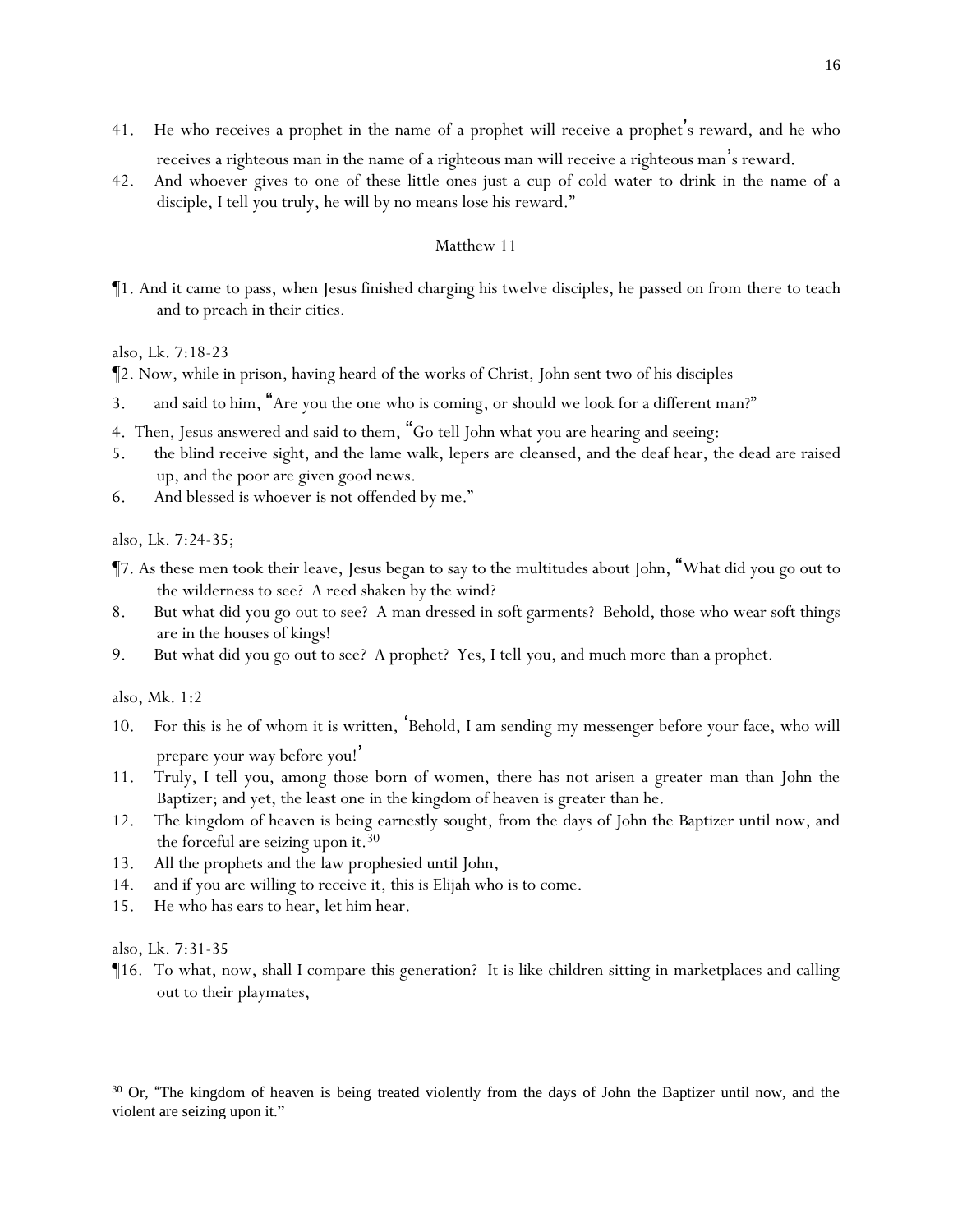- 17. and saying, 'We piped for *y*ou, but *y*ou didn't dance! We sang a dirge for *y*ou, but *y*ou didn't mourn.'
- 18. For John came neither eating nor drinking, and they are saying, 'He has a demon. '
- 19. *And* the Son of man came eating and drinking, and they say, 'Behold! A gluttonous man and a drunkard! A friend of tax collectors and sinners!' But wisdom is justified by her children."

*also, Lk. 10:13-16*

- ¶20. Then he began to denounce the cities in which most of his miracles were performed because they did not repent.
- 21. "Woe to you, Chorazin! Woe to you, Bethsaida! For if the miracles that were done in *y*ou had been done in Tyre and Sidon, they would have long ago repented, in sackcloth and ashes.
- 22. Nevertheless, I tell *y*ou, it will be more tolerable in the Day of Judgment for Tyre and Sidon than for *y*ou!
- 23. And you, Capernaum, the *city* exalted up to heaven! You shall be brought down to Hades! For if the miracles that were done in you had been done among those in Sodom, they would have remained until this day.
- 24. Nevertheless, I tell *y*ou, it will be more tolerable for the land of Sodom in the Day of Judgment than for you!"

*also, Lk. 10:21-24*

- ¶25. At that time, Jesus answered and said, "I thank you, Father, Lord of heaven and earth, because you have hidden these things from the wise and prudent, and revealed them to babes.
- 26. Yes, Father, for such was pleasing in your sight.
- ¶27. "All things have been handed over to me by my Father, and no one really knows the Son except the Father, nor does anyone really know the Father except the Son, and he to whom the Son may choose to reveal Him.
- 28. Come to me, all who labor and are heavily laden, and I will give *y*ou rest!
- 29. Take my yoke upon *y*ou, and learn from me, for I am meek and lowly in heart, and *y*ou will find rest for *y*our souls,
- 30. for my yoke is easy, and my burden is light."

# Matthew 12

*also, Mk. 2:23-28; Lk. 6:1-5*

- ¶1. During that time, Jesus went on the Sabbath through the grain fields, and his disciples grew hungry and began to pluck heads of grain and to eat them.
- 2. But when the Pharisees saw it, they told him, "Behold! Your disciples are doing what is not lawful to do on a Sabbath!"
- 3. Then he said to them, "Haven't *y*ou read what David did when he was hungry, he and those with him,
- 4. how he entered into the house of God and ate the bread of the Presence, which wasn't lawful for him to eat, nor for those with him, but only for the priests?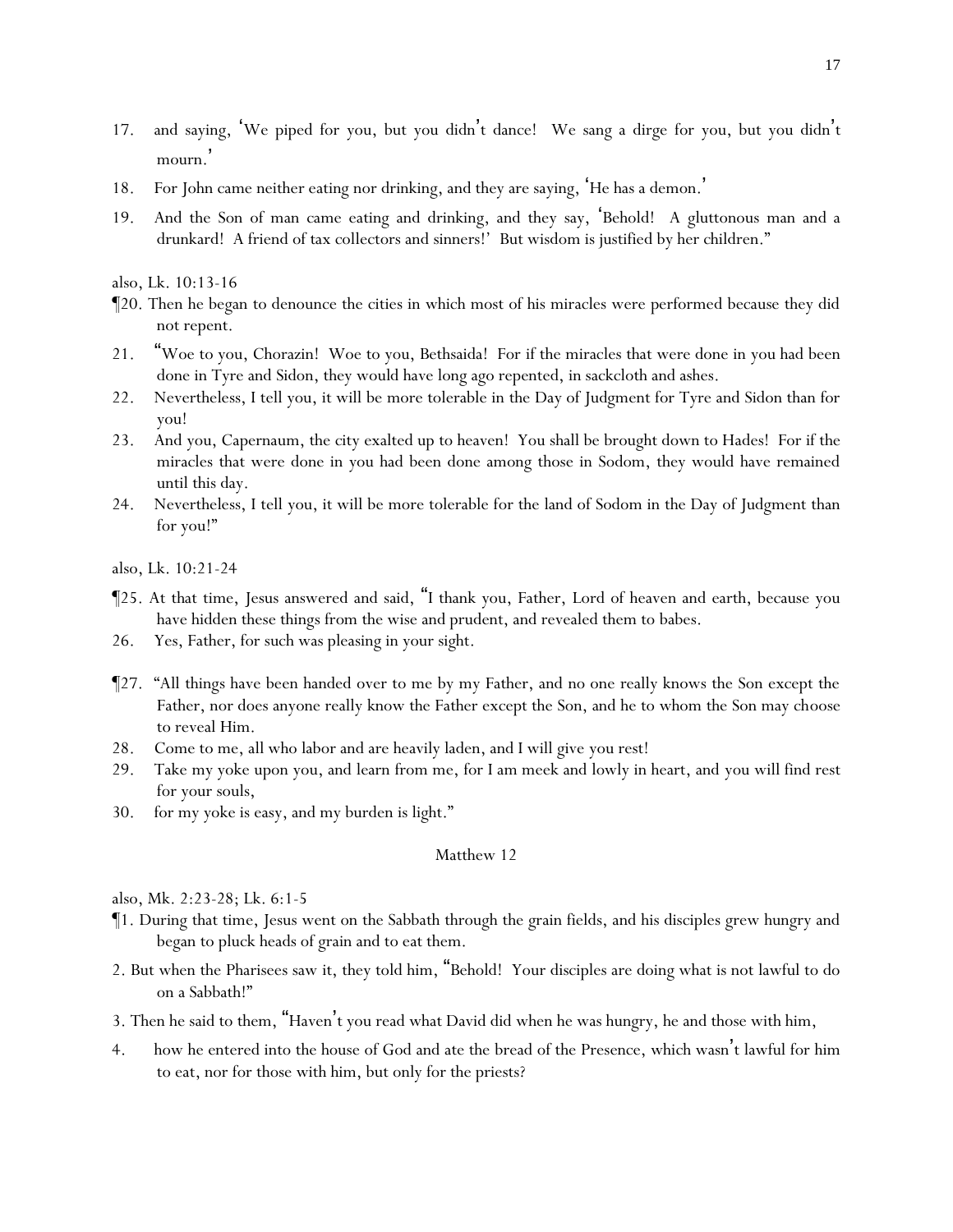- 5. Or haven't *y*ou read in the law that on the Sabbath day, the priests in the temple profane the Sabbath, and are guiltless?
- 6. But I tell *y*ou that something greater than the temple is here.
- 7. If *y*ou had known what this means, 'I desire mercy and not sacrifice, '*y*ou would not have condemned the guiltless.
- 8. The Son of man is Lord of the Sabbath."

*also, Mk. 3:1-6; Lk 6:6-11*

¶9. And going on from there, he went into their synagogue,

- 10. and behold, a man was there with a withered hand. And they put a question to him, saying, "Is it lawful to heal on the Sabbath?", that they might bring an accusation against him.
- 11. And he said to them, "What man is there among *y*ou who has one sheep, and if it should fall into a pit on the Sabbath, would not take hold of it and lift it up?
- 12. And how much more valuable is a man than a sheep! So then, it is lawful to do good on the Sabbath."
- 13. At that point, he told the man, "Stretch out your hand!" And he stretched it out, and it was restored, as sound as the other one.
- 14. But the Pharisees went out and took counsel against him, how they might destroy him.

*No other reference?*

- ¶15. Now, when Jesus learned of this, he withdrew from there, and large crowds followed him, and he healed them all,
- 16. and he charged them, that they not make him known,
- 17. so that what was spoken through Isaiah the prophet might be fulfilled:
- 18. "Behold, my servant whom I have chosen, my beloved, in whom my soul is well pleased! I will put my Spirit upon him, and he will decree judgment for the Gentiles.
- 19. He will not quarrel, nor will he cry aloud, nor will anyone hear his voice in the streets.
- 20. A bruised reed he will not break, and a smoldering wick he will not quench, until he send forth justice in victory.
- 21. And in his name will the Gentiles hope."
- *also, Mk. 3:20-29; Lk 11:14-23*
- ¶22. At that time, a demon-possessed man was brought to him, blind and dumb, and he healed him, so that the blind and dumb man both spoke and saw.
- 23. And all the people were amazed and said, "Isn't this the Son of David?"31
- 24. But when the Pharisees heard that, they said, "This man casts out demons only by Beelzebul, the ruler of demons."
- 25. But Jesus, knowing their thoughts, said to them, "Every kingdom divided against itself is laid waste, and every city or house divided against itself will not stand.
- 26. And if Satan casts out Satan, he is divided against himself. How then will his kingdom stand?
- 27. And if I cast out demons by Beelzebul, by whom do *y*our sons cast them out? Therefore, they will be *y*our judges.

<sup>&</sup>lt;sup>31</sup> Some manuscripts have, "Isn't this the Messiah, the Son of David?".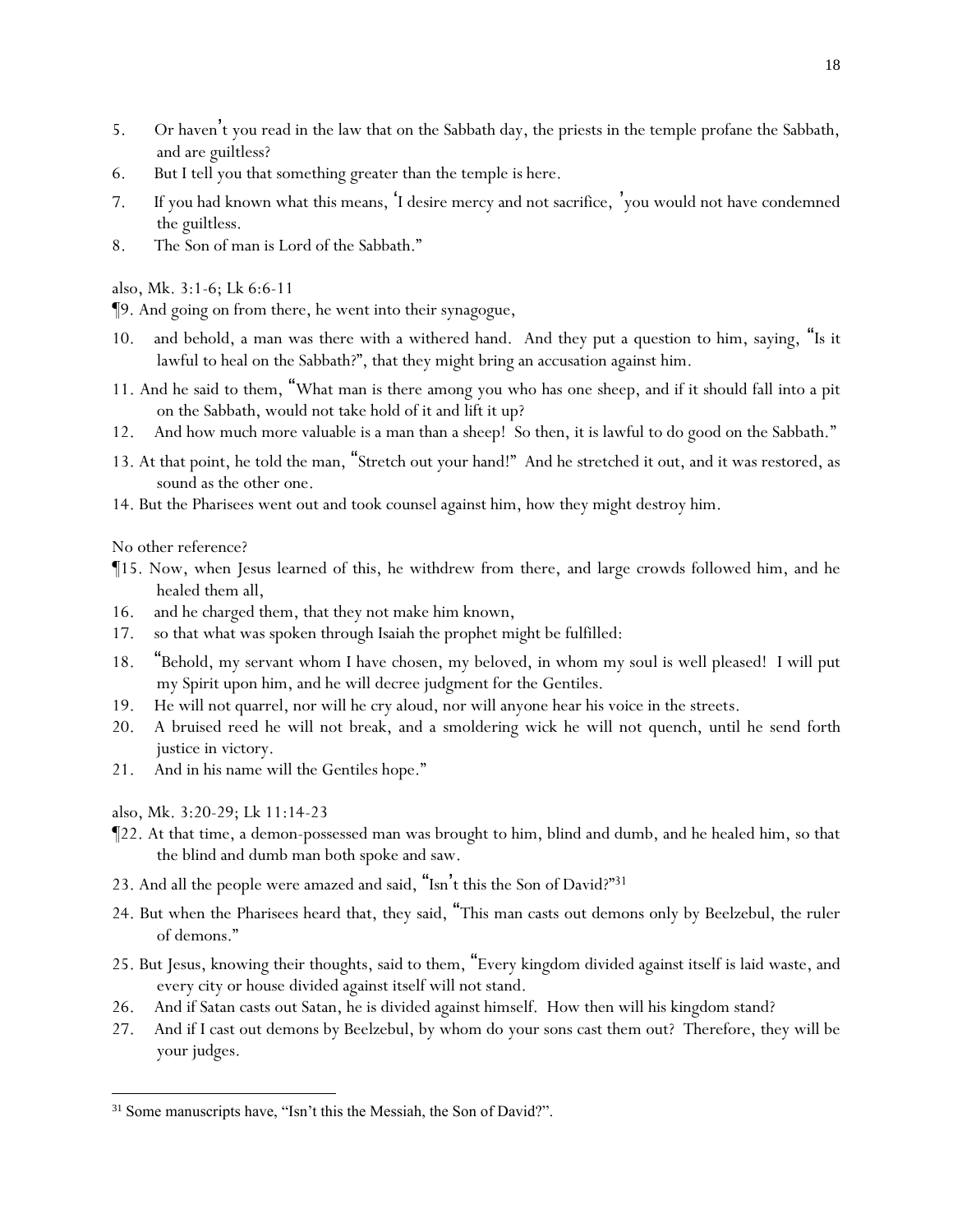- 28. But if I cast out demons by the Spirit of God, then the kingdom of God has come to *y*ou!
- 29. How can anyone enter into the house of the strong man and plunder his goods, except he first bind the strong man? Then he will plunder his house.
- 30. He who is not with me is against me, and he who does not gather with me scatters.

*also, Mk. 3:28-30; Lk. 12:10*

- 31. So then, I tell *y*ou, every sin and blasphemy will be forgiven men, but blasphemy against the Spirit will not be forgiven.
- 32. Whoever speaks a word against the Son of man, it will be forgiven him, but whoever speaks against the holy Spirit, it will not be forgiven him, either in this present world or in the one to come.

*also, Lk. 6:43-45*

- 33. Either make the tree good, and its fruit good, or make the tree bad, and its fruit bad, for the tree is known by its fruit.
- 34. Offspring of vipers! How can *y*ou, being evil, say good things? For out of the abundance of the heart, the mouth speaks.
- 35. The good man takes out good things from the good treasure, and the evil man takes out evil things from the evil treasure.
- 36. I tell *y*ou, every worthless thing that men may say, they will give account for it in the Day of Judgment.
- 37. By your words will you be justified, and by your words will you be condemned."

*also, Mk. 8:11-12 (check this something missing);Lk. 11:29-32*

- ¶38. Then certain of the scribes and Pharisees answered, saying," Teacher, we want to see a sign from you."
- 39. But he answered and said to them, "An evil and adulterous generation seeks after a sign, but no sign will be given to it, other than the sign of Jonah the prophet.
- 40. For as Jonah was in the belly of the whale three days and three nights, so will the Son of man be in the heart of the earth three days and three nights.
- 41. The men of Nineveh will stand up in the Judgment against this generation and condemn it, for they repented at the preaching of Jonah, and behold, something greater than Jonah is here.
- 42. The Queen of the South will rise up in the Judgment against this generation and condemn it, for she came from the ends of the earth to hear the wisdom of Solomon, and behold, something greater than Solomon is here.

*also, Lk. 11:24-26*

- ¶43. "When the unclean spirit comes out of a man, it travels through waterless places seeking rest, and it does not find it.
- 44. Then it says, 'I'll go back to my house that I came out of.' And when it comes, it finds *the house* unoccupied, swept clean, and put in order.
- 45. Then it goes and brings with it seven other spirits more evil than itself, and they come in and dwell there. And so, the last state of that man is worse than the first. That's how it will be with this evil generation."

*also, Mk. 3:31-35; Lk. 8:19-21*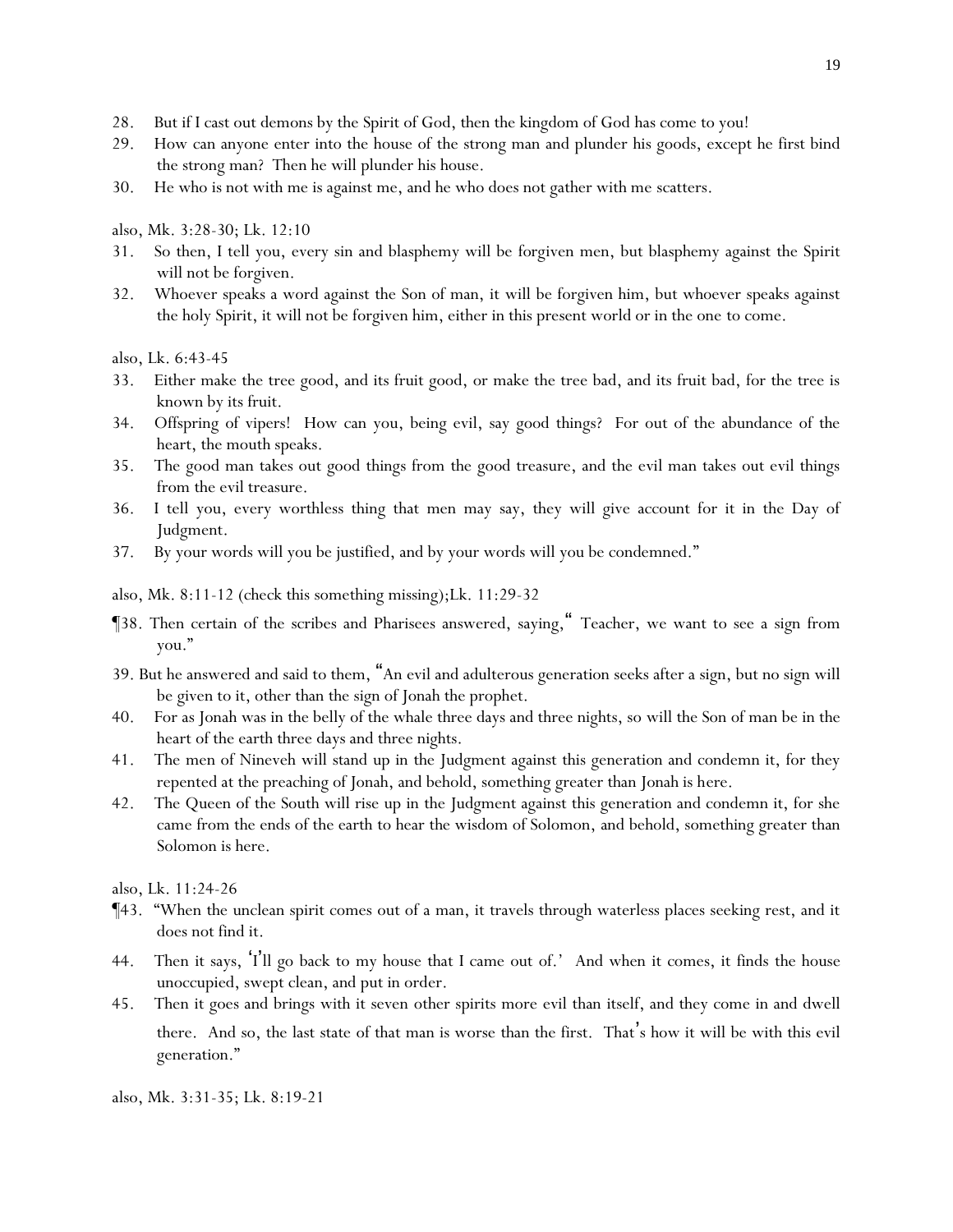- ¶46. All the while that he was speaking to the multitudes, behold, his mother and brothers had been standing outside, wanting to speak to him.
- 47. Someone said to him, "Behold, your mother and your brothers have been standing outside wanting to speak to you."
- 48. But he answered and said to the one who had spoken to him, "Who is my mother? And who are my brothers?"
- 49. And extending his hand toward his disciples, he said, "Behold, my mother and my brothers!
- 50. For whoever does the will of my Father who is in heaven, the same is my brother, and sister, and mother."

¶1. That same day, Jesus went out of the house and sat by the sea,

2. and such large crowds were gathered around him that he boarded a boat to sit in, and the whole multitude stood on the shore.

#### *also, Mk. 4:1-9; Lk. 8:4-15*

¶3. And he spoke many things to them in parables, saying, "Behold, the sower went out to sow.

- 4. And during his sowing, some *seed* fell along the path, and the birds came and gobbled them up.
- 5. But other fell on rocky places where they didn't have much soil, and they immediately sprang up, since they had no depth of soil.
- 6. But after the sun arose, they were scorched, and because they had no root, they withered.
- 7. But other *seed* fell among thorns, and the thorns grew up and choked them out.
- 8. But other fell onto good soil and produced fruit: some, a hundredfold; and some, sixty; and some, thirty.
- 9. He who has ears to hear, let him hear!"

*also, Mk. 4:10-12; Lk. 8-9*

¶10. And the disciples approached and said to him, "Why do you talk to them in parables?"

- 11. Then he answered and said to them, "To *y*ou it is given to know the mysteries of the kingdom of heaven, but to those, it is not given.
- 12. Whoever has, to him will be given, and he'll have an abundance, but whoever doesn't have, even what he has will be taken from him.
- 13. This is why I speak to them in parables, so that 'seeing, they do not see, and hearing, they do not hear, nor do they understand.'
- 14. And in them is Isaiah's prophecy fulfilled which says, '*Y*ou shall hear, but *y*ou will not understand, and *y*ou shall see, but *y*ou will not perceive,
- 15. for the heart of this people is hardened, and they hear with dull ears, and they have closed their eyes, lest they should see with their eyes, and hear with their ears, and understand in their heart, and repent, and I heal them. '
- 16. *Y*our eyes are blessed because they see, and *y*our ears, because they hear.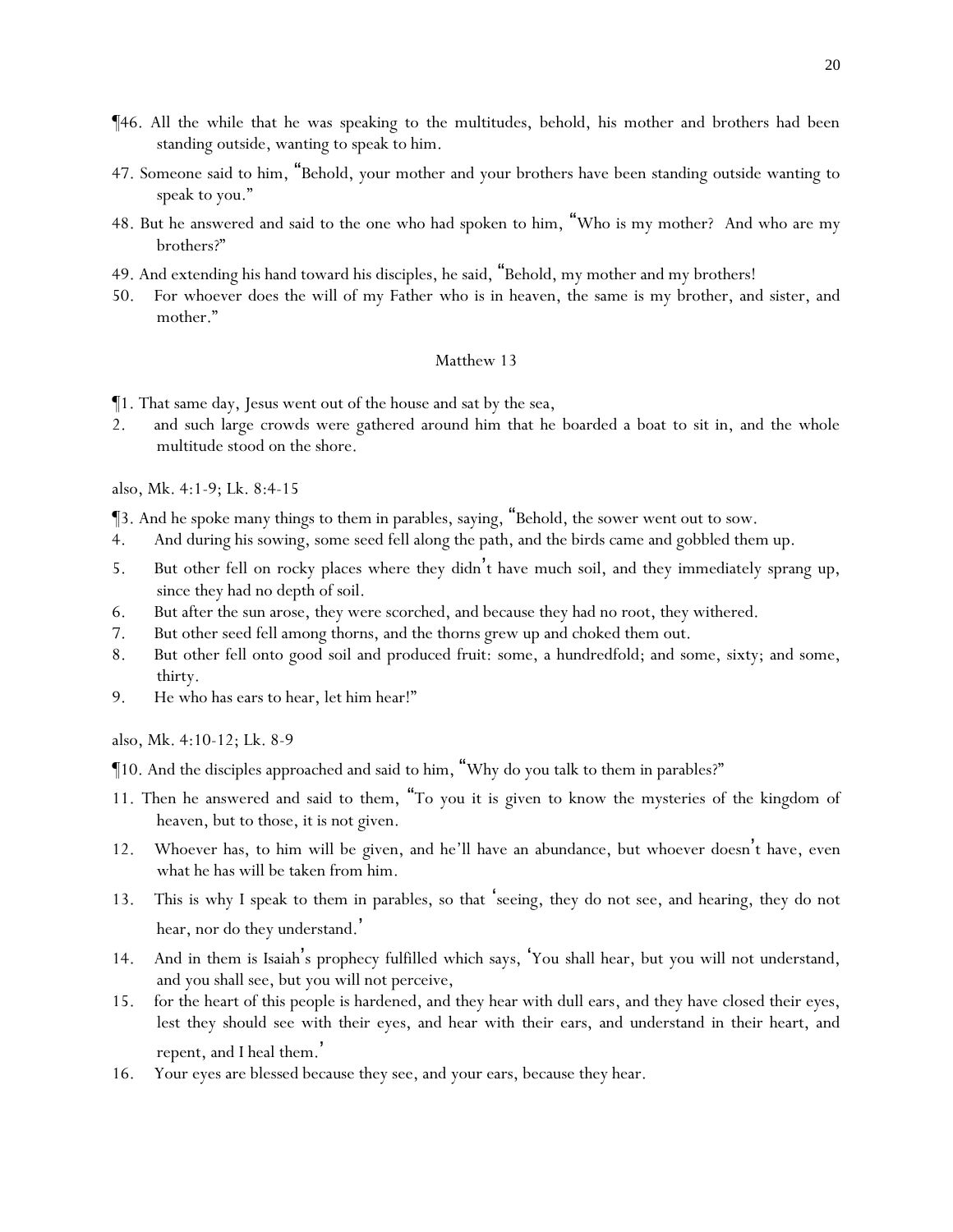17. Truly, I tell *y*ou that many prophets and righteous men longed to see the things *y*ou're seeing, and didn't see them, and to hear the things *y*ou're hearing, and didn't hear them.

*also, Mk. 4:13-20 and Lk. 8:11*

¶18. So, learn the parable of the sower.

- 19. Everyone who hears the word of the kingdom and doesn't understand, the Evil One comes and snatches away what has been sown in his heart. This is the one who received the seed along the path.
- 20. But the one who receives seed in rocky places, he is the one who hears the word and immediately receives it with joy,
- 21. yet he has no root in himself, but endures for a while. Then, when trouble or persecution comes because of the word, immediately he's offended.
- 22. But as for the one who receives seed among the thorns, he is the one who hears the word, but the care of this world and the deceitfulness of riches choke out the word, and it becomes unfruitful.
- 23. But as for the one who receives seed in good soil, he is the one who hears the word and understands, who indeed bears fruit and produces: this one, a hundredfold; that one, sixty; and another, thirty."

*No other reference?*

- ¶24. Another parable he put before them, saying, "The kingdom of heaven is like a man who sowed good seed in his field,
- 25. but while men slept, his enemy came and sowed tares among the wheat, and went away.
- 26. And when the crop sprouted and produced fruit, then the tares also appeared.
- 27. And the landowner's servants came to him and said, 'Master, didn't you sow good seed in your field? Where, then, did the tares come from? '
- 28. He said to them, 'An enemy did this.' Then the servants said to him, 'So, do you want us to go out and pull them up?'
- 29. But he said, 'No, lest in gathering up the tares, *y*ou uproot the wheat with them.
- 30. Let both grow together until the harvest, and at harvest-time, I will tell the reapers, "Gather up the tares first and bind them into bundles to burn them up; then, gather the wheat into my storehouse." ' "
- *also, Mk. 13:30-34, Lk 13:18-19*
- ¶31. Another parable he put before them, saying, "The kingdom of heaven is like a mustard seed which a man took and sowed in his field,
- 32. which indeed is the smallest of all seeds, but when it is grown, it is the greatest of garden herbs and becomes a tree, so that the birds of the air come and nest in its branches."

*also, Lk. 13:20-21*

¶33. Another parable he spoke to them: "The kingdom of heaven is like leaven which a woman took and hid in three measures<sup>32</sup> of flour until it was all leavened."

<sup>32</sup> A dry "measure" equals about one-third of a bushel.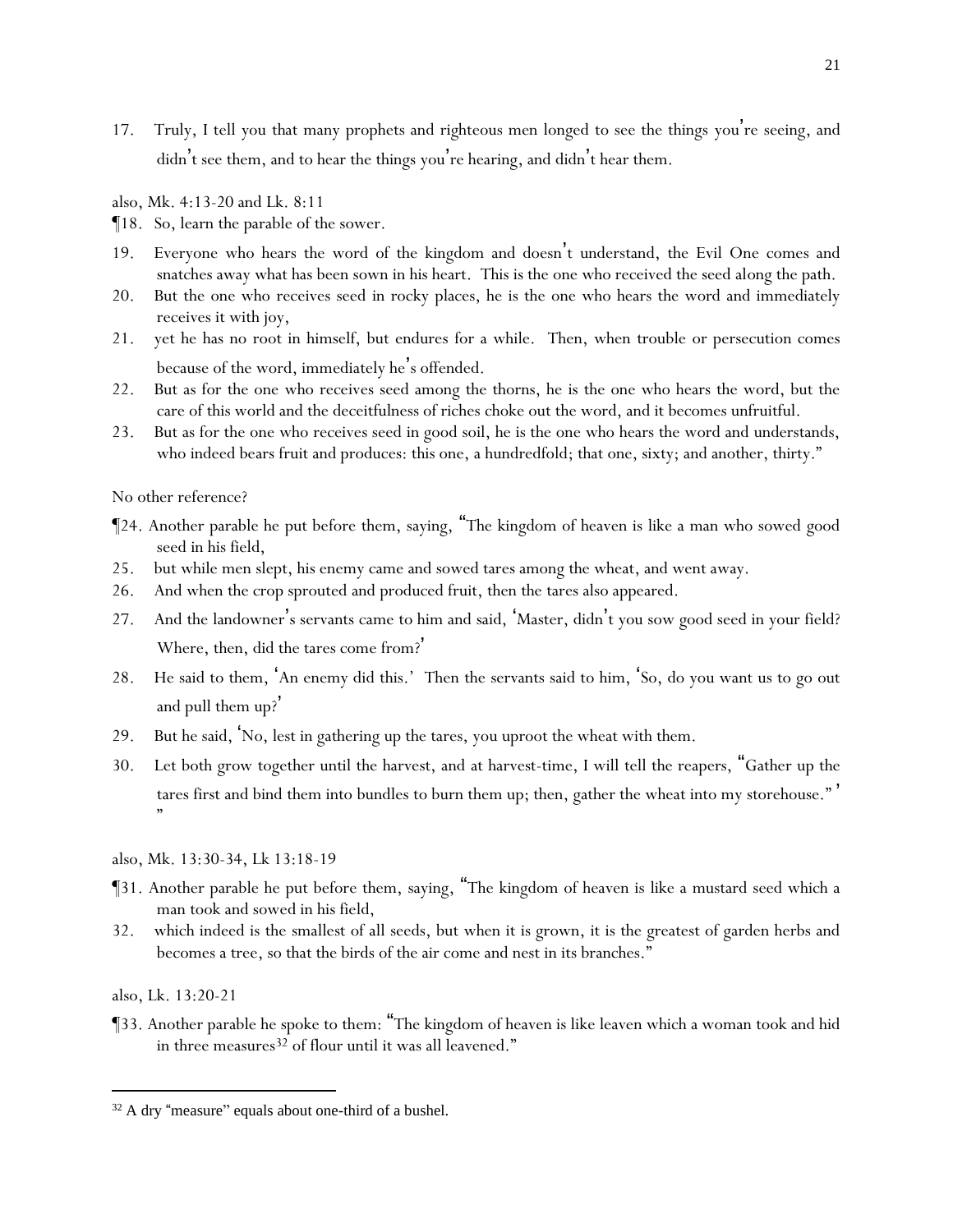- ¶34. All these things Jesus spoke to the multitudes in parables, and without a parable, he would not speak to them,
- 35. so that what was spoken through the prophet might be fulfilled: "I will open my mouth in parables; I will utter things hidden from the foundation of the world."
- ¶36. When he had sent the crowds away, Jesus went home. And his disciples came to him, saying, "Explain for us the parable of the tares of the field."
- 37. He answered and said to them, "The one who sows the good seed is the Son of man;
- 38. the field is the world; as for the good seed, these are the children of the kingdom; the tares are the children of the Evil One;
- 39. the enemy who sowed them is the Accuser; the harvest is the close of this age; and the reapers are angels.
- 40. Just as the tares are gathered and burned in the fire, so shall it be at the close of this age.
- 41. The Son of man will send forth his angels, and they will gather out of his kingdom all things that offend and those who do lawlessness,
- 42. and they will cast them into the furnace of fire. In that place, there will be weeping and gnashing of teeth!
- 43. Then will the righteous shine forth like the sun in the kingdom of their Father. He who has ears to hear, let him hear.
- ¶44. Again, the kingdom of heaven is like a treasure hidden in a field, which a man found and hid, and in his joy, he goes and sells whatever he has and buys that field.
- ¶45. Again, the kingdom of heaven is like a merchant looking for fine pearls,
- 46. who, when he found one pearl of great value, went away and sold everything he had and bought it.
- ¶47. Again, the kingdom of heaven is like a dragnet cast into the sea, and it gathered some of every sort,
- 48. which, after it was full, they drew onto the shore, and when they sat down, they collected the good ones into vessels, but threw the bad ones away.
- 49. So it will be at the close of the age. The angels will go forth and separate the evil from among the righteous,
- 50. and they will cast them into the furnace of fire. In that place, there will be weeping and gnashing of teeth!"
- ¶51. Jesus said to them, "Did *y*ou understand all these things?" They said to him, "Yes, Master."
- 52. He said to them, "Therefore, every scribe instructed in the kingdom of heaven is like a man *who is* a householder, who brings out from his storeroom new and old things."

*also, Mk. 6:1-6*

- ¶53. And it came to pass that when Jesus ended these parables, he moved on from there,
- 54. and when he came to his hometown, he taught them in their synagogue, and they were astonished and said, "Where'd he get this wisdom and miracles?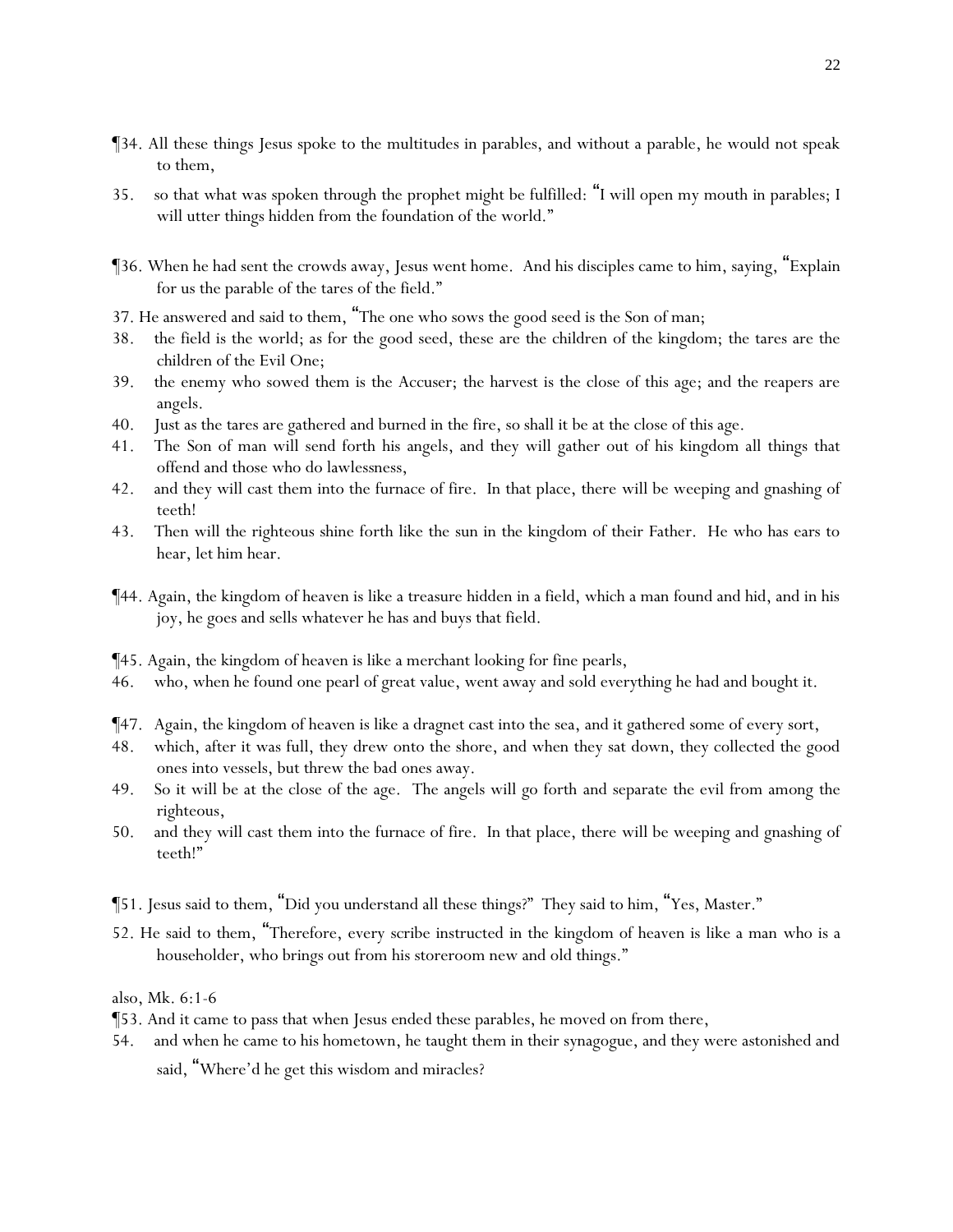- 55. Isn't this the carpenter's son? Isn't his mother called Mariam, and his brothers, Jacobus, and Joses, and Simon, and Judas?
- 56. And his sisters, aren't they all with us? So, where'd he get all these things?"
- 57. And they were offended in him. Then Jesus said to them, "A prophet is not without honor, except in his hometown, and in his own home."
- 58. And he did not do many miracles there because of their unbelief.

*also, Mk. 6:14-29; Lk. 9:7-9*

¶1. At that time, Herod the tetrarch heard the report about Jesus,

- 2. and he said to his attendants, "This is John the Baptizer. He has risen from the dead, and that is why the miracles work in him."
- 3. For Herod, having arrested John, had bound him and put him in prison on account of Herodias, his brother Philip's wife,
- 4. for John kept telling him, "It is not lawful for you to have her."
- 5. And he would have put him to death, but he feared the people because they held him as a prophet.
- 6. Then, when Herod's birthday was celebrated, the daughter of Herodias danced in the midst, and she pleased Herod
- 7. so much that he swore with an oath to grant her whatever she asked.
- 8. And she, at the urging of her mother, said, "Give me here, on a platter, the head of John the Baptizer."
- 9. And the king was sad, but because of the oaths, and those feasting with him, he ordered that it be granted.
- 10. And he sent and beheaded John in the prison.
- 11. And his head was brought on a platter and given to the girl, and she took it to her mother.
- 12. And his disciples came and took the body away, and buried it. Then they went and told Jesus.
- ¶13. After Jesus heard *the report*, he withdrew from there by boat to a deserted place by himself; but when the multitudes heard *of that*, they followed him on foot from the cities.
- 14. And when Jesus came out, he saw a great multitude and was moved with compassion for them, and he healed their sick.
- *also, Mk. 6:34-44 ;Lk. 9:12-17*
- ¶15. Then, when evening was come, his disciples came to him, saying, "This is an isolated place, and the time is now past. Send the multitudes away so they may go to the villages and buy food for themselves.
- 16. But Jesus said to them, "They don't need to leave; *y*ou give them something to eat."
- 17. But they told him, "We don't have anything here but five loaves and two fish!"
- 18. He said, "Bring them here to me."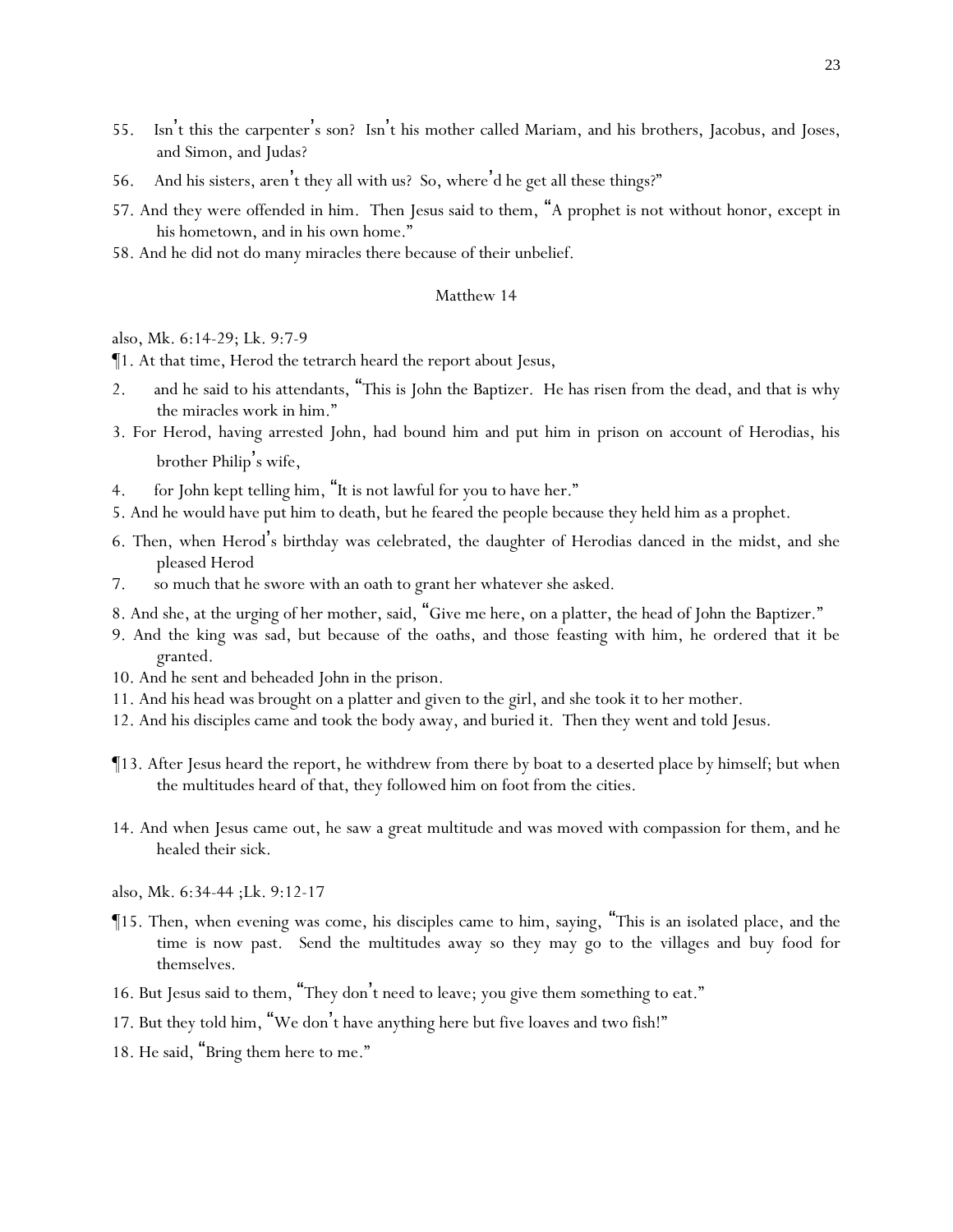- 19. And after giving order for the multitudes to be seated for a meal on the grass, when he had taken the five loaves and the two fish, he looked up toward heaven, blessed *them*, and when he broke the loaves, he gave them to the disciples, and the disciples, to the multitudes.
- 20. And they all ate and were filled. And they took up what was left over of the broken pieces, twelve small baskets full.
- 21. Now, those who ate were about five thousand men, besides women and children.
- ¶22. And immediately, Jesus had the disciples to board the boat and go on ahead of him to the other side while he dismissed the crowds.
- 23. And after he sent the crowds away, he went up on the mountain by himself to pray. Then, when evening was come, he was there alone.
- 24. By this time, the boat was in the middle of the sea, being battered by waves because the wind was against *them*.
- 25. But in the fourth watch of the night, Jesus went to them, walking on the sea.
- 26. And when the disciples saw him on the sea, walking, they were terrified and said, "It's a ghost!" And they cried out in fear.
- 27. But immediately, Jesus spoke to them, saying, "Take heart! It's me! Don't be afraid."
- 28. Peter answered him and said, "Master, if it is you, command me to come to you on the water!"
- 29. And he said, "Come!" So, Peter came down out of the boat and walked on the water to go to Jesus.
- 30. But when he saw the fierce wind, he was frightened, and beginning to sink, he cried out, "Master, save me!"
- 31. And Jesus immediately stretched out his hand and took hold of him, and he said to him, "Little-faith, why did you waver?"
- 32. And when they boarded the boat, the wind ceased.
- 33. Then those who were in the boat came and bowed before him, saying, "You really are God's Son!"

¶34. And when they had crossed over, they came to the land of Gennesaret,

- 35. and when the men of that place recognized him, they sent word all around that area, and they brought to him all who were sick.
- 36. And they begged him that they might just touch the fringe of his garment, and as many as touched it were made completely whole.

## Matthew 15

¶1. At that time, the scribes and Pharisees from Jerusalem came up to Jesus and said,

- 2. "Why do your disciples transgress the tradition of the elders? They do not wash their hands when they eat bread!"
- 3. He answered and said to them, "And why do *y*ou transgress the commandment of God for the sake of *y*our tradition?
- 4. God commanded, saying, 'Honor *your* father and *your* mother, 'and 'He who curses father or mother shall be put to death!'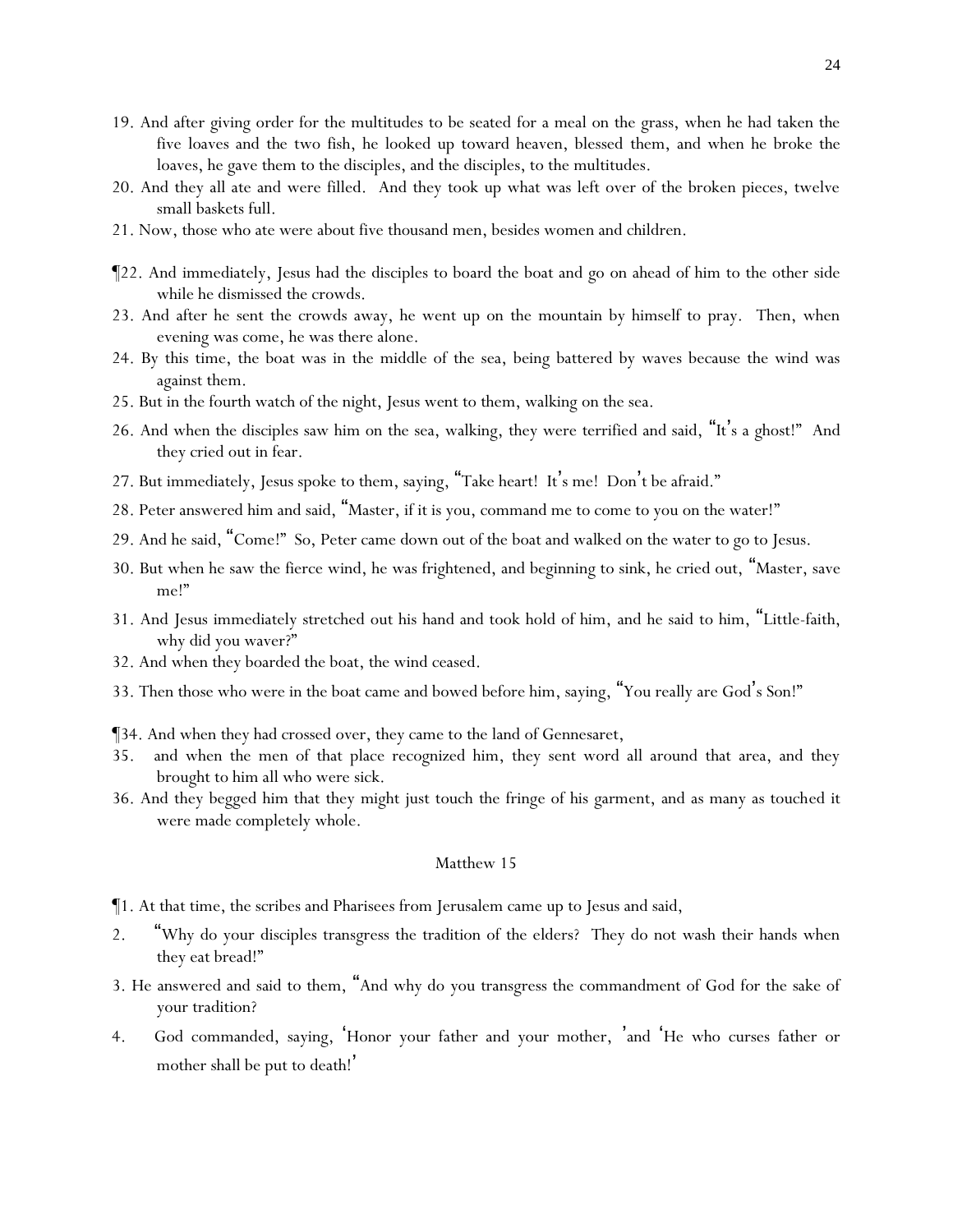- 5. But *y*ou! *Y*ou say, '*He is innocent*, whoever says to his father or his mother, "Whatever I have *by which* you might have been helped is a donation *for the temple*," 'and he does not honor his father or his mother at all!
- 6. And so, *y*ou nullify God's commandment for the sake of *y*our tradition!
- 7. Hypocrites! Well did Isaiah prophesy concerning *y*ou when he said,
- 8. 'This people draws near to me with their mouth, and with their lips they honor me, but their heart is far from me.
- 9. In vain do they worship me, teaching as doctrines commandments of men.'"
- ¶10. Then he called the multitude to him and told them, "Listen, and understand!
- 11. It is not what enters into the mouth that defiles a man, but what comes out of the mouth! That defiles a man!"
- 12. Then his disciples came to him and said, "Did you know that the Pharisees were offended when they heard that?"
- 13. But he answered and said, "Every plant that my heavenly Father did not plant will be uprooted.
- 14. Leave them! They are blind guides of the blind. And if the blind lead the blind, both will fall into a pit."
- 15. Then Peter answered and said to him, "Explain this parable to us."
- 16. But Jesus said, "Are *y*ou still without understanding, too?
- 17. Don't *y*ou yet see that everything that goes into the mouth passes on to the belly and then is discharged into the latrine?
- 18. But the things that come out of the mouth come from the heart; those things defile a man!
- 19. For out of the heart come evil thoughts, murders, adulteries, immoral acts, thefts, false testimonies, blasphemies.
- 20. These are the things that defile a man. But to eat with unwashed hands does not defile a man."
- ¶21. And when Jesus left there, he withdrew to the district of Tyre and Sidon.
- 22. And behold, a Canaanite woman from those parts came and began crying out to him, saying," Have mercy on me, sir, O son of David! My daughter is badly demon-possessed."
- 23. But he answered her not a word. Then his disciples came and begged him, saying, "Make her go away! She's crying after us!"
- 24. He answered and said, "I am sent only to the lost sheep of the house of Israel."
- 25. Then she came and prostrated herself before him, saying, "Sir, help me!"
- 26. But he answered and said, "It's not good to take the children's bread and throw it to the dogs."
- 27. Then she said, "That's right, Master. And yet, the dogs eat the crumbs that fall from their masters ' table."
- 28. Jesus then answered and said to her, "O woman, great is your faith! Be it done for you as you wish." And her daughter was healed from that hour.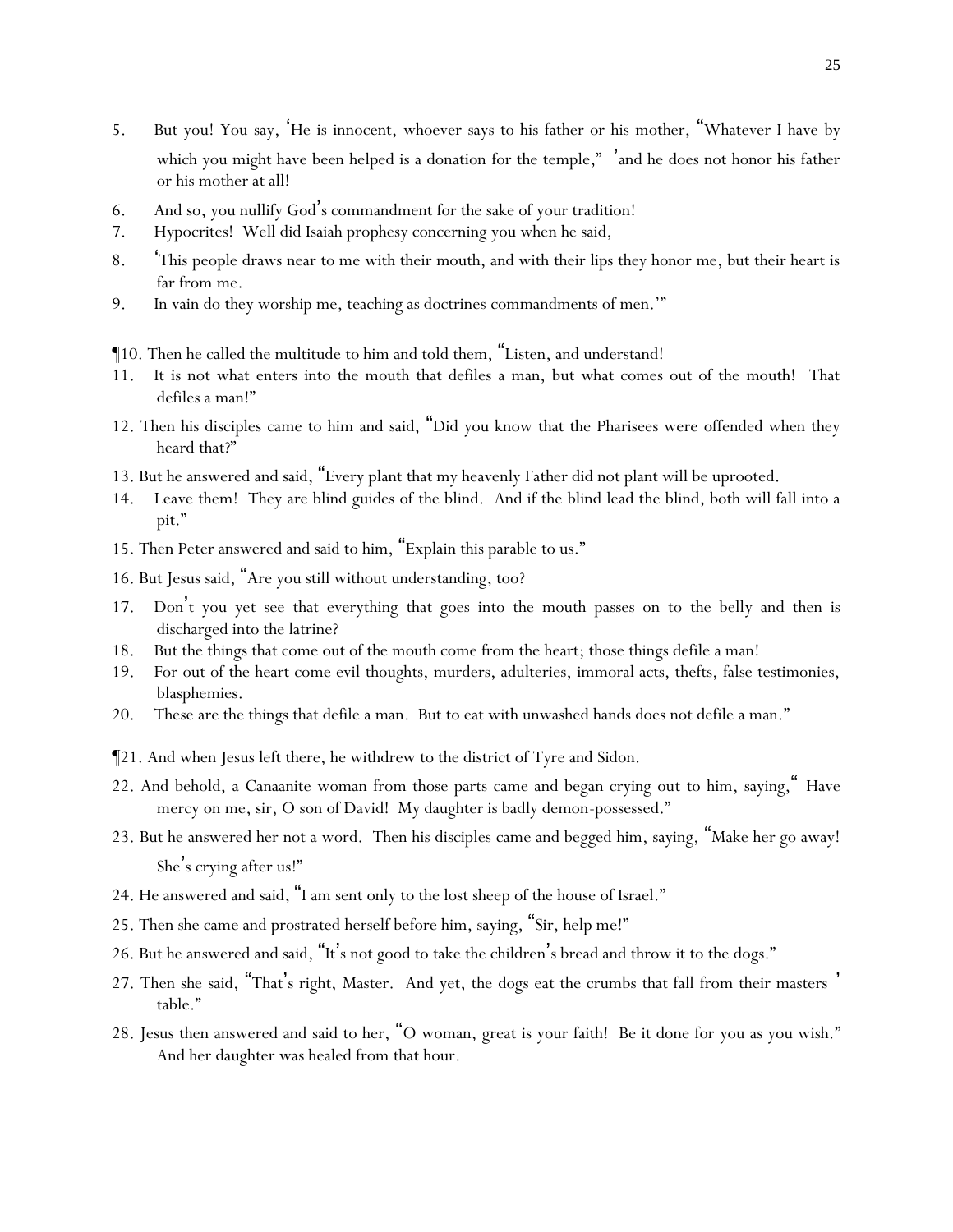- ¶29. And going on from there, Jesus went along the Sea of Galilee, and he went up on a mountain and sat down there.
- 30. And large crowds came to him, having with them the lame, the blind, the dumb, the deformed, and many others, and they laid them at Jesus 'feet, and he healed them.
- 31. And the people marveled when they saw the dumb speaking, the deformed made whole, the lame walking, and the blind seeing. And they glorified the God of Israel.
- ¶32. Then Jesus called his disciples to him and said, "I feel compassion for the people because they 've continued with me for three days now, and they don't have anything to eat, and I don't want to send them away hungry, or they might give out on the way."
- 33. And his disciples said to him, "Where in such a desolate place are we to find enough bread to satisfy such a large multitude?"
- 34. And Jesus said to them, "How many loaves do *y*ou have?" And they said, "Seven, and a few little fish."
- 35. Then he gave order for the crowds to sit down on the ground.
- 36. And then he took the seven loaves and the fish, and after he gave thanks, he broke them and gave them to his disciples, and the disciples, to the multitude,
- 37. and they all ate and were filled. Then they took up what was left over of the broken pieces, seven large baskets full.
- 38. Now, those eating were four thousand men, besides women and children.
- 39. And after sending the people away, he boarded the boat and went to the region of Magdala.

- ¶1. And the Pharisees and Sadducees came up to him, and testing him, they asked him to show them a sign out of heaven.
- 2. But he answered and said to them, "When evening comes, *y*ou say, '*It will be* fair weather, for the sky is red.'
- 3. And in the morning, 'Today *will be* stormy, for the sky is red and lowering.' Hypocrites! *Y*ou understand well how to read the face of the sky, but *y*ou can't *read* the signs of the times!
- 4. An evil and adulterous generation seeks after a sign, but no sign will be given to it except the sign of Jonah the prophet." And he left them and went away.
- ¶5. Now, when his disciples came to the other side, they had forgotten to bring bread.
- 6. Then Jesus told them, "Watch out, and be wary of the leaven of the Pharisees and the Sadducees."
- 7. Then they began talking among themselves, saying, "We didn't bring bread."
- 8. But when Jesus knew this, he said to them, "Little-faiths, why are *y*ou talking to one another about not bringing bread?
- 9. Don't *y*ou yet understand, nor remember the five loaves for the five thousand and how many little baskets *y*ou took up?
- 10. Or the seven loaves for the four thousand, and how many large baskets *y*ou took up?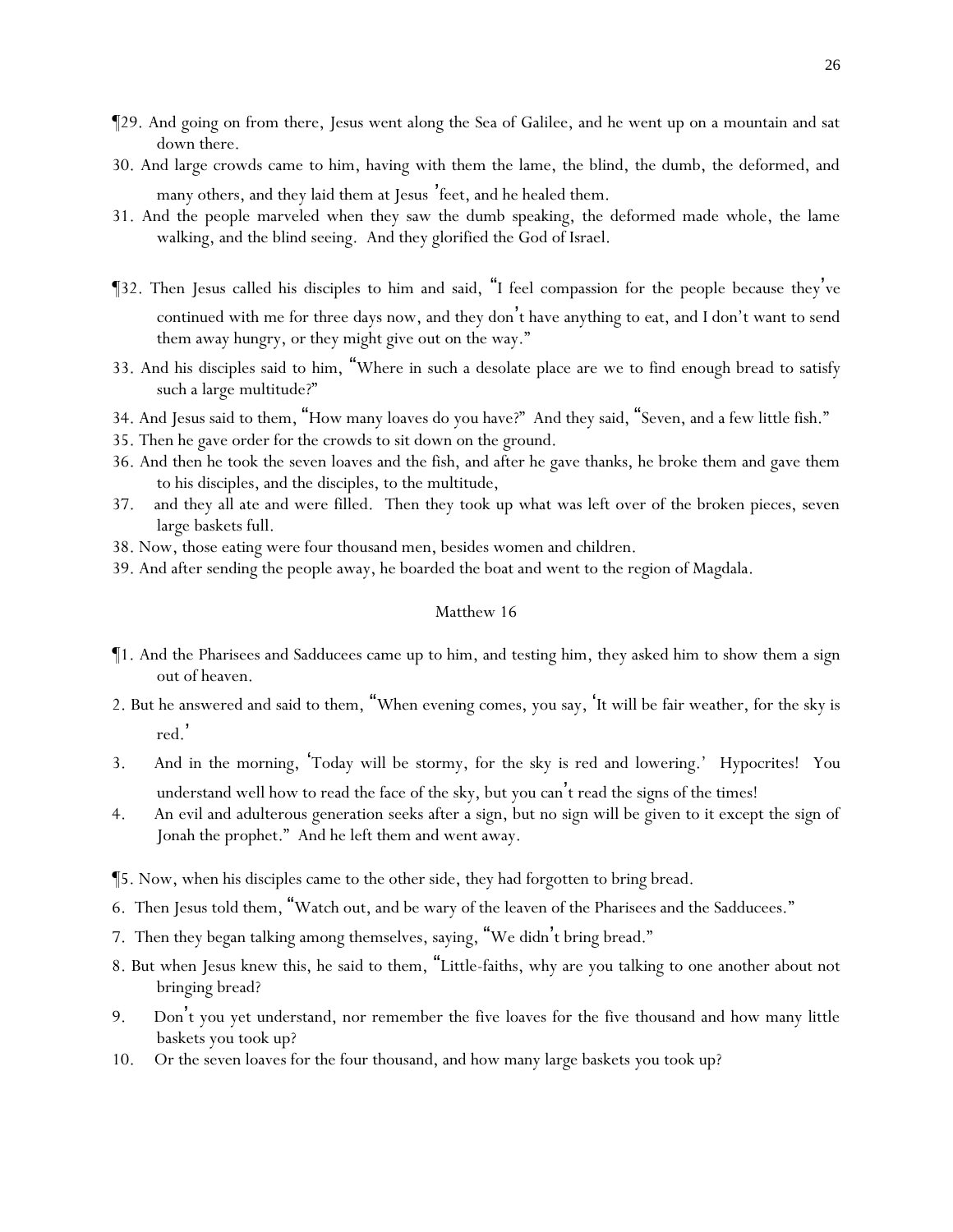- 11. How is it that *y*ou don't understand I wasn't talking to *y*ou about bread when I told *y*ou to be wary of the leaven of the Pharisees and Sadducees?"
- 12. Then they understood that he was not saying to be wary of the leaven of bread, but of the doctrine of the Pharisees and Sadducees.
- ¶13. After Jesus came into the region of Caesarea Philippi, he asked his disciples, saying, "Who are men saying that I, the Son of man, am?
- 14. And they said, "Some *say* John the Baptizer; others, Elijah; but some others, Jeremiah or one of the prophets."
- 15. He said to them, "And *y*ou? Who do *y*ou say I am?"
- 16. Simon Peter answered and said, "You are the Messiah, the Son of the living God!"
- 17. And Jesus answered him, "You are a blessed man, Simon bar-Jonah, for flesh and blood did not reveal *that* to you, but my Father who is in heaven.
- 18. And I tell you that you are Peter<sup>33</sup>, and upon this rock I will build my Assembly, and the gates of Hades will not prevail against it.
- 19. And I will give you the keys of the kingdom of heaven, and whatever you bind on earth will be bound in heaven, and whatever you loose on earth will be loosed in heaven."
- 20. Then he straitly commanded his disciples that they should tell no one that he is Jesus the Messiah.
- ¶21. From that time, Jesus started showing his disciples that he must go to Jerusalem and suffer many things of the elders and chief priests and scribes, and be killed, and on the third day, be raised up.
- 22. Then Peter took him aside and began to rebuke him, saying, "God forbid,<sup>34</sup> Master! This shall never happen to you!"
- 23. But he turned and said to Peter, "Get behind me, Satan! You're a stumbling block to me! Your mind isn't on the things of God, but the things of men."
- ¶24. Jesus then said to his disciples, "If anyone wants to come after me, let him deny himself, and take up his cross, and follow me!
- 25. For whoever wants to save his life will lose it, but whoever loses his life for my sake will find it.
- 26. For how does a man benefit if he should gain the whole world, but his soul is forfeited? Or what will a man give in exchange for his soul?
- 27. The Son of man will come in the glory of his Father, with His angels, and then will he render to each one according to what he has done.
- 28. Truly, I tell *y*ou, there are some standing here that will not taste of death until they see the Son of man coming in his kingdom!"

¶1. And after six days, Jesus took Peter, and Jacobus, and his brother John, and he led them up on a high mountain by themselves,

<sup>33</sup> The name Peter means "rock".

<sup>&</sup>lt;sup>34</sup> Or, "God have mercy on you!"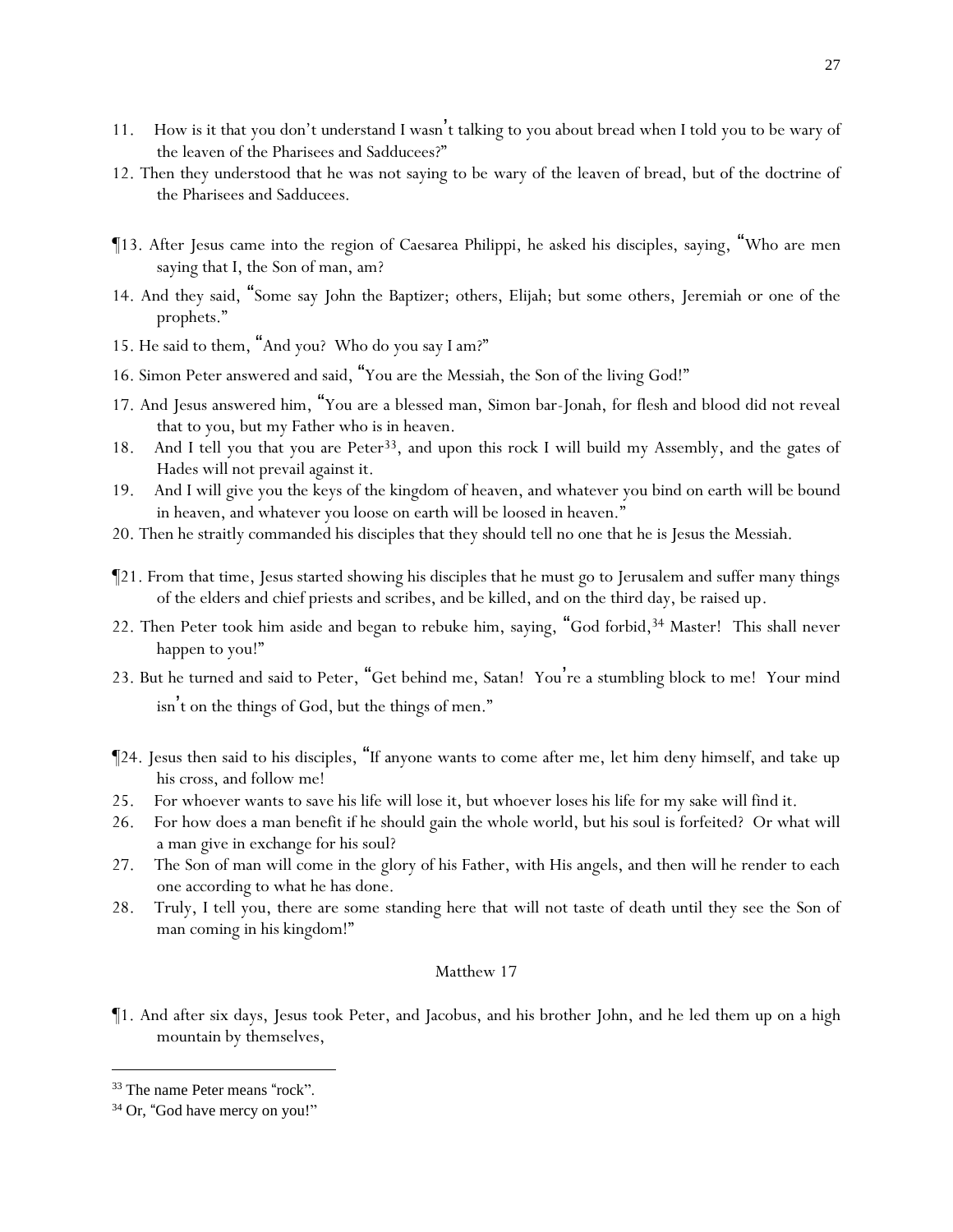- 2. and he was transformed before them, and his face shone like the sun, and his garments became white as the light.
- 3. And, behold, there appeared to them Moses and Elijah, talking with him.
- 4. Then Peter answered and said to Jesus, "Master, it is good for us to be here. If you want, we will make three tabernacles here; you one, and Moses one, and one for Elijah!"
- 5. While he was yet speaking, behold, a bright cloud overshadowed them, and, behold, a voice *came* from the cloud, saying, "This is my beloved Son, in whom I am well pleased. Listen to him!"
- 6. And when the disciples heard it, they fell on their faces and were very afraid.
- 7. But Jesus came over and touched them, and said, "Get up, and don't be afraid."
- 8. And when they lifted up their eyes, they saw no one except Jesus, alone.
- 9. And as they were coming down out of the mountain, Jesus commanded them, saying, "Tell the vision to no one until the Son of man rises from the dead."
- 10. And his disciples questioned him, saying, "So, why do the scribes say that Elijah has to come first?"
- 11. Jesus answered and said to them, "Elijah certainly is coming first, and he will restore all things.
- 12. But I tell *y*ou that Elijah already came, and they didn't recognize him, but did with him whatever they pleased, and likewise will the Son of man also suffer at their hands."
- 13. Then the disciples understood that he spoke to them about John the Baptizer.
- ¶14. And when they came to the multitude, a man approached him, kneeling down before him, and saying,
- 15. "Sir, have mercy on my son, for he's an epileptic, and he is suffering terribly. Often, he falls into fire, and often into water.
- 16. And I brought him to your disciples, but they weren't able to heal him."
- 17. Then Jesus answered and said, "O faithless and perverse generation! How long shall I be with *y*ou! How long shall I put up with *y*ou! Bring him to me, here!"
- 18. And Jesus rebuked it, and the demon came out of him, and the boy was healed from that hour.
- ¶19. Then the disciples came to Jesus privately, and said, "Why couldn't we cast it out?"
- 20. Then Jesus said to them, "Because of *y*our unbelief. Truly, I tell *y*ou, if *y*ou have faith as a mustard seed, *y*ou will say to this mountain, 'Move from here to there! 'and it will move, and nothing will be impossible for *y*ou.
- 21. But this kind does not come out except by prayer and fasting."
- ¶22. Now, while they were in Galilee, Jesus said to them, "The Son of man is going to be betrayed into the hands of men,
- 23. and they will kill him, but on the third day, he will be raised." And they were very sad.
- $\P$ 24. When they went to Capernaum, those who collected the two-drachma<sup>35</sup> went up to Peter and said, "Does *y*our Teacher not pay the two-drachma?"

<sup>&</sup>lt;sup>35</sup> This was a temple tax, not a Roman tax.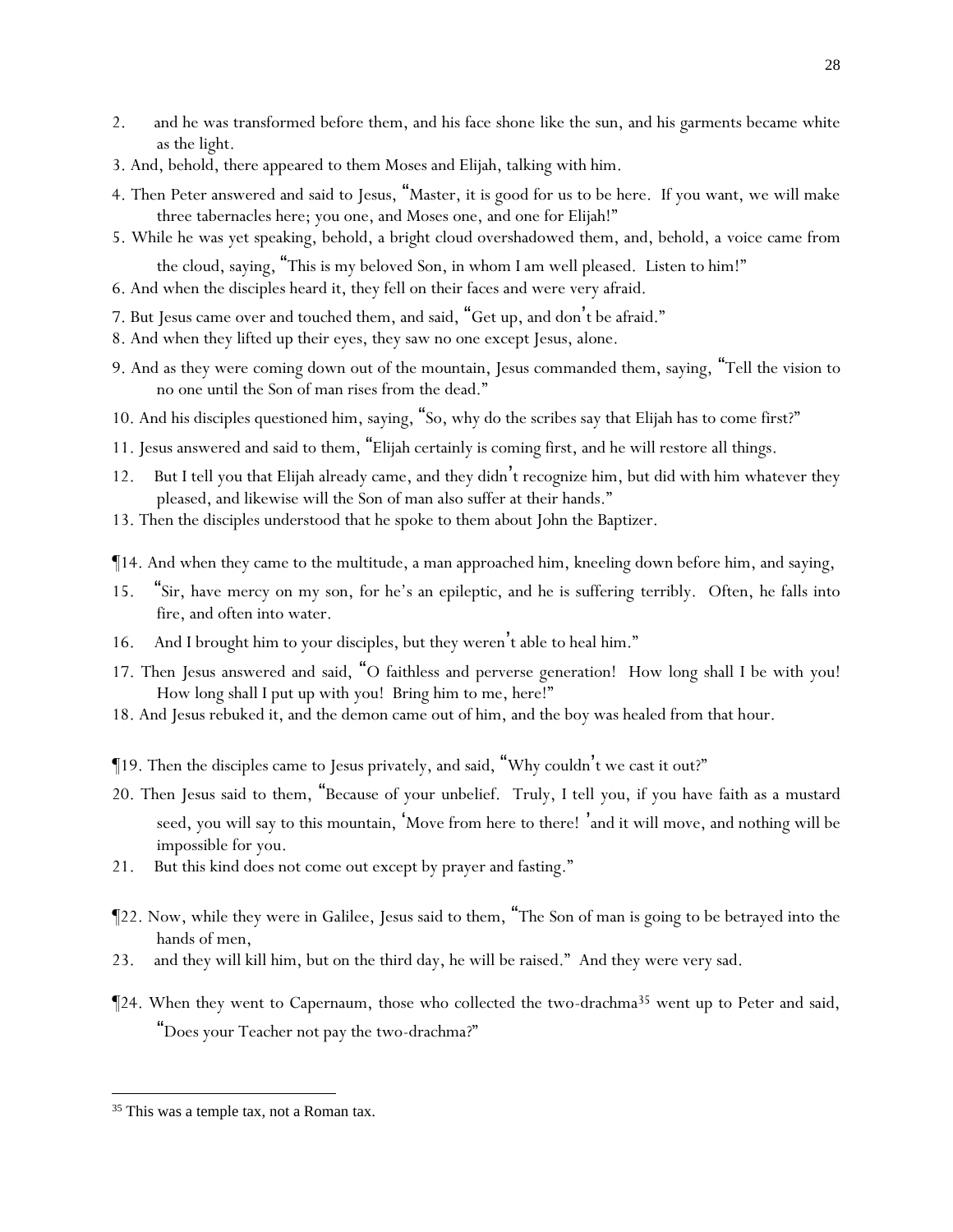- 25. He said, "Yes." But when he came into the house, Jesus anticipated him, saying, "Simon, what do you think? From whom do kings of the earth take customs or poll-tax – from their children or from others?"
- 26. Peter said to him, "From others." Jesus said to him, "Well, then, the children are free.
- 27. But lest we be a stumbling block to them, go to the sea, cast a hook, and take the first fish that comes

up, and when you've opened its mouth, you'll find a stater.<sup>36</sup> Take that and give it to them for me and you."

- ¶1. At that time, the disciples came to Jesus, saying, "Really, who is greatest in the kingdom of heaven?"
- 2. And when Jesus had called a little child to him, he stood him in their midst
- 3. and said, "Truly, I tell *y*ou, unless *y*ou are converted and become like little children, *y*ou will never enter into the kingdom of heaven.
- 4. Whoever humbles himself like this little child, he is the greatest in the kingdom of heaven,
- 5. and whoever receives one such child in my name, receives me.
- 6. But as for whoever offends one of these little ones who believe in me, it is better for him that a millstone be hung on his neck and he be drowned in the depth of the sea.
- 7. Woe to the world because of offenses! It is necessary for offenses to come, but woe to that man through whom the offense comes!
- 8. If your hand or your foot offends you, chop them off and cast them from you. It 's better for you to enter into life lame or maimed than to be cast into the eternal fire with two hands or two feet.
- 9. And if your eye offends you, tear it out and cast it from you. It's better for you to enter into life with one eye, than with two eyes to be cast into fiery Gehenna.
- ¶10. "Take care that *y*ou do not despise one of these little ones, for I tell *y*ou that in heaven, their angels are always watching the face of my Father who is in heaven.
- 11. For the Son of man came to save that which has been lost.
- 12. What do *y*ou think? If a certain man had a hundred sheep, and one of them should go astray, doesn't he leave the ninety and nine and go up on the mountains to search for the one that wandered away?
- 13. And if he finds it, I tell *y*ou truly that he rejoices over it more than over the ninety and nine that are not gone astray.
- 14. So, it is not the will of *y*our Father who is in heaven that one of these little ones should perish."
- ¶15. "If your brother sins against you, go and tell him *his fault* between you and him alone. If he listens to you, you have won your brother.
- 16. But if he doesn't listen, take one or two more with you, so that 'by the mouth of two witnesses, or three, every matter may be confirmed.'
- 17. And if he won't listen to them, speak to the Assembly; and if he won't listen to the Assembly either, let him be just like a Gentile or a publican to you.

<sup>&</sup>lt;sup>36</sup> A *stater* was worth four drachmas. This amount would pay the two drachma temple tax required of Jesus and of Peter.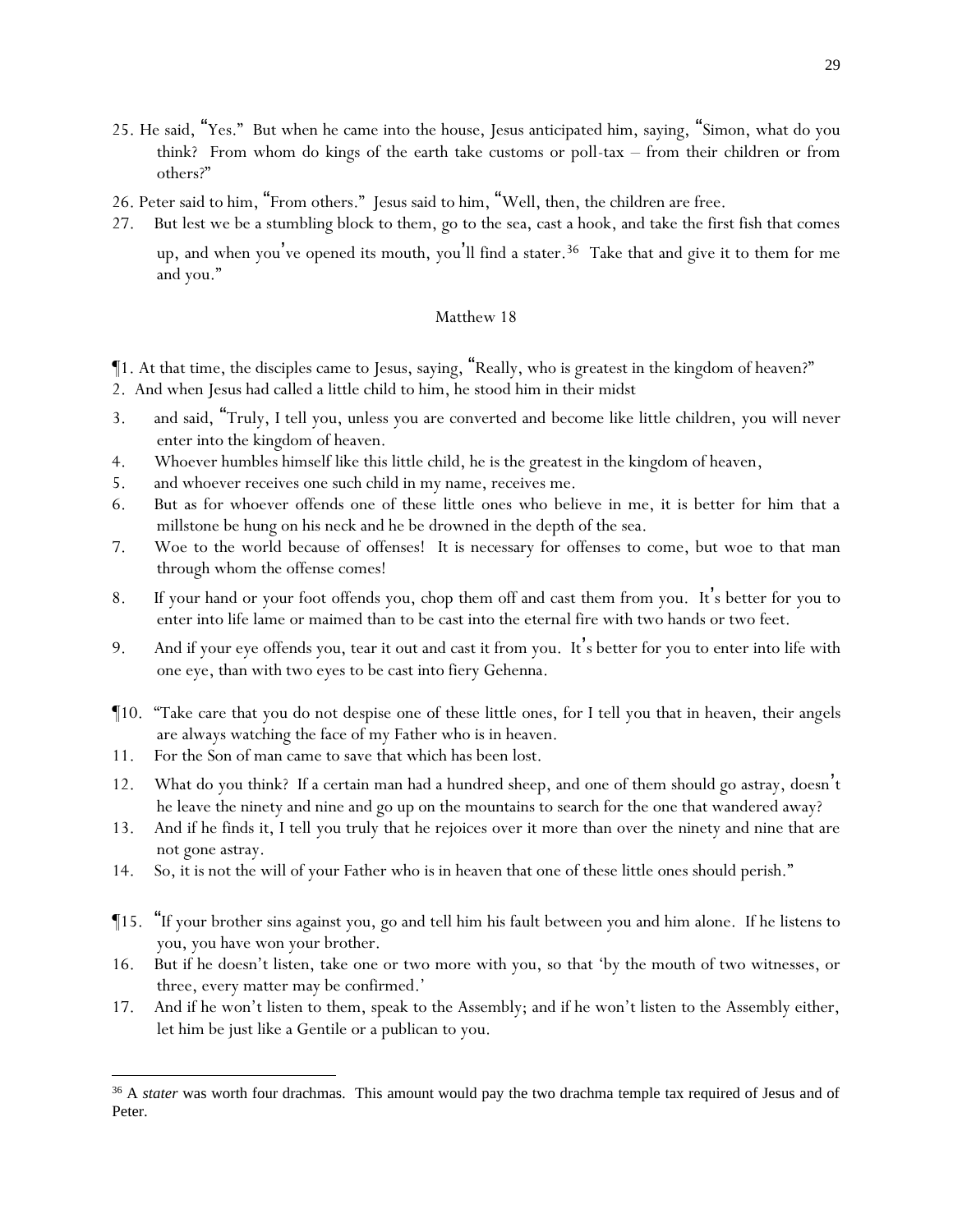- ¶18. Truly, I tell *y*ou, whatever *y*ou bind on earth will be bound in heaven, and whatever *y*ou loose on earth will be loosed in heaven.
- 19. Again, I tell *y*ou truly that if two of *y*ou agree on earth concerning anything at all that they ask, it will be done for them by my Father who is in heaven.
- 20. For where two or three are gathered together in my name, I am there, in the midst of them."
- ¶21. Then Peter came to him and said, "Master, how many times shall my brother sin against me, and I forgive him? Until seven times?"
- 22. Jesus said to him, "I do not tell you seven times, but seventy times seven.
- 23. For the kingdom of heaven is like a king who decided to settle accounts with his servants,
- 24. and when he began to settle them, one man was brought to him who owed him a zillion talents.
- 25. And when he could not repay *the debt*, his master ordered him to be sold, along with his wife and children and whatever he owned, and payment to be made.
- 26. Then, falling down, the servant prostrated himself before him, saying, 'Master, be patient with me, and I will repay you everything.'
- 27. And moved with compassion, the master of that servant released him and forgave him the debt.
- 28. But when that servant went out, he found one of his fellow servants who owed him one hundred denarii<sup>37</sup>, and he grabbed him and choked him, saying, 'Pay me what you owe!'
- 29. And his fellow servant, falling down at his feet, pleaded with him, saying, 'Be patient with me, and I will repay you.
- 30. But he would not; instead, he went and threw him into prison until he repaid the debt.
- 31. And when his fellow servants saw what had happened, they were very sad, and they came and reported to their master all that had taken place.
- 32. Then, when his master had summoned him, he said to him, 'You wicked slave! I forgave you that entire debt when you begged me.
- 33. And should you not have shown mercy to your fellow servant, the same way I showed mercy to you! '
- 34. Then his master, furious, turned him over to the torturers until he repaid all that was owed him.
- 35. This is how my heavenly Father will also deal with *y*ou unless each *of you*, from *y*our hearts, forgives his brother their trespasses."

- ¶1. And it came to pass when Jesus finished these sayings that he left Galilee and came into the borders of Judea *by way of* the other side of the Jordan,
- 2. and large multitudes followed him, and he healed them there.
- 3. And the Pharisees came up to him, tempting him, and saying to him, "Is it lawful for a man to divorce his wife for any reason?"
- 4. But he answered and said to them, "Haven't *y*ou read that He who made them in the beginning 'made them male and female'?

<sup>37</sup> A *denarius* was what workers earned for a day's labor.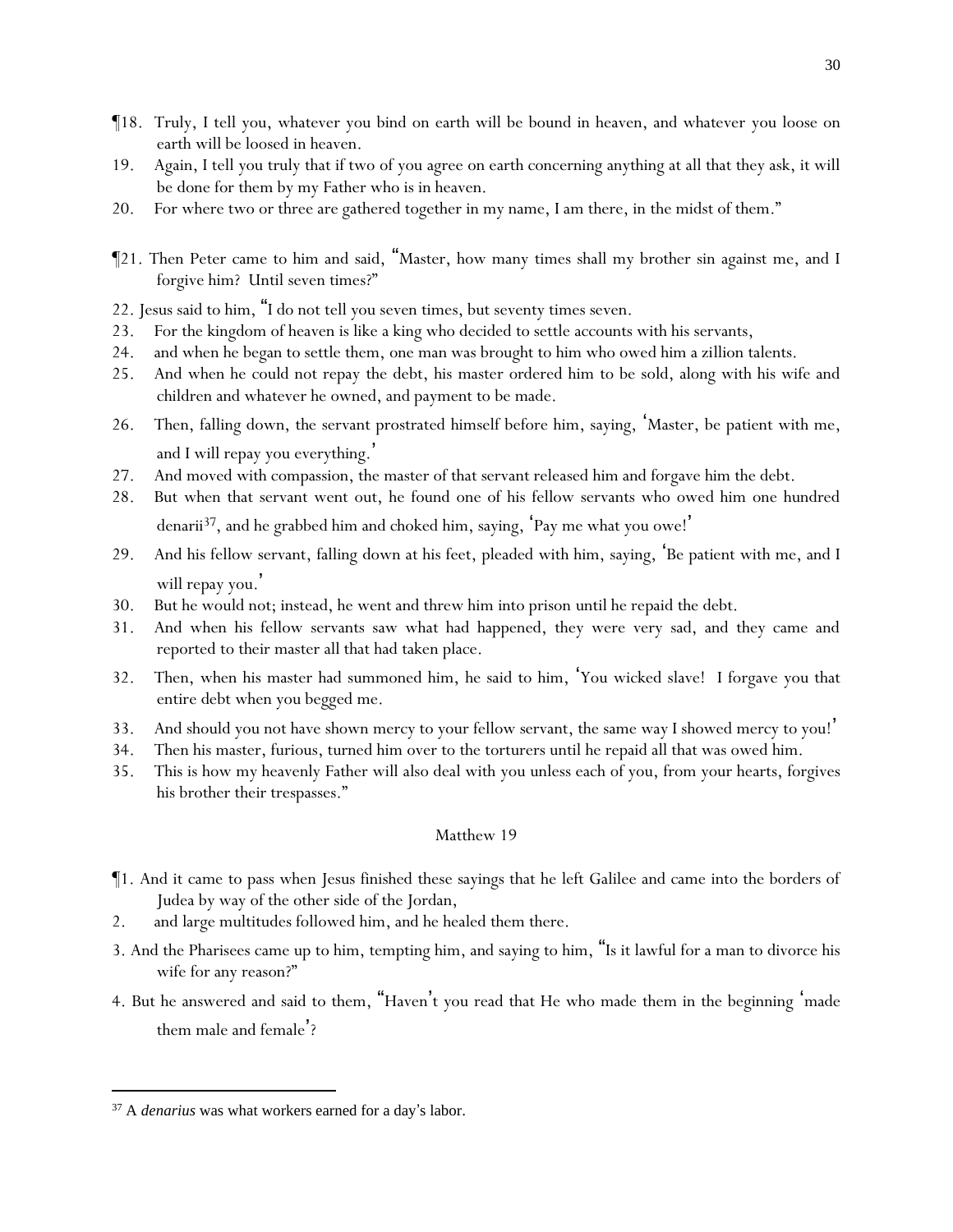- 5. And then He said, 'For this reason shall a man forsake *his* father and mother and be joined with his wife, and they two shall be one body. '
- 6. Therefore, they are no longer two, but one body. So then, what God has joined together, let not man separate."
- 7. They said to him, "Why, then, did Moses command *the husband* to give *her* a certificate of separation, and divorce her?"
- 8. He said to them, "Moses allowed *y*ou to divorce *y*our wives because of the hardness of *y*our hearts, but in the beginning, it wasn't like that.
- 9. And I tell *y*ou, whoever divorces his wife, except for unchastity, and marries another woman is committing adultery, and the man who marries a divorced woman is committing adultery."
- 10. His disciples said to him, "If that's the way it is for a man with a wife, it's better not to marry."
- 11. But he said to them, "Not everyone attains to this state; just those to whom it is given.
- 12. There are eunuchs who were born that way from *their* mother's womb, and there are eunuchs who were made eunuchs by men, and there are eunuchs who made themselves eunuchs for the sake of the kingdom of heaven. He who can attain to *it*, let him attain to *it*."
- ¶13. At that time, little children were brought to him, that he might lay hands on them and pray, but the disciples rebuked them.
- 14. Then Jesus said, "Let the children *come*, and don 't stop them from coming to me, for of such is the kingdom of heaven."
- 15. And when he had laid hands on them, he went on from there.
- 16. And behold, a man approached and said to him, "Good teacher, what good thing shall I do, that I may have eternal life?"
- 17. But he said to him, "Why do you call me good? No one is good except One, *that is*, God. But if you would enter into life, keep the commandments.
- 18. He said to him, "Which?" Jesus said, '"You shall not murder; You shall not commit adultery; You shall not steal; You shall not bear false witness;
- 19. Honor *your* father and mother; 'and 'You shall love your neighbor as yourself.'"
- 20. The young man said to him, "I have kept all these things from my youth. What do I yet lack?"
- 21. Jesus told him, "If you want to be perfect, go your way, sell your possessions, and give to the poor, and you will have treasure in heaven; and then come, follow me."
- 22. But the young man, upon hearing this saying, went away feeling heavy, for he had many possessions.
- ¶23. Then Jesus said to his disciples, "Truly, I tell *y*ou that a rich man will hardly enter into the kingdom of heaven.
- 24. Again, I tell *y*ou, it is easier for a camel to pass through a needle's eye than for a rich man to enter into the kingdom of God."
- 25. And when they heard *this*, his disciples became utterly astounded, saying, "Well then, who can be saved?"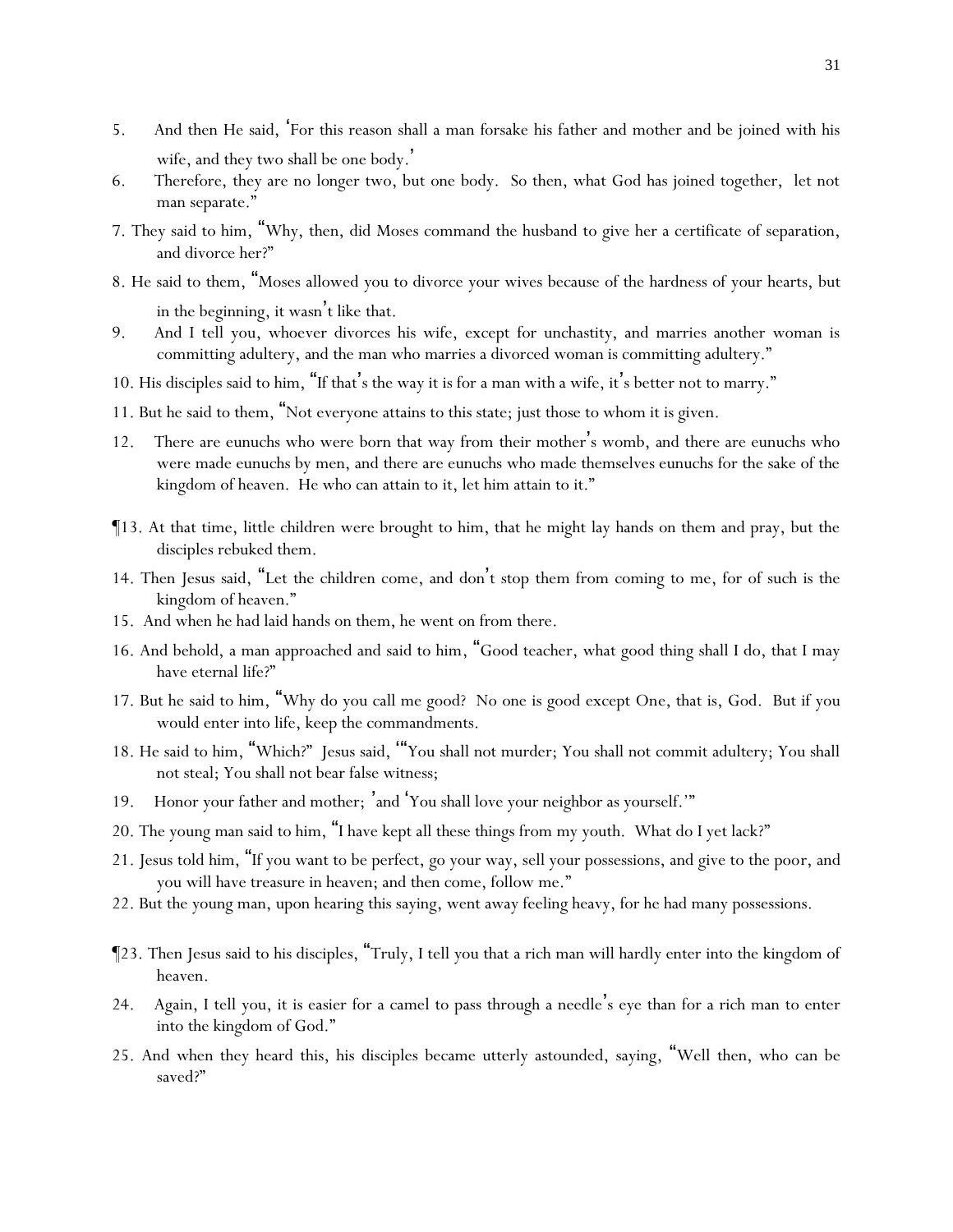- 26. And with an intense look, Jesus said to them, "With men, this is impossible, but with God, all things are possible."
- 27. Then Peter answered and said to him, "Behold, we've left everything and followed you! So, what will happen to us?"
- 28. Jesus said to them, "Truly, I tell *y*ou that *y*ou who have followed me, in the regeneration when the Son of man sits down on his glorious throne, *y*ou will also sit on twelve thrones, judging the twelve tribes of Israel.
- 29. And everyone who has left homes, or brothers, or sisters, or father, or mother, or wife, or children, or lands for my name's sake shall receive a hundredfold, and then shall inherit eternal life.
- 30. Many who are first will be last, and last, first."

- ¶1. "You see, the kingdom of heaven is like a man who is a householder who went out early in the morning to hire laborers for his vineyard,
- 2. and when he had agreed with the workers for a denarius for the day, he sent them into his vineyard.
- 3. Then, going out about the third hour<sup>38</sup>, he saw others standing idle in the market place,
- 4. and he said to them, '*Y*ou go into the vineyard, too, and whatever is right, I will give *y*ou. '
- 5. So, off they went. About the sixth and the ninth hour, he went out again and did the same.
- 6. And going out about the eleventh hour, he found other men standing idle, and he said to them, 'Why have *y*ou been standing here idle all day?'
- 7. They said to him, 'Because no one hired us.' He told them, '*Y*ou go into the vineyard, too, and whatever is right, you'll receive.'
- 8. Then, when evening came, the owner of the vineyard told his steward, 'Call the workers and pay them their wages, beginning from the last to the first.'
- 9. When those who *were hired* about the eleventh hour came, they each received a denarius.
- 10. And when the first came, they assumed that they would receive more, but each of them also received a denarius.
- 11. And when they received it, they began to murmur against the householder,
- 12. saying, 'These last worked one hour, and you made them equal to us who bore the burden and heat of the day! '
- 13. Then he answered one of them and said, 'Friend, I do you no wrong. Did you not agree with me for a denarius?
- 14. Take what belongs to you, and go! I want to give to this last the same as to you.
- 15. Is it not lawful for me to do what I will with what is mine? Is your eye evil because I am good? '
- 16. Thus, the last shall be first, and the first, last, for many are called but few are chosen."
- 17. And as Jesus was going up to Jerusalem, on the way, he took the twelve disciples off by themselves and told them,

<sup>38</sup> Nine o'clock in the morning.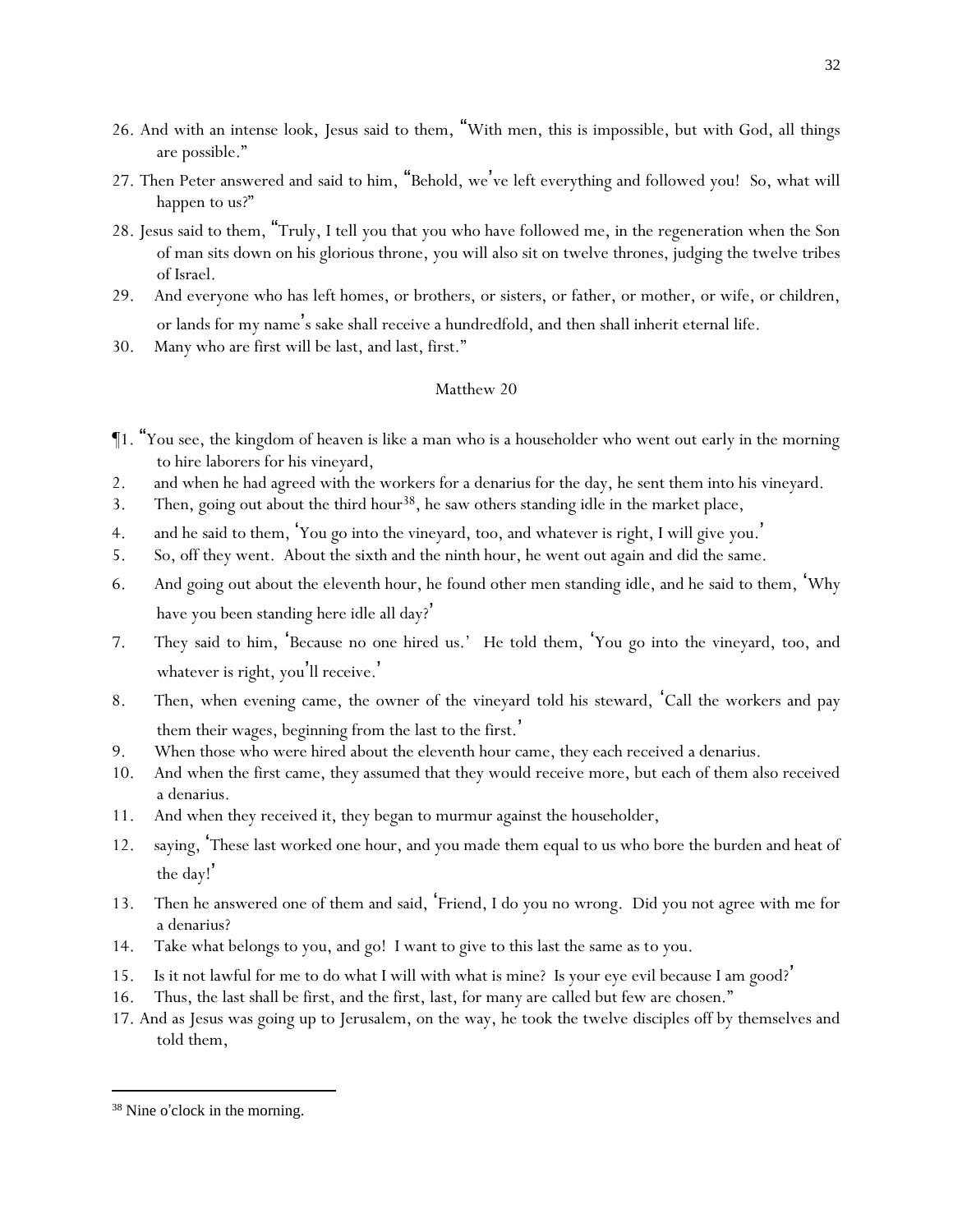- 18. "Behold, we're going up to Jerusalem, and the Son of man will be betrayed to the chief priests and scribes, and they'll condemn him to death
- 19. and turn him over to the Gentiles, to mock and scourge and crucify him. And on the third day, he'll rise again."
- ¶20. At that time, the mother of the sons of Zebedee approached him with her sons, bowing down and asking something of him.
- 21. He said to her, "What do you want?" She said to him, "Declare that these two sons of mine may sit, one on your right hand and one on your left, in your kingdom."
- 22. But Jesus answered and said, "*Y*ou don't know what *y*ou're asking. Are *y*ou able to drink the cup that I am about to drink, or be baptized with the baptism that I'm baptized with?" They said to him, "We are able!"
- 23. And he said to them, "*Y*ou will surely drink my cup, and *y*ou will be baptized with the baptism that I'm baptized with, but to sit on my right or my left isn't mine to give; *it*'*s* for those for whom it is prepared by my Father."
- 24. And when the ten heard *this*, they were indignant against the two brothers.
- 25. But Jesus called them near and said, "*Y*ou know that the rulers among the Gentiles lord it over them, and great men bear heavy rule over them.
- 26. It is not to be that way among *y*ou; on the contrary, whoever among *y*ou would be great shall be *y*our servant,
- 27. and whoever among *y*ou wants to be first, let him become *y*our slave,
- 28. just as the Son of man didn't come to be served, but to serve, and to give his life as a ransom for many."
- ¶29. As they were leaving Jericho, a large crowd followed him,
- 30. and behold, when two blind men sitting by the road heard that Jesus was passing by, they cried out, saying, "Have mercy on us, sir! O Son of David!"
- 31. But the crowd rebuked them, to make them quiet, but they cried out even more, saying, "Have mercy on us, sir! O Son of David!"
- 32. And Jesus stopped, and called them, and he asked, "What do *y*ou want me to do for *y*ou?"
- 33. They said to him, "Sir, that our eyes might be opened."
- 34. And Jesus, moved with compassion, touched their eyes, and immediately their eyes received sight, and they followed him.

- ¶1. And when they drew near to Jerusalem and came to Bethsphage, at the Mount of Olives, then Jesus sent two disciples,
- 2. telling them, "Go to the village that's before *y*ou, and immediately, *y*ou'll find a donkey tied, and a colt with her. Untie *them* and bring *them* to me.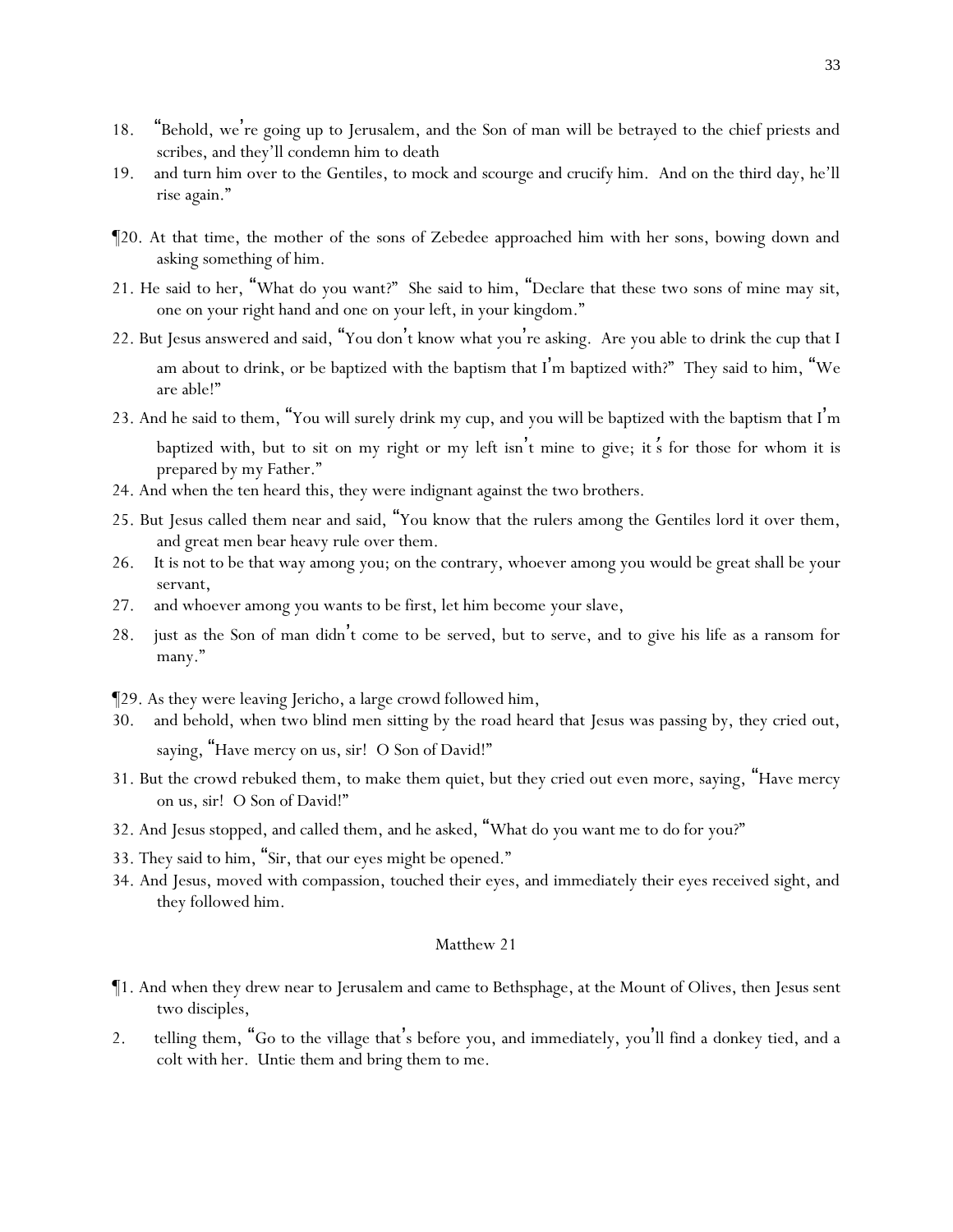- 3. And if anyone says something to *y*ou, then *y*ou say, 'The Master has need of them.' Then, immediately, he will send them."
- 4. (All this took place so that what was spoken through the prophet might be fulfilled, saying,
- 5. "Tell the daughter of Zion, 'Behold! Your King is coming to you, lowly and mounted on a donkey, even a colt, the foal of an ass.")
- 6. So, the disciples went, and they did just as Jesus had instructed them.
- 7. They brought the donkey and the colt, and they laid their garments on them, and he sat upon them.
- 8. And the large multitude strewed their own garments in the road, but others began cutting branches off the trees and spreading them on the road.
- 9. Then the crowds who were going before him, and those following, began crying out, saying, "Hosannah<sup>39</sup> to the Son of David! Blessed is he who comes in the name of the LORD! Hosannah in the highest!"
- 10. And when he entered into Jerusalem, all the city was shaken, saying, "Who is this man?"
- 11. And the multitudes kept saying, "This is Jesus, the prophet who is from Nazareth in Galilee!"
- ¶12. And Jesus went into the temple of God, and he cast out all those who were buying and selling in the temple, and he overturned the tables of the moneychangers and the seats of those selling doves.
- 13. And he said to them, "It is written, 'My house shall be called a house of prayer, but *y*ou have made it a den of thieves!"
- 14. Then the lame and the blind in the temple came to him, and he healed them.
- 15. But when the chief priests and the scribes saw the wonders he performed, and the children crying out in the temple and saying, "Hosannah to the Son of David!" They were indignant,
- 16. and they said to him, "Do you hear what these are saying?" Jesus said to them, "Yes. Have *y*ou never read, 'Out of the mouth of children and infants, you have perfected praise?'"
- 17. And leaving them, he went out of the city to Bethany, and spent the night there.
- ¶18. Early in the morning, as he was returning to the city, he grew hungry,
- ¶19. and seeing a lone fig tree by the road, he went to it, but he found nothing on it, but leaves only. And he told it, "Let no fruit ever come from you again!" And the fig tree withered up at once.
- 20. And when the disciples saw it, they marveled, saying, "How did the fig tree wither up so quick?"
- 21. Then Jesus answered and told them, "Truly, I tell *y*ou that if *y*ou have faith and do not waver, *y*ou will not only do that to a fig tree, but if *y*ou say to this mountain, 'Be lifted up and cast into the sea! 'it will happen.
- 22. And all things whatsoever *y*ou may ask in prayer, believing, *y*ou shall receive."

<sup>&</sup>lt;sup>39"</sup> Hosanna" is a Hebrew word that literally means, "Save (us)!" It is an exclamation of humble praise, extolling the power and authority of the one to whom it is directed.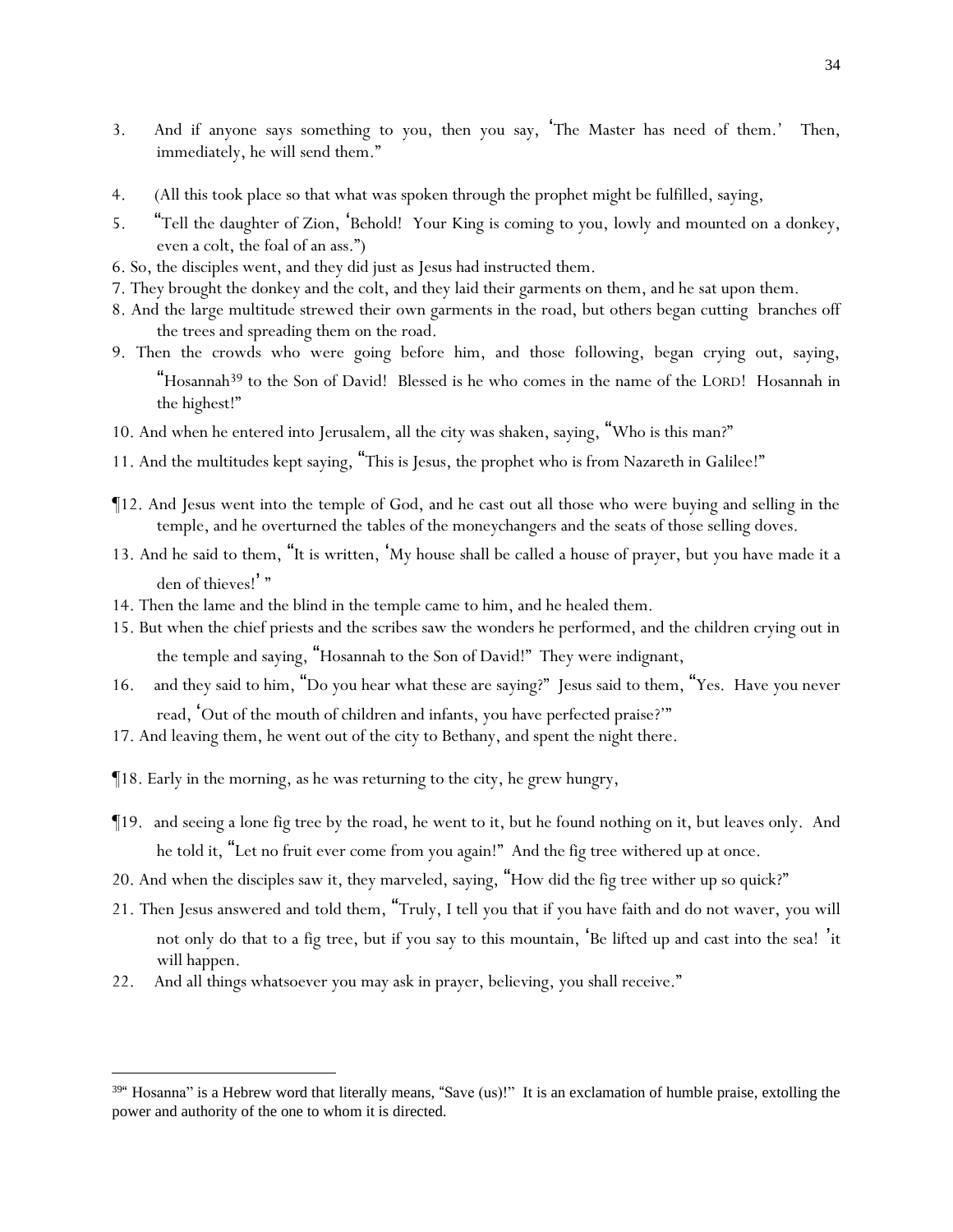- ¶23. And after he entered the temple, the chief priests and the elders of the people came up to him while he was teaching, saying, "By what authority do you do these things? And who gave you this authority?"
- 24. Answering, Jesus told them, "I will also ask *y*ou one thing, which, if *y*ou tell me, then I will also tell *y*ou by what authority I do these things.
- 25. The baptism of John where was it from? from heaven or from men?" Then they began deliberating among themselves, saying, "If we say 'from heaven', he will say to us, 'Why, then, didn't *y*ou believe him?'
- 26. But if we say 'from men', we fear the multitude, for they all hold John as a prophet."
- 27. And so, answering Jesus, they said, "We do not know." And he replied to them, "Neither do I tell *y*ou by what authority I do these things.
- 28. But what do *y*ou think? A man had two sons, and he went up to the first and said, 'Son, go and work today in my vineyard. '
- 29. And he answered and said, 'I don't want to.' But later, he was sorry, and he went.
- 30. Then he came to the second and said the same thing, and the second answered and said, 'I *will go*, sir.' And yet, he didn't go.
- 31. Which of the two did the father's will?" They said to him, "The first." Jesus said to them, "Truly, I tell *y*ou that tax collectors and harlots are going into the kingdom of God before *y*ou.
- 32. For John came to *y*ou in the way of righteousness, and *y*ou didn't believe him, but the tax collectors and harlots did believe him. And *y*ou, when *y*ou saw *that*, didn't repent afterwards and believe him.
- ¶33. "Listen to another parable. There was a man, a landowner, who planted a vineyard, and he hedged it all around, and dug a wine-press in it, and built a watchtower, and leased it to vine-dressers, and then went on a journey.
- 34. Now, when the season for the fruit was at hand, he sent his servants to the tenants to receive his fruit.
- 35. And the vine-dressers seized his servants; one they beat, and one they killed, and one they stoned.
- 36. Again, he sent other servants, more than the first, and they treated them the same way.
- 37. Then, finally, he sent his son to them, saying, 'They will respect my son.'
- 38. But the vine-dressers, seeing the son, said among themselves, 'This is the heir. Come on! Let's kill him and seize his inheritance!'
- 39. And they seized him, and cast him out of the vineyard, and killed him.
- 40. So now, when the owner of the vineyard comes, what will he do to those tenants?"
- 41. They said to him, "He will brutally destroy those wicked men and lease his vineyard to other tenants who will render to him the fruits in their seasons."
- 42. Jesus asked them, "Have *y*ou never read in the scriptures, 'The stone that the builders rejected, the same has become the head of the corner. This is from the LORD, and it is astonishing in our eyes'?
- 43. Therefore, I tell *y*ou that the kingdom of God shall be taken from *y*ou and be given to a nation *that will* yield its fruit.
- 44. And the one who falls on this stone will be broken to pieces, but whoever it falls on, it will crush him."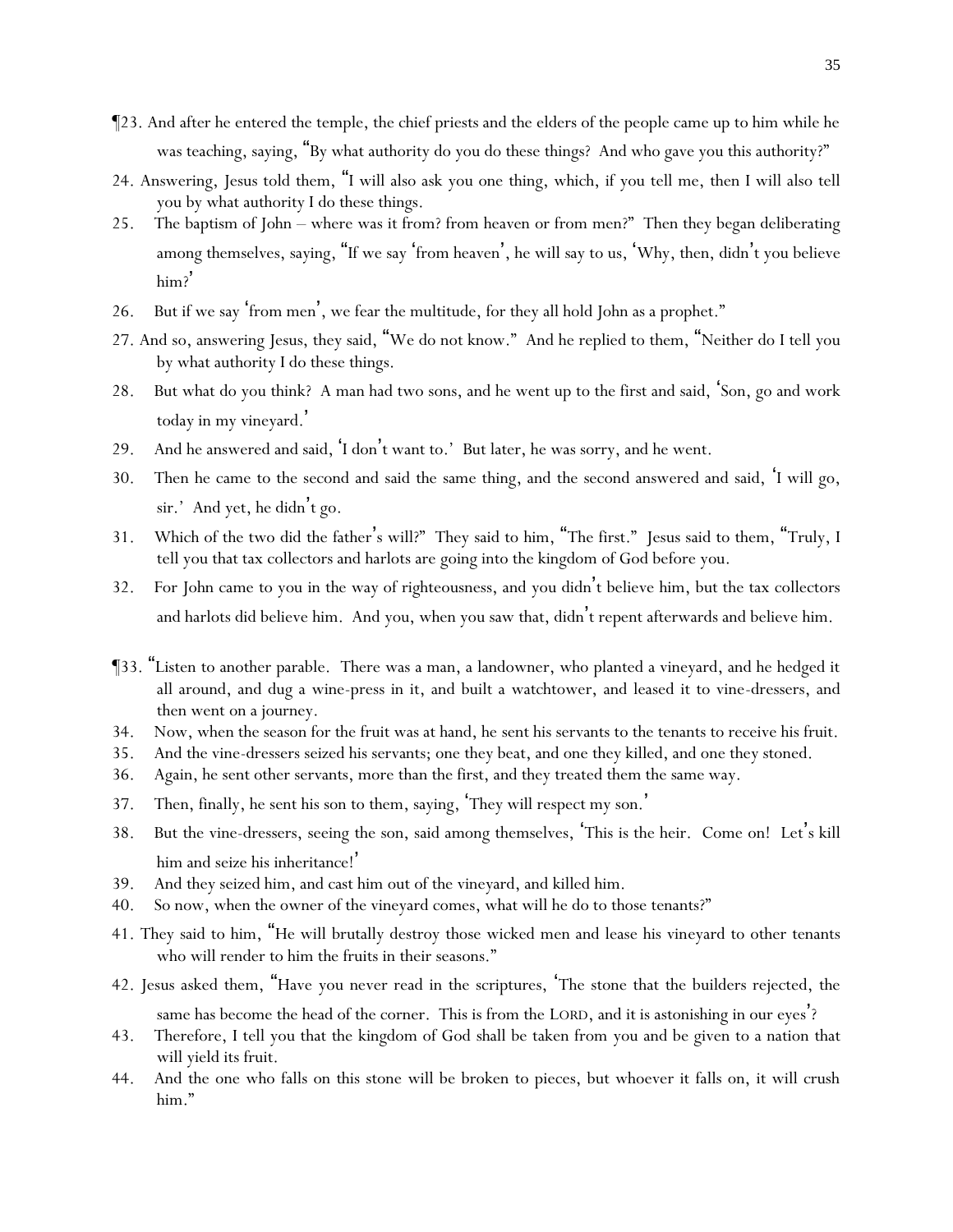- 45. And when the chief priests and the Pharisees heard his parables, they knew that he was talking about them.
- 46. And though wanting to arrest him, they were afraid of the multitudes because they held him as a prophet.

¶1. And Jesus answered again and spoke to them in parables, saying,

- 2. "The kingdom of heaven is like a certain king who arranged a wedding for his son,
- 3. and he sent his servants out to call those who were invited to the festivities, but they didn't want to come.
- 4. Again, he sent other servants, saying, 'Tell those who are invited, "Behold, I have prepared my dinner; my oxen and my fatlings are slaughtered, and everything is ready. Come to the wedding banquet!"'
- 5. But they cared nothing for it and went away, one to his field, another to his business,
- 6. and the rest, seizing his servants, abused and killed them.
- 7. When the king heard of it, he was enraged, and he sent his troops and destroyed those murderers and burned up their city.
- 8. Then he told his servants, 'The wedding is ready, but those who were invited were not worthy.
- 9. Go, therefore, to where the roads exit the city and invite whoever *y*ou find to the wedding feast.'
- 10. And those servants went out into the streets and gathered everyone, whoever they found, both bad and good, and the wedding banquet was filled with guests.
- 11. But when the king came in to view the guests, he saw there a man not wearing a wedding garment,
- 12. and he said to him, 'Friend, how did you get in here without a wedding garment?' And he was speechless.
- 13. Then the king said to his ministers, 'Bind his feet and hands, take him away, and cast him into outer darkness.' In that place, there shall be weeping and gnashing of teeth!
- 14. Many are called, but few are chosen."
- ¶15. At that time, the Pharisees went and took counsel together as to how they might entrap him in conversation.
- 16. And they sent their disciples to him, with the Herodians, saying, "Teacher, we know that you are true, and you teach the way of God truthfully, and are partial to no one, for you do not regard the status of men.
- 17. Tell us, then, what do you think? Is it lawful to pay tax to Caesar, or not?"
- 18. But Jesus, knowing their wickedness, said, "Why are *y*ou testing me, *you* hypocrites?
- 19. Show me the coin for the tax." And they brought a denarius to him.
- 20. And he said to them, "Whose image and inscription is this?"
- 21. They said to him, "Caesar's." Then he told them, "So, render to Caesar the things that are Caesar's, and to God the things that are God's."
- 22. When they heard *this*, they were dumbfounded, and they left him and went away.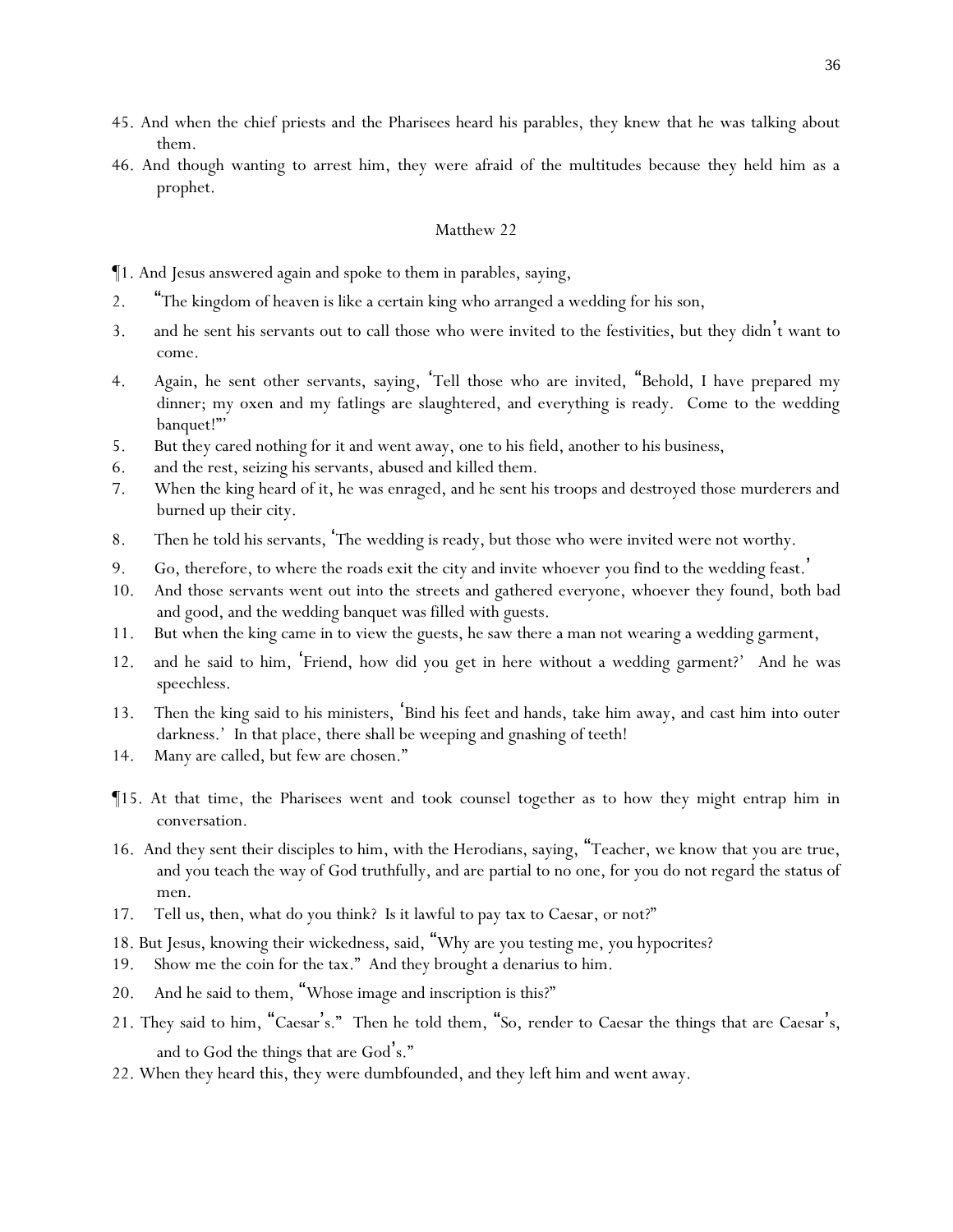- ¶23. On that day, Sadducees, who say there is no resurrection, came up to him and put a question to him,
- 24. saying, "Teacher, Moses said, 'If someone dies without having children, his brother is to marry his wife and then raise up seed for his brother. '
- 25. Now, there were among us seven brothers, and after the first one married, he passed away, and having no offspring, he left his wife to his brother.
- 26. Likewise also the second, and the third, down to the seventh.
- 27. And after all of them died, the woman died, too.
- 28. So then, in the resurrection, whose wife of the seven will she be? For they all had her."
- 29. Then Jesus answered and said to them, "*Y*ou are deceived, knowing neither the scriptures nor the power of God.
- 30. In the resurrection, they neither marry nor are given in marriage, but they are like the angels of God in heaven.
- 31. But concerning the resurrection of the dead, haven't *y*ou read what was spoken to *y*ou by God, saying,
- 32. 'I am the God of Abraham, and the God of Isaac, and the God of Jacob'? God is not the God of the dead, but of the living."
- 33. And when the multitudes heard that, they were dumbstruck at his doctrine.
- ¶34. But when the Pharisees heard that he had put the Sadducees to silence, they gathered themselves together.
- 35. And one of them, an expert in the law, put a question to him, testing him, and saying,
- 36. "Teacher, which is the great commandment in the law?"
- 37. Jesus said to him, '"You shall love the LORD your God with all your heart, and with all your soul, and with all your mind.'
- 38. This is the first and great commandment.
- 39. But the second is like it: 'You shall love your neighbor as yourself.'
- 40. On these two commandments hang the whole law and the prophets."
- ¶41. But while the Pharisees were gathered together, Jesus put a question to them,
- 42. saying, "What do *y*ou think about the Messiah? Who's son is he?" They said to him, "The son of David."
- 43. He said to them, "How is it, then, that David, by the Spirit, calls him 'Lord', saying,
- 44. 'The LORD said to my Lord, 'Sit at my right hand until I make your enemies your footstool'?
- Now, if David calls him 'Lord', how is he his son?"
- 46. And no one could answer him a word, neither dared anyone from that day to put a question to him any longer.

- ¶1. At that time, Jesus said to the people and to his disciples,
- 2. saying, "The scribes and Pharisees sit on Moses 'seat.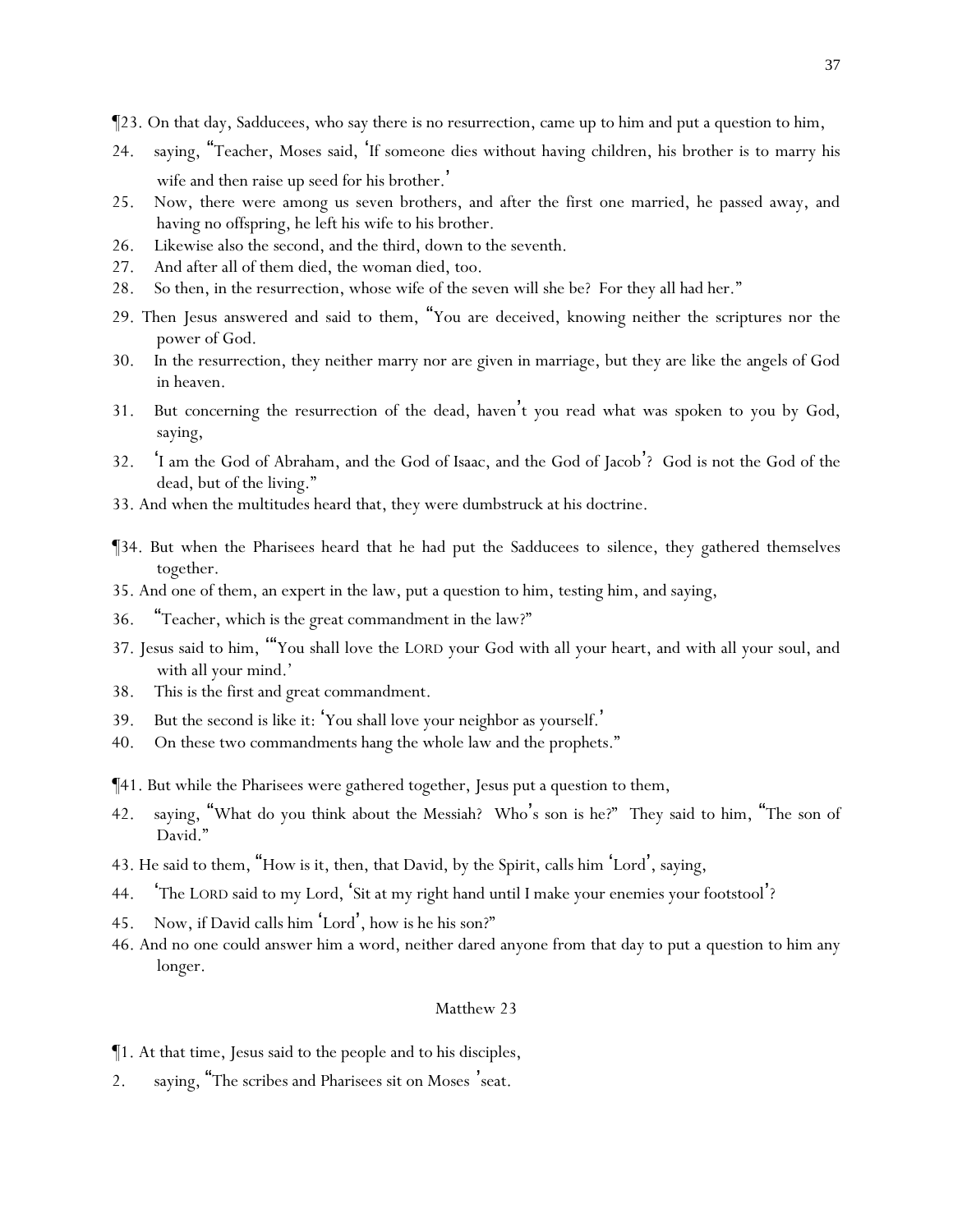- 3. So, whatsoever they tell *y*ou to observe, observe and do, but do not do according to their deeds, for they say, and don't do.
- 4. They tie up burdens, heavy and hard to bear, and lay them on men's shoulders, but they *themselves* won't move them with *so much as* their finger.
- 5. They do all their works to be seen by men: they broaden their phylacteries; they make the tassels of their garments large;
- 6. they love the place of honor at feasts and the seats of honor in the synagogues,
- 7. and salutations in the marketplaces, and to be called by men, 'Rabbi! Rabbi! '
- 8. But don't you be called 'Rabbi'', for one is *y*our Teacher, the Messiah, and *y*ou all are brothers.
- 9. And call no one on earth *y*our Father, for one is *y*our Father, who is in heaven.
- 10. And do not be called instructors, for one is *y*our instructor, the Messiah.
- 11. He who is greatest among *y*ou will be *y*our servant.
- 12. Whoever exalts himself shall be humbled, and whoever humbles himself shall be exalted.
- ¶13. "Woe to *y*ou scribes and Pharisees! Hypocrites! *Y*ou shut the kingdom of heaven before men, for *y*ou *y*ourselves don't go in, and *y*ou don't allow them to enter who are going in.
- 14. Woe to *y*ou scribes and Pharisees! Hypocrites! For *y*ou devour widows 'houses, and for show, make long prayers! For this, *y*ou shall receive greater damnation.
- ¶15. "Woe to *y*ou, scribes and Pharisees! Hypocrites! *Y*ou compass land and sea to make one convert, and when he is made, you make him twice as much a son of Gehenna<sup>40</sup> than yourselves.
- ¶ 16. "Woe to *y*ou blind guides! who say, 'Whoever swears by the temple, it is nothing, but whoever swears by the gold of the temple, he is bound. '
- 17. Fools and blind! Which is greater, the gold or the temple that sanctifies the gold?
- 18. And *you say*, 'Whoever swears by the altar, it is nothing, but whoever swears by the gift that is upon *the altar*, he is bound. '
- 19. Fools and blind! Which is greater, the gift or the altar that sanctifies the gift?
- 20. He who swears by the altar, swears by it and everything on it!
- 21. And he who swears by the temple, swears by it and the One who dwells in it!
- 22. And he who swears by heaven, swears by the throne of God and Him who sits on it!
- ¶23. "Woe to *y*ou, scribes and Pharisees! Hypocrites! *Y*ou tithe on mint, and dill, and cummin, but *y*ou've left off the weightier matters of the law: justice, and mercy, and faith. *You* must do these things, and not leave those off !
- 24. *You* blind guides, who strain at a gnat and swallow down a camel!

<sup>&</sup>lt;sup>40</sup> Despite many translations to the contrary, "Gehenna" is not a reference to hell, but to a far worse place, the Lake of Fire. For more on this, see my online book, *What the Bible Really Says about Hell*, at GoingtoJesus.com.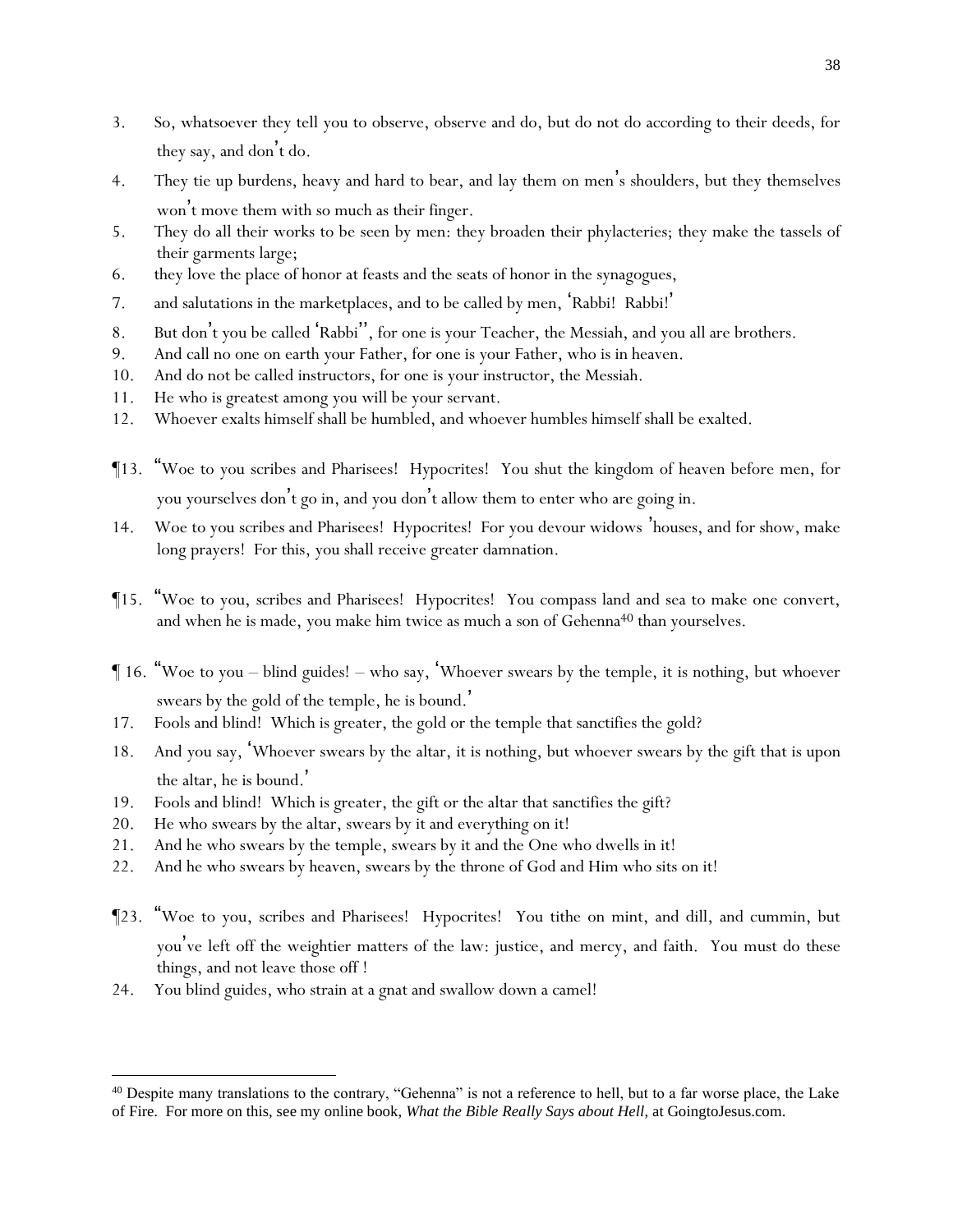- ¶25. "Woe to *y*ou, scribes and Pharisees! Hypocrites! *Y*ou make the outside of the cup and dish clean, but inside, they are full of greed and injustice.
- 26. You blind Pharisee! Clean first what is inside the cup and dish so that the outside of them may also be clean.
- ¶27. "Woe to *y*ou, scribes and Pharisees! Hypocrites! *Y*ou 're like whitewashed tombs, which outwardly appear to be so very lovely, but inwardly are full of dead men's bones and all uncleanness.
- 28. And so are *y*ou! Outwardly, *y*ou appear very righteous to men, but inwardly, *y*ou're full of hypocrisy and lawlessness.
- ¶29. "Woe to *y*ou scribes and Pharisees! Hypocrites! *Y*ou erect the tombs of the prophets and decorate the monuments of the righteous,
- 30. and *y*ou say, "If we had lived in the days of our fathers, we would not have been partakers with them in the murder of the prophets."
- 31. Thus *y*ou bear witness against *y*ourselves, that *y*ou are sons of those who murdered the prophets!
- 32. Fill up, then, the measure of *y*our fathers!
- 33. *Y*ou snakes! *Y*ou offspring of vipers! How can *y*ou escape the damnation of Gehenna!
- 34. For this reason, behold, I send *y*ou prophets and wise men and scribes, and some of them *y*ou'll kill and crucify, and some of them *y*ou'll flog in *y*our synagogues and persecute from city to city,
- 35. so that upon *y*ou may come all the righteous blood shed on earth, from the blood of Abel the righteous to the blood of Zacharias the son of Barachias, whom *y*ou murdered between the temple and the altar.
- 36. Truly, I tell *y*ou that all these things shall come upon this generation!
- ¶37. "O Jerusalem! Jerusalem, who kills the prophets and stones those who are sent to her! How many times have I wanted to gather your children together, the way a hen gathers her chicks under her wings, but *y*ou would not!
- 38. Behold! *Y*our house is left to *y*ou, desolate.
- 39. For I tell *y*ou, *y*ou will by no means see me from now on, until *y*ou say, 'Blessed is he who comes in the name of the LORD.'"

- ¶1. And Jesus went out and was going from the temple, and his disciples came to him to point out to him the temple buildings.
- 2. But Jesus said to them, "Do *y*ou not see all these things? Truly, I tell *y*ou, there shall not be in this place one stone left upon another that will not be torn down."
- ¶3. Then, as he sat upon the Mount of Olives, his disciples approached him privately, saying, "Tell us, when will these things happen? And what will be the sign of your manifestation and of the end of the age?"
- 4. And Jesus answered and said to them, "Take heed, lest someone deceive *y*ou.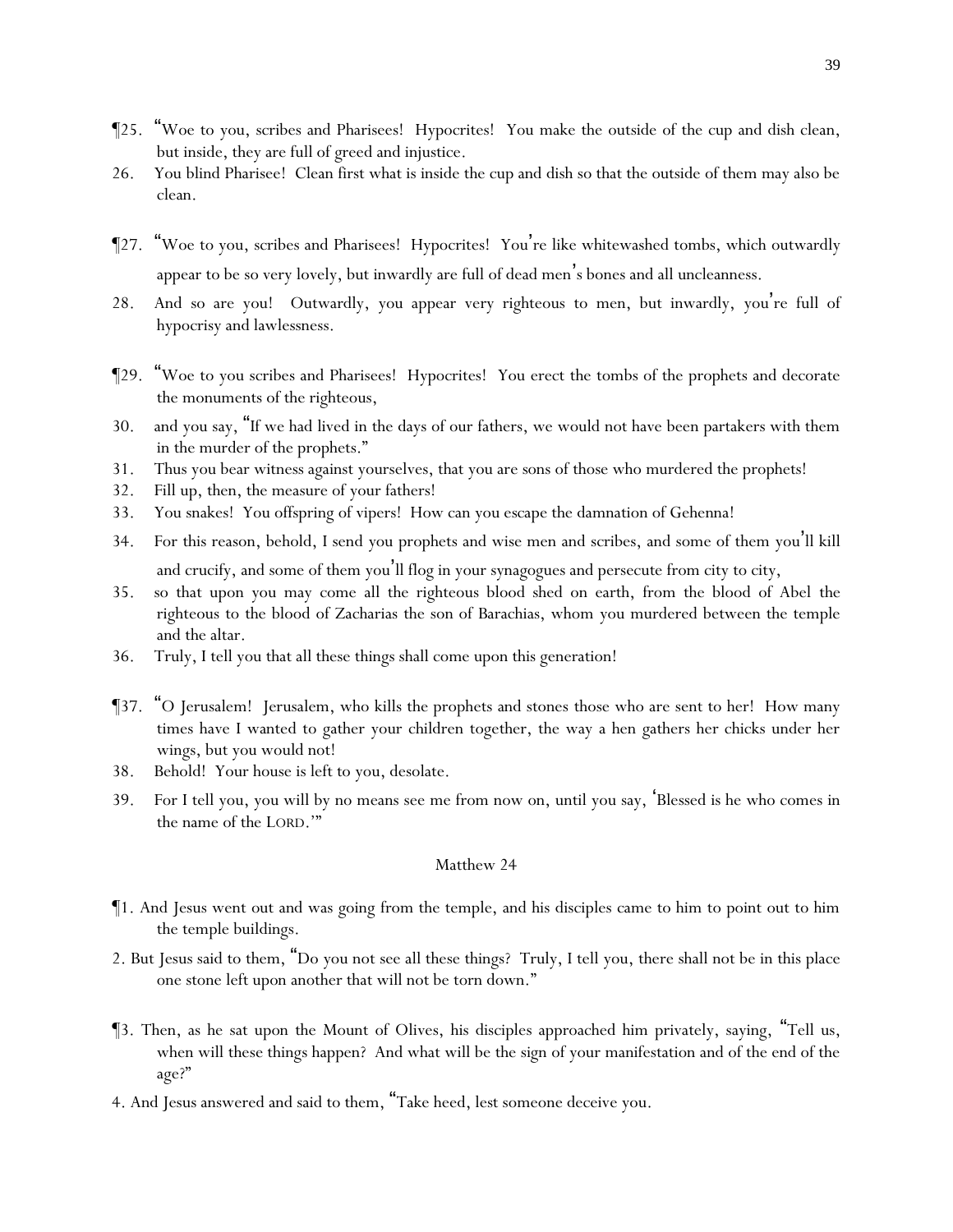- 5. For many will come, using my name, saying that I am the Messiah,<sup>41</sup> and they'll deceive many.
- 6. And *y*ou'll hear of wars and rumors of wars. See that *y*ou do not become alarmed, for all *these* things must take place, but the end is not yet.
- 7. For nation will rise up against nation, and kingdom against kingdom, and there will be famines, and pestilences, and earthquakes in various places.
- 8. But all these things are the beginning of sorrows.
- 9. After that, they'll turn *y*ou over to persecution, and they'll kill *y*ou; *y*ou'll be hated by all nations because of my name.
- 10. And during that time, many will be offended, and betray one another, and hate one another.
- 11. And many false prophets will arise, and they'll deceive many.
- 12. And because of a great increase of lawlessness, the love of many will grow cold.
- 13. But he who endures to the end, the same shall be saved.
- 14. And this gospel of the kingdom will be preached in all the earth for a witness to all nations, and then, the end will come.
- ¶15. "Therefore, when *y*ou see the abomination of desolation that was spoken of through Daniel the prophet standing in the holy place (let him who is reading understand),
- 16. then let those in Judea flee to the mountains.
- 17. Let him who is on the housetop not come down to take things out of his house,
- 18. and let not him in the field turn back to take his garments *left* behind.
- 19. And woe to the women who are with child, and those who are nursing in those days!
- 20. And pray that *y*our flight be not in winter, nor on a Sabbath.
- 21. For there will be at that time a great tribulation such as has not been from the beginning of the world until now, nor ever will be.
- 22. And except those days be shortened, no flesh will be saved. But for the sake of the elect, those days will be shortened.
- 23. If anyone at that time tells *y*ou,' Behold, here is the Messiah! 'or 'Here! 'don't *y*ou believe *him*.
- 24. For false messiahs and false prophets will rise, and they'll perform great signs and wonders, so as to mislead, if *it were* possible, even the elect.
- 25. Behold, I have told *y*ou ahead of time.
- 26. So, if they say to *y*ou, 'Behold, he is in the wilderness, 'do not go out there, or 'Behold, *he is* in the secret chambers,', do not believe *them*.
- 27. For as lightning comes out of the east and flashes to the west, so will the coming of the Son of man be.
- 28. Where the corpse is, there the vultures will be gathered together.
- ¶29. "But immediately after the tribulation of those days, the sun will be darkened, and the moon will not give its light, and the stars will fall from heaven, and the powers of the heavens will be shaken.
- 30. And then the sign of the Son of man will appear in heaven, and all the tribes of the earth will then mourn, and they will see the Son of man coming upon the clouds of heaven with power and great glory.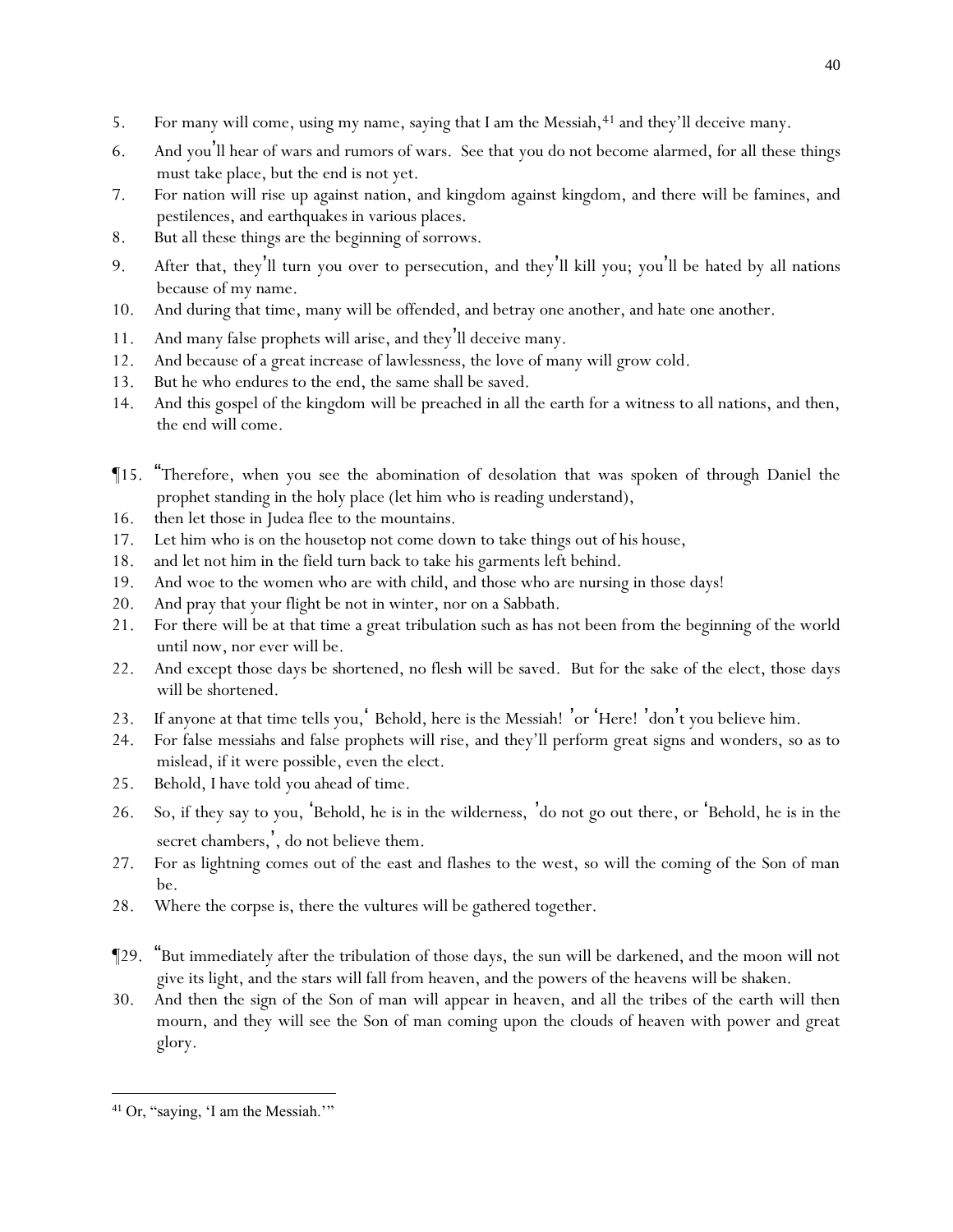- 31. And with a great sound of a trumpet, he'll send his angels, and they'll gather his elect from the four winds, from one extremity of heaven to the other.
- ¶32. "Now, learn a parable from the fig tree. As soon as its branch becomes tender, and it puts forth leaves, *y*ou know that summer's near.
- 33. Likewise, *y*ou also, when *y*ou see all these things, know that it is near, *even* at the gates.
- 34. Truly, I tell *y*ou, this generation will not pass away until all these things take place.
- 35. Heaven and earth shall pass away, but my words shall never pass away.
- 36. But of that day and hour, no one knows, except my Father alone, not even the angels of heaven.
- 37. As the days of Noah *were*, so also will the appearing of the Son of man be.
- 38. For as in the days that were before the flood, they were eating and drinking, marrying and giving in marriage, until the day Noah entered into the ark,
- 39. and they didn't know until the flood came and carried them all away, so also will be the appearing of the Son of man.
- 40. At that time, two men will be in the field; one who is taken away, and one who is left behind.
- 41. Two women will be grinding in the mill; one *will be* taken away, and one, left behind.
- 42. Watch, therefore, because *y*ou don't know in what hour *y*our Master is coming.
- 43. But this thing *y*ou know, that if the steward of the house had known in which watch the thief was coming, he would have watched, and would not have allowed his house to be broken into.
- 44. Therefore, *y*ou be ready, for at an hour *y*ou don't expect, the Son of man is coming.
- 45. Who, then, is a faithful and prudent servant, whom his master put in charge over his servants, to give them food at the appropriate time?
- 46. Blessed is that servant whom his master will find so doing when he comes.
- 47. Truly, I tell *y*ou that he will set him over all his possessions.
- 48. But if that evil servant should say in his heart, 'My master is delaying his arrival, '
- 49. and should begin to beat his fellow servants and to eat and drink with the drunkards,
- 50. the master of that servant will show up on a day that he does not expect, and in an hour that he does not know,
- 51. and he will cut him off <sup>42</sup> and appoint *him* his portion with the hypocrites. In that place, there shall be weeping and gnashing of teeth!"

- ¶1. "The kingdom of heaven at that time will be like ten virgins, who took their lamps and went out to meet the bridegroom.
- 2. Five of them were wise, and the other five, foolish.
- 3. Those who were foolish took their lamps without taking oil with them,
- 4. but the wise took oil in their vessels with their lamps.
- 5. When the bridegroom was delayed, they all became drowsy and fell asleep.
- 6. But in the middle of the night, a loud cry was made:' Behold! The bridegroom is coming! Go out to meet him!'

<sup>42</sup> Or" cut him in two".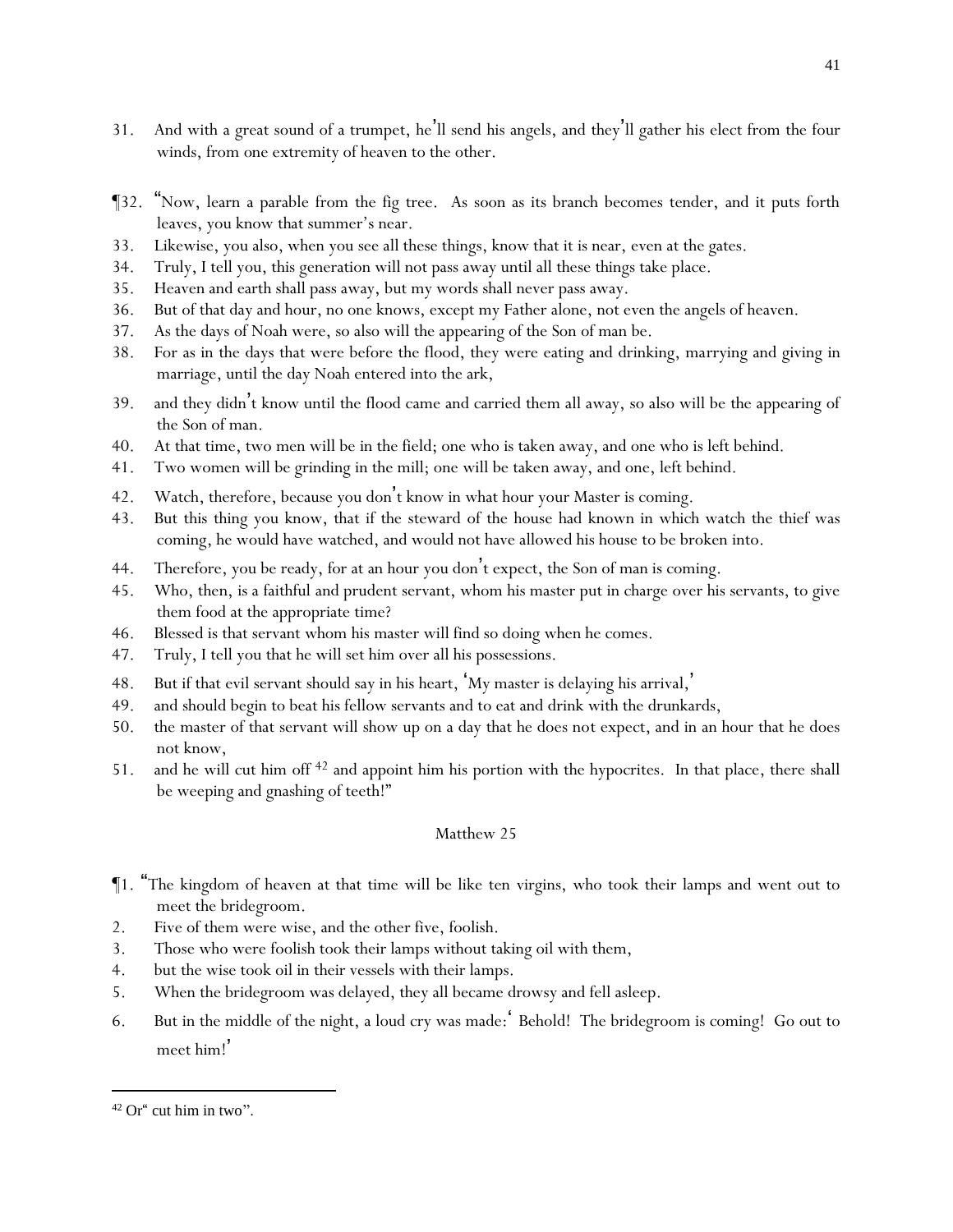- 7. At that, all those virgins woke up and trimmed their lamps.
- 8. Then the foolish said to the wise, 'Give us some of *y*our oil because our lamps are going out!'
- 9. But the wise answered, saying, '*No,* lest there not be enough for us and *y*ou. Go instead to those who sell, and buy some for *y*ourselves. '
- 10. And while they were gone to buy *oil*, the bridegroom came, and those who were ready went in with him to the wedding feast, and the door was shut.
- 11. Later, the other virgins also came, saying, 'Lord! Lord! Open up for us! '
- 12. But he answered and said, 'Truly, I tell *y*ou, I do not know *y*ou. '
- 13. Watch, therefore, for *y*ou don't know the day or the hour.
- ¶14. "The kingdom of heaven is like a man about to go on a journey, who summoned his servants and entrusted his possessions to them.
- 15. To one, he gave five talents, and to another, two, and to another, one, to each according to his ability, and he departed at once on the journey.
- 16. The one who received the five talents went and worked with them and made another five talents.
- 17. Likewise, the one who had two talents gained two more.
- 18. But the one who received the one *talent* went and dug in the earth and hid his master's silver.
- 19. After a long time, the master of those servants came and settled accounts with them.
- 20. The one who received five talents came and brought another five talents, saying, 'Master, you entrusted five talents to me. Behold, I gained another five talents besides them. '
- 21. His master then told him, 'Well done, good and faithful servant. You were faithful with a little; I will give you charge over many things. Enter the joy of your master!'
- 22. And he who received two talents also approached and said, 'Master, you entrusted to me two talents. Behold, I have gained another two talents besides those.'
- 23. His master said to him, 'Well done, good and faithful servant. You were faithful with a little; I will give you charge over many things. Enter the joy of your master!'
- 24. Then, the one who had received one talent approached and said, 'Master, I knew you, that you are a hard man, reaping where you did not sow and gathering where you did not scatter,
- 25. and I was afraid and went and hid your talent in the earth. Here, you have what is yours.'
- 26. Then his master answered and told him, 'You wicked and lazy servant! You knew that I reap where I did not sow, and gather where I did not scatter.
- 27. You ought to have deposited my silver with the bankers so that at my coming, I would receive what is mine with interest.
- 28. Take from him the talent, and give *it* to the one who has the ten talents!
- 29. To everyone who has, it shall be given, and he will have an abundance, and from him who doesn't have, even what he has shall be taken from him.
- 30. And cast out the unprofitable servant into outer darkness!' There shall be weeping and gnashing of teeth in that place!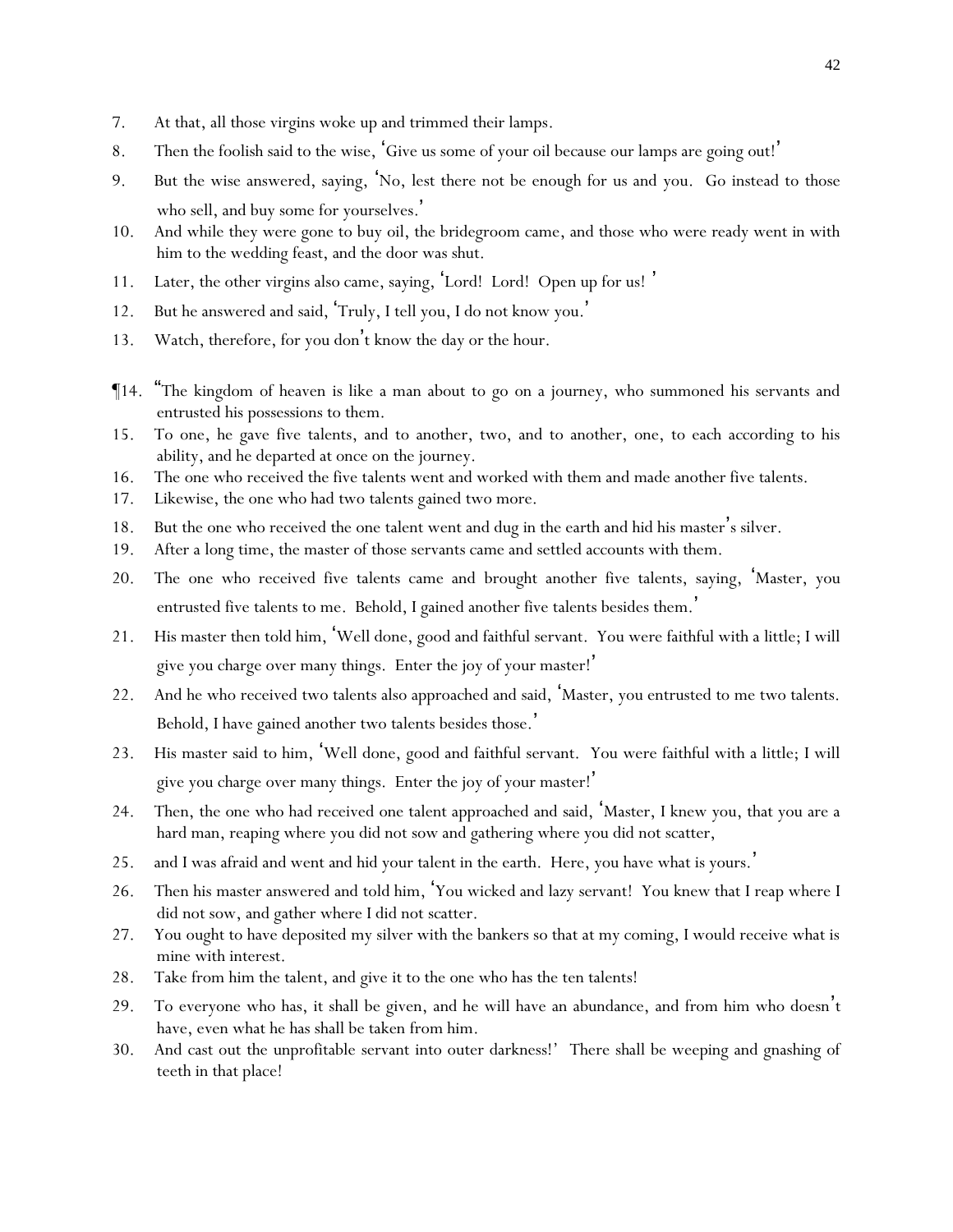- ¶31. "When the Son of man comes in his glory, and all the holy angels with him, he will then sit on the throne of his glory,
- 32. and all nations will be gathered before him. And he'll separate them from one another as a shepherd separates the sheep from the goats,
- 33. and he'll put the sheep on his right hand and the goats on his left.
- 34. Then the king will say to those on his right hand, 'Come, O blessed of my Father! Inherit the kingdom prepared for *y*ou from the foundation of the world.
- 35. For I was hungry, and *y*ou gave me food; I was thirsty, and *y*ou gave me drink; I was a stranger, and *y*ou took me in;
- 36. naked, and *y*ou clothed me; sick, and *y*ou visited me; I was in prison, and *y*ou came to me. '
- 37. Then the righteous will answer him, saying, 'Lord, when did we see you hungry, and feed *you*? Or thirsty, and gave *you* drink?
- 38. When did we see you a stranger and take *you* in? Or naked, and clothe *you*?
- 39. And when did we see you sick or in prison, and come to you? '
- 40. And the king will answer and say to them, 'Truly, I tell *y*ou that as often as *y*ou did it to one of the least of these my brothers, *y*ou did it to me. '
- 41. Then he'll say to those on the left, 'Go away from me, *you* cursed, into the eternal flame that is prepared for the Accuser and his angels.
- 42. For I was hungry, and *y*ou did not give me food; I was thirsty, and *y*ou did not give me drink;
- 43. I was a stranger, and *y*ou did not take me in; naked, and *y*ou did not clothe me; sick, and in prison, and *y*ou did not visit me. '
- 44. Then these will answer, saying, 'Lord, when did we see you hungry, or thirsty, or a stranger, or naked, or sick, or in prison, and did not minister to you?'
- 45. Then will he answer them, saying, 'Truly, I tell *y*ou that as often as *y*ou did not do it to one of the least of these, *y*ou did not do it to me. '
- 46. And these will go away to everlasting punishment, but the righteous to eternal life."

- ¶1. And it came to pass, when Jesus finished all these sayings, that he told his disciples,
- 2. "*Y*ou know that after two days is the Passover, and then the Son of man will be handed over to be crucified."
- 3. At that time, the chief priests, and the scribes, and the elders of the people were gathered together in the palace of the chief priest named Caiaphas,
- 4. and they took counsel together as to how they might take Jesus with guile and kill *him*.
- 5. But they said, "Not during the feast, that there not be an uproar among the people."
- 6. Now, while Jesus was in Bethany, in Simon the leper's house,
- 7. there came to him a woman with an alabaster bottle containing precious perfume, and she poured it upon his head as he reclined at the table.
- 8. But when his disciples saw it, they became indignant, saying, "Why this waste?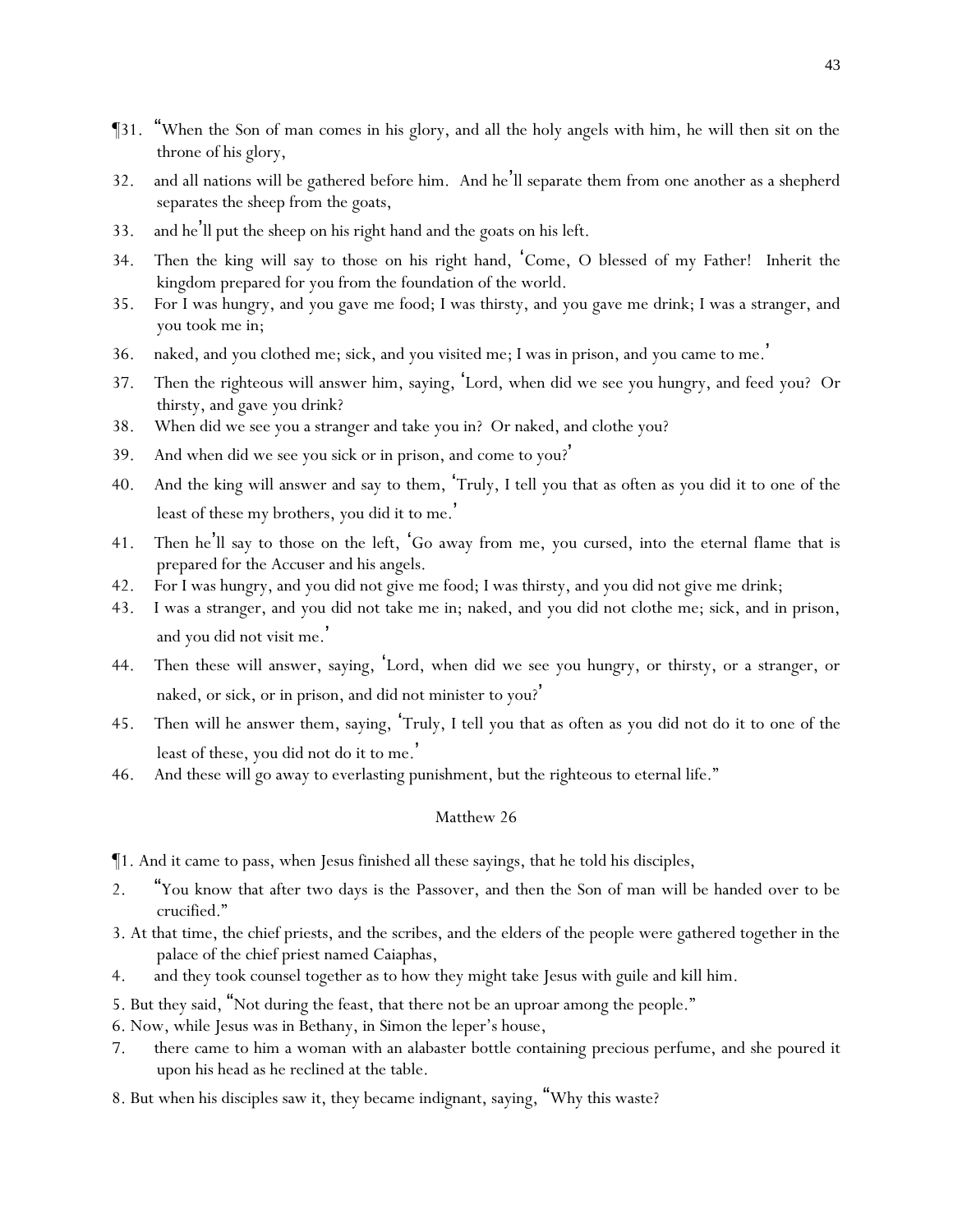- 9. This perfume might have been sold for a lot *of money* and given to the poor!"
- 10. But when Jesus became aware of it, he said to them, "Why do *y*ou trouble the woman? For she's done a good work for me.
- 11. *Y*ou always have the poor with *y*ou, but *y*ou don't always have me.
- 12. She has poured this perfume on my body to prepare me for the burial.
- 13. Truly, I tell *y*ou, wherever this gospel is preached in the whole world, what she's done will also be spoken of, in memory of her."
- 14. Then one of the twelve, the one called Judas Iscariot, went to the chief priests
- 15. and said, "What will *y*ou give me, and I will give him over to *y*ou?" And they made a deal with him for thirty pieces of silver.
- 16. And from that time, he started looking for an opportunity to betray him.
- ¶17. Now, on the first *day* of Unleavened Bread, the disciples came to Jesus, saying to him, "Where do you want us to prepare for you to eat the Passover?"
- 18. He said, "Go into the city to such and such a man, and say to him, 'The Teacher says, "My time is at hand. I will keep the Passover at your house with my disciples."""
- 19. And so, the disciples did as Jesus directed them, and they made ready the Passover.
- 20. Then, when it was evening, he reclined at table with the twelve,
- 21. and as they were eating, he said, "Truly, I tell *y*ou that one of *y*ou will betray me."
- 22. And being very grieved, they began, each one of them, to say to him, "I'm not the one, am I, Master?"
- 23. He answered and said, "He who dipped *his* hand with me in the bowl, he will betray me.
- 24. The Son of man is going away, just as it is written of him, but woe to that man by whom the Son of man is betrayed! It were good for him if that man had not been born."
- 25. Then Judas, the one who betrayed him, answered and said, "I'm not the one, am I, Rabbi?" He said to him, "You said *it* yourself."
- 26. Now, while they were eating, when Jesus had taken the bread and offered thanks, he broke *it* and began giving *it* to the disciples, and said, "Take and eat. This is my body."
- 27. And when he had taken the cup and given thanks, he gave it to them, saying, "All of *y*ou drink of it,
- 28. for this is my blood, the *blood* of the new covenant, which is shed for many for the forgiveness of sins.
- 29. But I tell *y*ou that from now on, I will not drink of this fruit of the vine, until that day when I drink it with *y*ou in a new way in the kingdom of my Father."
- ¶30. And after they sang a song of praise, they went out to the Mount of Olives.
- ¶31. Then Jesus said to them, "Tonight, *y*ou will all be offended because of me, for it is written, 'I will strike the Shepherd, and the sheep of the flock will be scattered. '
- 32. But after I am raised up, I will go ahead of *y*ou into Galilee."
- 33. Then Peter answered and told him, "Though all shall be offended in you, I shall never be offended!"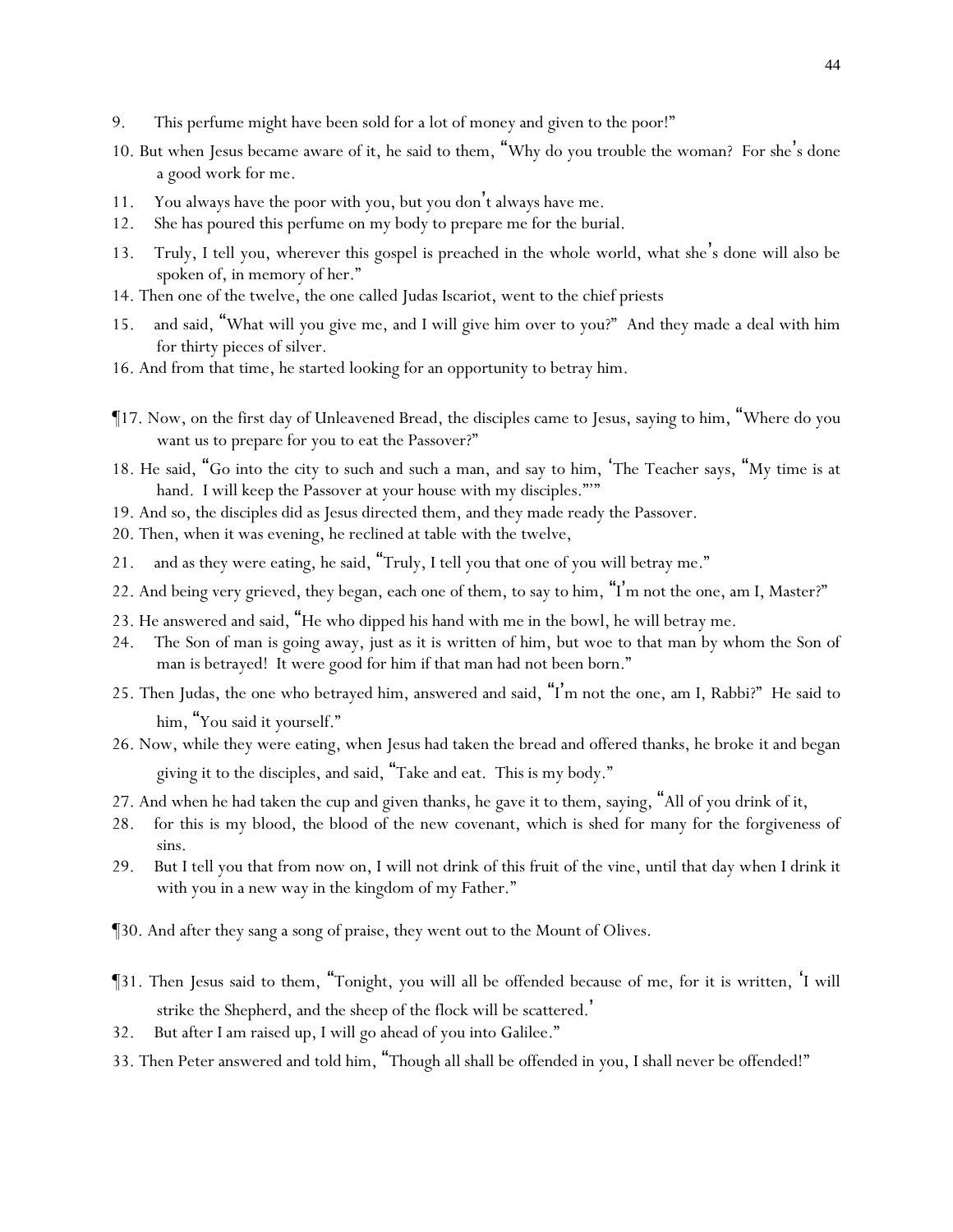- 34. Jesus told him, "Truly, I tell you that, this very night, before a rooster crows, you will deny me three times."
- 35. Peter said to him, "Even if with you I have to die, I will never deny you!" And then all the disciples started saying likewise.
- ¶36. Jesus then went with them to a place called Gethsemane, and he said to the disciples, "Sit in this place while I go over there and pray."
- 37. And then, taking along Peter and the two sons of Zebedee, he began to feel grieved and distressed.
- 38. Then Jesus said to them, "My soul is grieved to the point of death. Stay here and watch with me."
- 39. Then, going on a little farther, he fell on his face, praying, and saying, "O my Father! If it is possible, let this cup pass from me. Nevertheless, not as I will, but as you will."
- 40. And then he came to the disciples and found them sleeping, and he said to Peter, "How is it that *y*ou weren't able to watch with me one hour?
- 41. Watch and pray, lest *y*ou enter into temptation. The spirit is indeed willing, but the flesh is weak."
- 42. Again, a second time he went away and prayed, saying, "O my Father, if this cup cannot pass from me unless I drink it, your will be done."
- 43. And when he came *back*, he found them sleeping again, for their eyes were heavy.
- 44. And leaving them, he went away again and prayed a third time, saying the same thing.
- 45. Then he came to his disciples and said to them, "Still sleeping, and getting *y*our rest. Behold, the hour is at hand, and the Son of man is betrayed into sinners' hands.
- 46. Get up. Let's go. Behold, the one who betrayed me is near."
- ¶47. And while he was yet speaking, behold, Judas, one of the twelve, came, and with him a large multitude, with swords and clubs, from the chief priests and elders of the people.
- 48. Now, the one who betrayed him gave them a sign, saying, "Whoever I kiss is the man. Arrest him."
- 49. And he went up at once to Jesus, and said, "Hello, Rabbi." And he kissed him affectionately.
- 50. Then Jesus said to him, "Friend, why are you here?" At that moment, they came forward, laid hands on Jesus, and arrested him.
- 51. And, behold, one of those with Jesus reached with *his* hand, pulled out his sword, and, striking the servant of the high priest, took off his ear.
- 52. Jesus then told him, "Put your sword back in its place! All who take up a sword will die by a sword.
- 53. Do you think that I can't call on my Father right now, and He will send me more than twelve legions of angels?
- 54. But in that case, how would the scriptures be fulfilled? It has to be this way!"
- 55. In that hour, Jesus said to the crowd, "Did *y*ou come out as against a robber, with swords and clubs to capture me? Every day, I sat with *y*ou, teaching in the temple, and *y*ou didn't arrest me.
- 56. But all this has happened so that the writings of the prophets might be fulfilled." At that, all the disciples forsook him and fled.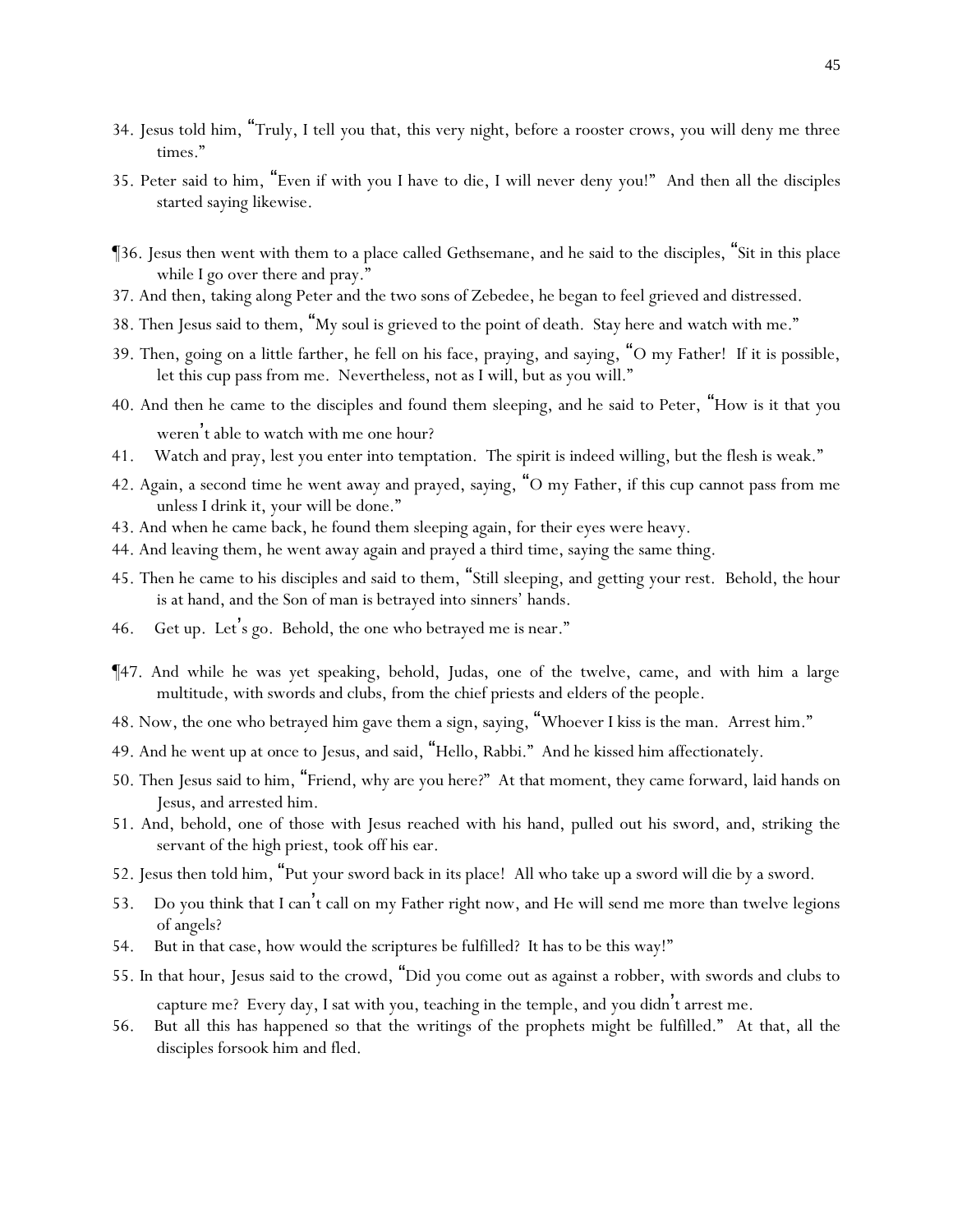- ¶57. Then those who arrested Jesus led him away to Caiaphas the high priest, where the scribes and the elders were gathered together.
- 58. But Peter was following him from a distance, to the high priest's courtyard, and going on inside, he sat with the officers to see the end.
- 59. Now, the chief priests, and the elders, and the whole Sanhedrin kept trying to obtain false testimony against Jesus so that they might put him to death,
- 60. but they found none; though many false witnesses came forward, they found none.
- 61. Finally, two false witnesses came forth and said, "This man said, 'I have power to destroy the temple of God and to rebuild it within three days.'"
- 62. And when the high priest had risen, he said to him, "Do you answer nothing? What is it that these men testify against you?"
- 63. But Jesus was silent. And the high priest answered and said to him, "I adjure you by the living God that you tell us if you are the Messiah, the Son of God!"
- 64. Jesus told him, "You said *it* yourself. Nevertheless, I tell *y*ou, later on, *y*ou'll see the Son of man seated on the right hand of Power and coming on the clouds of heaven."
- 65. At this, the high priest tore his clothes, saying, "He has blasphemed! What further need have we of witnesses? Behold! *Y*ou have now heard his blasphemy!
- 66. What do *y*ou think?" And they answered and said, "He is worthy of death!"
- 67. Then they spat in his face and beat him, but others slapped *him* in the face,
- 68. saying, "Prophesy to us, O Messiah! Who is it that hit you?"
- ¶69. Now, Peter was sitting outside in the courtyard, and a servant-girl came up to him, saying, "You were definitely with Jesus of Galilee."
- 70. But he denied *him* before them all, saying, "I don't know what you're talking *about*."
- 71. But after he went out to the entranceway, another girl saw him, and she said to those who were there, "This man was definitely with Jesus the Nazarene."
- 72. And he again denied *it*, with an oath, *saying,*" I don't know the man!"
- 73. Then, a little while later, those standing there came up and said to Peter, "Surely, you are also one of them, for even your accent gives you away."
- 74. Then he began to bind himself under a curse and to swear, "I don't know the man!" And immediately, a rooster crowed.
- 75. And Peter was reminded of the saying Jesus had spoken to him: "Before a rooster crows, three times will you deny me." And he went outside, and wept bitterly.

- ¶1. Now, when morning had come, all the chief priests and elders of the people reached a decision against Jesus, to put him to death,
- 2. and when they had tied him up, they led *him* away and handed him over to Pontius Pilate, the governor.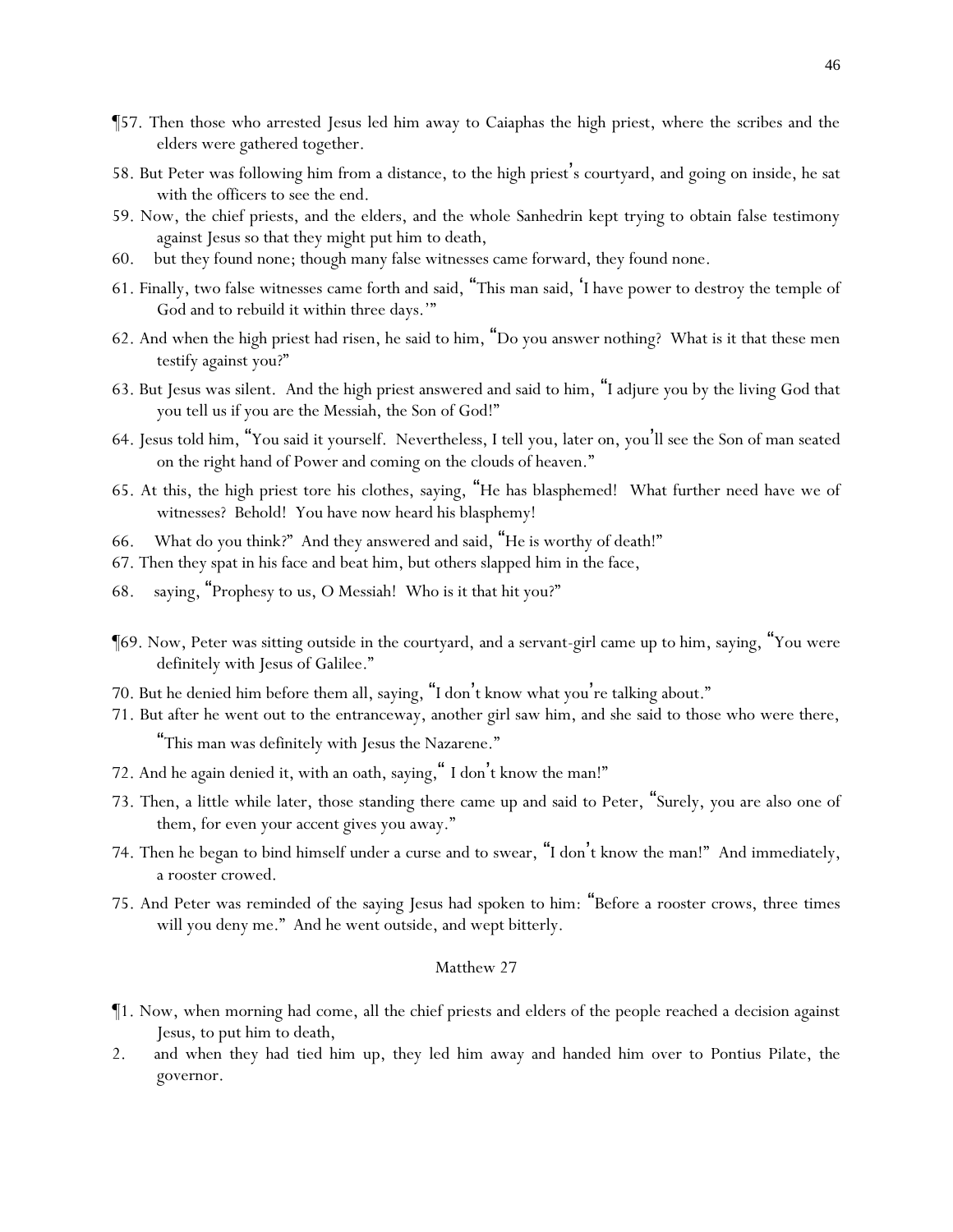- ¶3. Then, when Judas, the one who betrayed him, saw that he was condemned, he changed his mind and returned the silver pieces to the high priests and the elders,
- 4. saying, "I have sinned by betraying innocent blood!" But they said, "What is that to us? You see *to that*."
- 5. And he threw the silver pieces down in the temple and ran off, and went and hanged himself.
- 6. The high priests, taking the silver pieces, said, "It is not lawful to put these *coins* into the temple treasury, since it is blood-money."
- 7. So when they had taken counsel, they used them to buy the potter's field as a burial ground for foreigners.
- 8. Therefore, to this day, that field is called "The Field of Blood".
- 9. Then was fulfilled the prophecy of Jeremiah the prophet, saying, "And I received thirty pieces of silver, the price of the one who had been priced, on whom the sons of Israel set a price,
- 10. and they gave them for the potter's field, as the LORD commanded me."
- ¶11. Now, Jesus stood before the governor, and the governor asked him, saying, "You? You are the king of the Jews?" Jesus said to him, "You yourself are saying *it*."
- 12. And when charges were brought against him by the high priests and elders, he answered nothing.
- 13. Upon that, Pilate said to him, "Do you not hear how many things they testify against you?"
- 14. And yet, he did not answer him with even one word, so that the governor was greatly amazed.
- 15. Now, at each feast,<sup>43</sup> the governor, by custom, released to the people one prisoner, whom they wanted,
- 16. and at that time, they had a notorious prisoner named Barabbas.
- 17. Then, when they were gathered together, Pilate said to them, "Whom do *y*ou wish that I release to *y*ou? Barabbas or Jesus, who is called Messiah?"
- 18. (For he knew that they had handed *him* over because of envy.)
- 19. And as he was sitting on the judgment seat, his wife sent a message to him, saying, "Have nothing to do with that righteous man! I have suffered much in a dream because of him."
- 20. Then the chief priests and elders convinced the people that they should ask for Barabbas, and that they should kill Jesus.
- 21. Then the governor continued and said to them, "Which of the two would *y*ou have me release for *y*ou?" And they said, "Barabbas!"
- 22. Pilate said to them, "What, then, shall I do with Jesus, who is called Messiah?" They all said to him, "Let him be crucified!"
- 23. But the governor said, "Why? What evil did he do?" But they began crying out even more, saying, "Let him be crucified!"
- 24. And seeing that he was getting nowhere and that the uproar was becoming greater, Pilate took water and washed his hands before the crowd, saying, "I am innocent of the blood of this righteous man! *Y*ou *y*ourselves see!"

<sup>&</sup>lt;sup>43</sup> It is unclear whether this refers to every feast of the Jews or only to every Passover feast.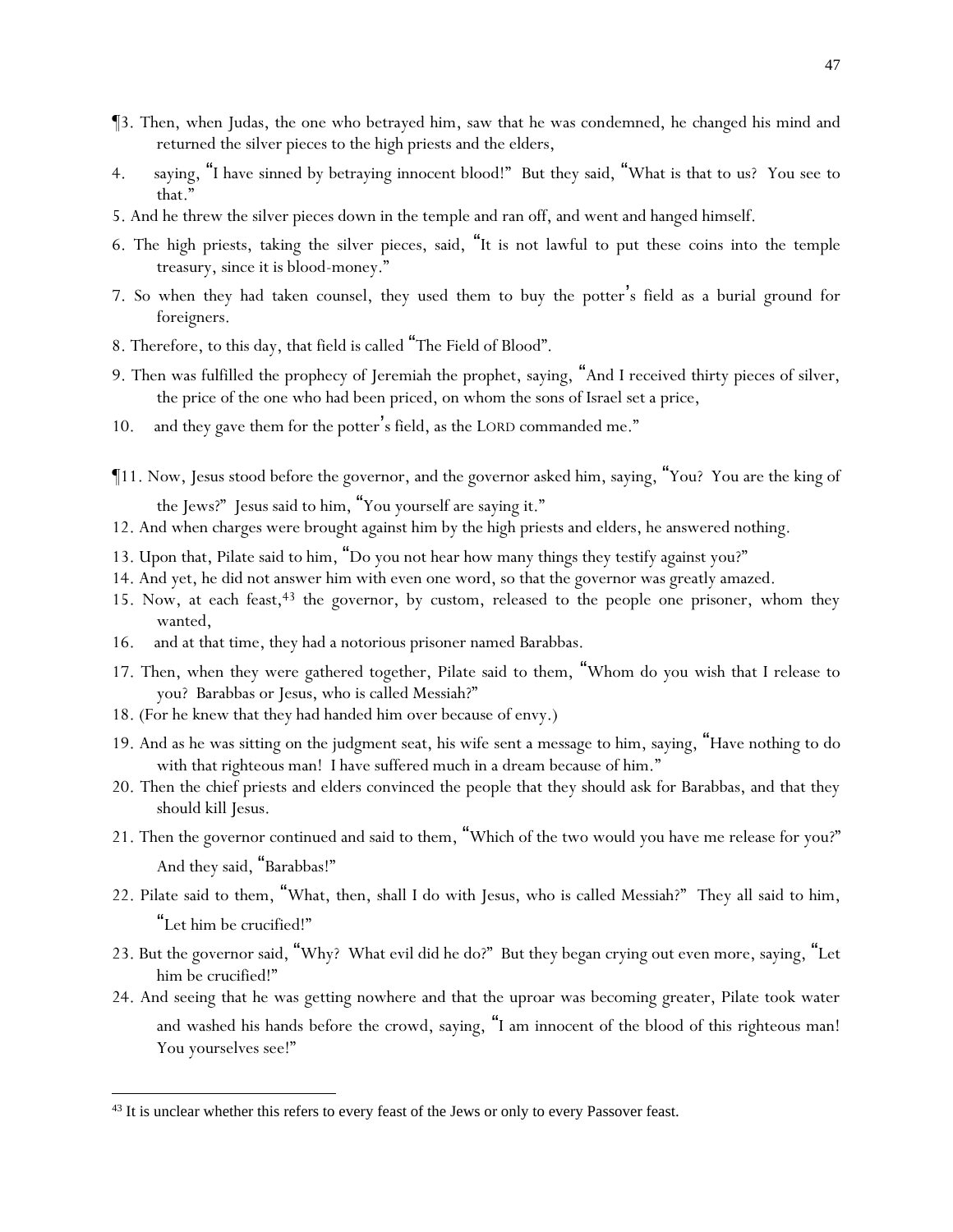- 25. And all the people answered and said, "His blood be on us and on our children!"
- 26. At that, he released Barabbas to them, but he handed Jesus over to be crucified, after he had him flogged.
- $\P$ 27. At that point, the governor's soldiers, took Jesus to the praetorium<sup>44</sup>, gathered the whole cohort<sup>45</sup> around him,
- 28. and when they had stripped him naked, they put a scarlet robe on him.
- 29. And when they had woven a crown of thorns, they put it on his head, and a reed in his right hand, and they bowed before him and mocked him, saying, "Hail, King of the Jews!"
- 30. And they spat on him, and took the reed and beat *him* on his head.
- 31. And when they had mocked him, they removed the robe from him and put his clothes on him, and then led him out to crucify *him*.
- ¶32. Now, as they were going out, they found a Cyrenian man named Simon, whom they forced to carry his cross.
- 33. And when they came to a place called "Golgotha" (which means "Place of a Skull"),
- 34. they gave him wine mixed with bitters, but after tasting it, he would not drink.
- 35. Then, when they had crucified him, they divided up his garments, casting lots *for them*.
- 36. And then, sitting down, they kept watch over him there.
- 37. And above his head they placed the charge against him, written: "This is Jesus, the King of the Jews."
- 38. Then were two thieves crucified with him, one on the right, and one on the left.
- 39. Those passing by were reviling him, wagging their heads
- 40. and saying, "You who are going to tear down the temple and in three days raise it up, save yourself ! If you are the Son of God, come down from the cross!"
- 41. And likewise the chief priests also, mocking *him* with the scribes and elders and Pharisees, kept saying,
- 42. "He saved others; himself, he cannot save! If he is the King of Israel, let him come down now from the cross, and we will believe in him!
- 43. He trusted in God; let Him deliver him now, if He wants him! Didn't he say, 'I am God's Son'? "
- 44. And the thieves who were crucified with him were reviling him the same way.
- ¶45. Now, from the sixth hour on, darkness came over all the land until the ninth hour.
- 46. Then, about the ninth hour, Jesus cried out with a loud voice, saying, "Eli! Eli! Lema sabachthani?"

(This means, "My God! My God! Why did you forsake me?")

- 47. But when some of those standing there heard *that*, they they began to say, "He's calling for Elijah!"
- 48. And immediately, one of them ran, and taking a sponge, he filled it with sour wine, and when he had put it on a reed, he gave him a drink.
- 49. But the others were saying, "Wait! Let's see if Elijah comes to save him."
- 50. Then Jesus, again crying out with a loud voice, let go the spirit.

<sup>&</sup>lt;sup>44</sup> That is, the governor's headquarters.

<sup>&</sup>lt;sup>45</sup> Various numbers are given by different sources, but it seems that a 480 soldiers were in a regular cohort. However, every Legion had what was called "the first cohort", containing 800 soldiers, and that might have been the case here, since this cohort was stationed at the governor's palace.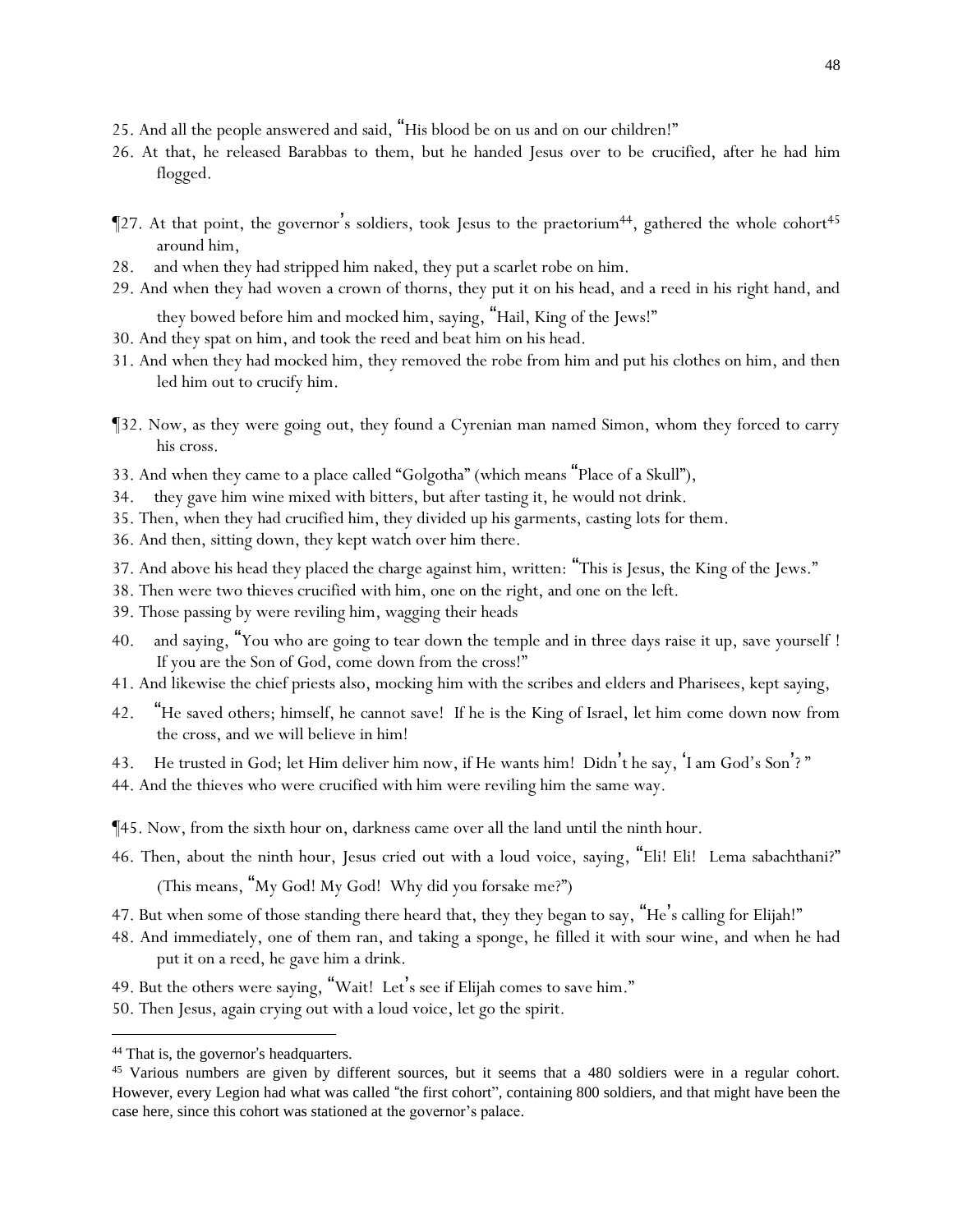- 51. And, behold, the veil of the temple was torn in two, from top to bottom, and the earth shook, and the rocks were split apart,
- 52. and the tombs were opened, and many bodies of saints who had fallen asleep were raised,
- 53. and after his resurrection, they came out of the tombs and entered into the holy city, and they were seen by many.
- 54. Now, the captain and those who were guarding Jesus with him, seeing the earthquake and the *other* things that happened, were very frightened and said, "This really was a god's son!"
- 55. And there were many women there, looking on from a distance, who followed Jesus from Galilee and ministered to him,
- 56. among whom was Maria the Magdalene, and Maria the mother of James and Joses, and the mother of Zebedee's sons.
- ¶57. Now, when evening was come, a rich man named Joseph from Arimathea came, who also himself was a disciple of Jesus.
- 58. This man approached Pilate and asked for Jesus 'body. Pilate then commanded that the body be given him.
- 59. And when he had taken the body, Joseph wrapped it up in a clean linen cloth
- 60. and laid it in his new sepulcher that he had hewn in a rock, and after rolling a great stone to the entrance of the sepulcher, he went away.
- 61. And Maria the Magdalene and the other Maria were there, and they sat down opposite the tomb.
- ¶62. The next day, that is, after the Preparation, the high priests and the Pharisees gathered before Pilate,
- 63. saying, "Sir, we remember that while he was alive, that deceiver said, 'After three days, I will arise.'
- 64. Therefore, command that the sepulcher be guarded until the third day, lest his disciples come at night and steal him away, and then tell the people, 'He has risen from the dead, 'and so, the last delusion be worse than the first."
- 65. Pilate said to them, "*Y*ou have a guard. Go make it as secure as *y*ou can."
- 66. Then they went with a guard and made the sepulcher secure, sealing the stone.

- ¶1. Then, after the Sabbath, at dawn on the first day of the week, Maria the Magdalene came with the other Maria to see the tomb.
- 2. And behold, there had been a great earthquake, for the angel of the LORD had descended from heaven. And when he came, he rolled the stone away from the entrance and sat on top of it.
- 3. His appearance was as lightning, and his clothing as white as snow,
- 4. and for fear of him, those keeping guard had trembled and had become like dead men.
- 5. But the angel answered and said to the women, "Don't be afraid. I know that *y*ou're looking for Jesus, who was crucified.
- 6. He's not here, for he is risen, just as he said. Come see the place where the Lord was laid.
- 7. And quickly now, go tell his disciples, 'He is raised from the dead, and, behold, he is going ahead of *y*ou into Galilee. There *y*ou will see him.' Behold, I have told *y*ou!"
- 8. And leaving the sepulcher quickly, with fear and great joy, they ran to tell his disciples.